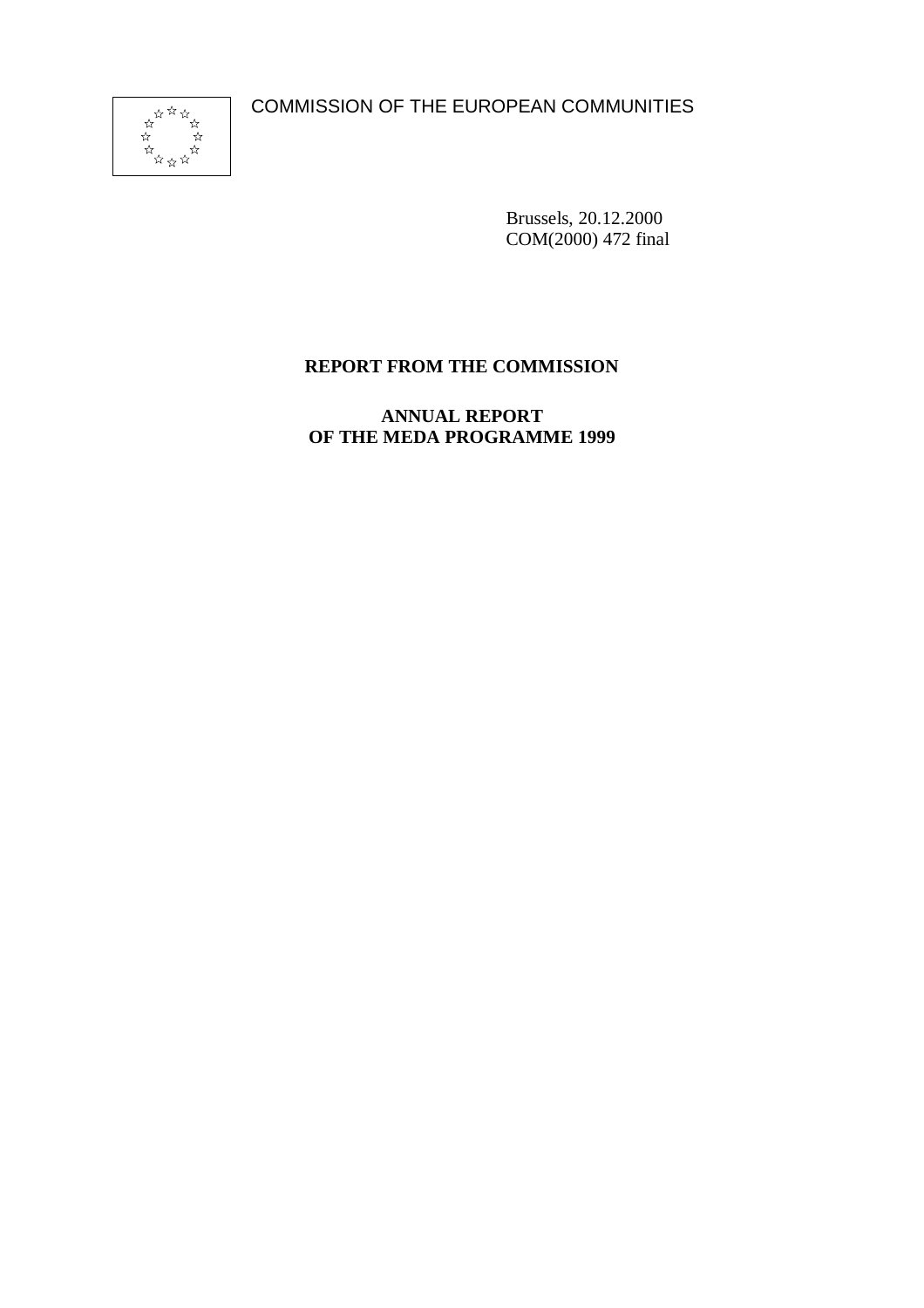## **REPORT FROM THE COMMISSION**

### **ANNUAL REPORT OF THE MEDA PROGRAMME 1999**

# **TABLE OF CONTENTS**

| $\mathbf{I}$ . |                                                                                                                                                                       |
|----------------|-----------------------------------------------------------------------------------------------------------------------------------------------------------------------|
| I.1.           |                                                                                                                                                                       |
| I.2.           |                                                                                                                                                                       |
| I.3.           | THE ASSOCIATION AGREEMENTS: STOCK-TAKING  11                                                                                                                          |
| I.4.           | MEDA 1995-1999: DRAWING SOME CONCLUSIONS 14                                                                                                                           |
| II.            |                                                                                                                                                                       |
| II.1.          | THE POLITICAL AND ECONOMIC CONTEXT OF 1999  17                                                                                                                        |
| II.2.          | COOPERATION WITH THE MEDITERRANEAN PARTNERS 21                                                                                                                        |
| II.2.1.        |                                                                                                                                                                       |
| II.2.2.        |                                                                                                                                                                       |
| II.3.          | INFORMATION ACTIVITIES ABOUT THE EURO-MED                                                                                                                             |
| III.           | EUROPEAN INVESTMENT BANK OPERATIONS IN THE MEDITERRANEAN                                                                                                              |
| IV.            |                                                                                                                                                                       |
| $V_{\cdot}$    | ANNEX: FOURTH MEETING OF EXPERTS ON ECONOMIC TRANSITION IN<br>THE EURO-MRDITERRANEAN AREA, BRUSSELS, 2-3 OCTOBER 2000:<br>WORKING DOCUMENT AND CHAIRMAN'S CONCLUSIONS |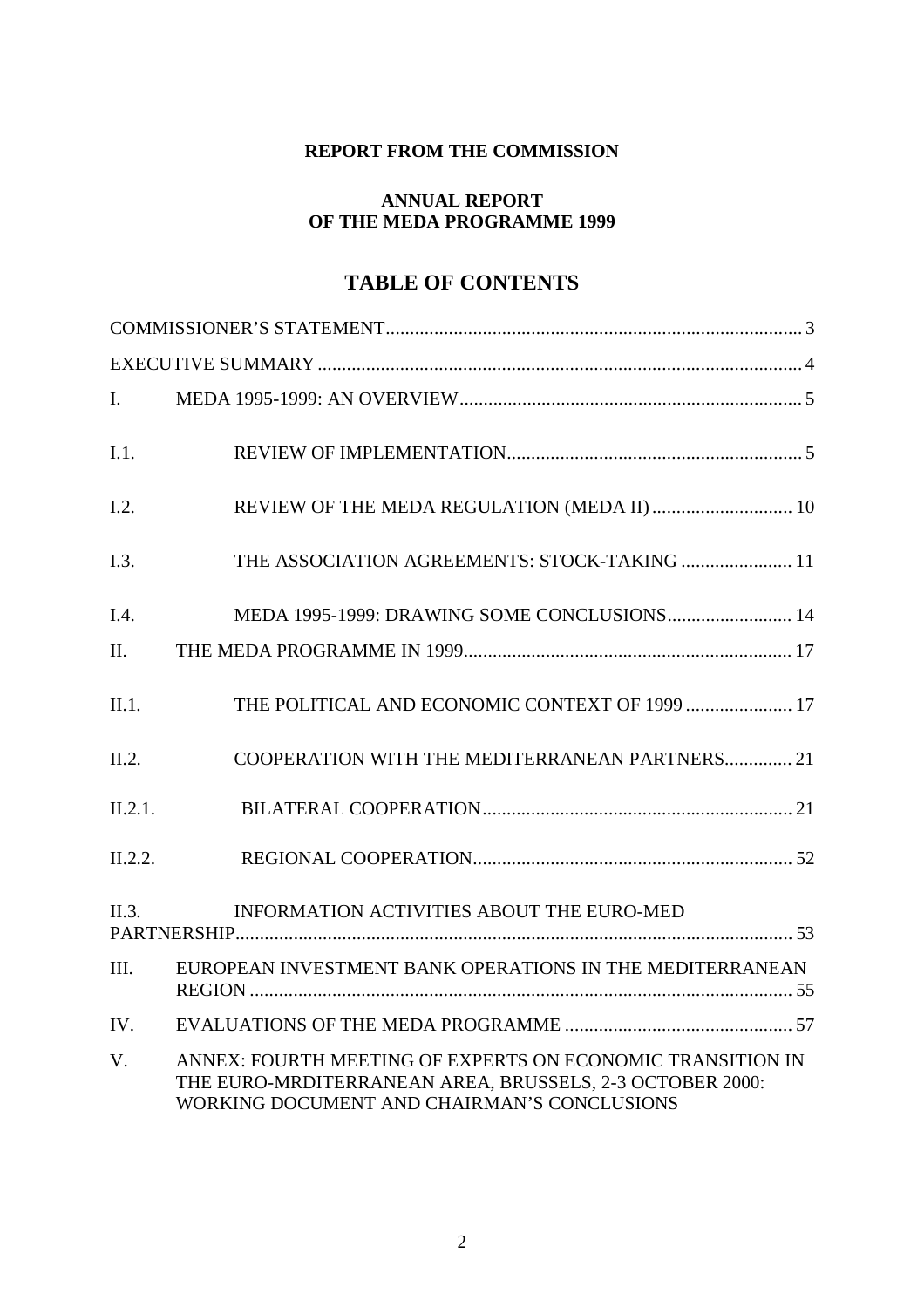# **COMMISSIONER'S STATEMENT**

The Conference of Euro-Mediterranean Foreign Ministers in Barcelona in November 1995 marked the beginning of the Euro-Mediterranean Partnership, which constitutes the most important attempt in modern history to create durable and strong bonds between the Mediterranean shores. To achieve this, the Partnership provides for action in the key areas of political, economic and social affairs.

This is a difficult endeavour but also a necessary ambition: the Partnership is essential to ensure stability and prosperity in the European Union's neighbourhood. It is also important for the Mediterranean partners who expect not only market access, investment and transfers of know-how, but also better understanding in political, social, cultural and human affairs.

The MEDA Programme is the main component of the Euro-Mediterranean Partnership's economic and financial co-operation. MEDA should facilitate one of the Partnership's key objectives: the gradual establishment of a free trade area (FTA) between the European Union and its Mediterranean Partner countries by 2010.

The FTA offers immense opportunities both to the EU and to our Mediterranean Partners. To take advantage of these opportunities, our Partners will need to carry out policy reforms, structural adjustment and modernisation processes. In turn, these reforms will help to mobilise national savings and attract foreign investment. This will strengthen economic growth, reduce unemployment and improve the citizens' well being.

In the Euro-Mediterranean Partnership, the modernisation process is helped through co-operation. The MEDA Programme is running at almost one billion  $\epsilon$  per year in grants while loans from the European Investment Bank are at a similar level. It aims at easing the economic and social consequences of free trade by providing substantial financial and economic support: promoting economic transition and private sector development, support vocational training, health, education and basic infrastructures such as water and sanitation etc.

This report summarises the way EU financial assistance has been channelled to our Mediterranean partners in the context of bilateral and regional projects and programmes. Its publication this year coincides with the discussions between the Commission and the Member States on a revised financial regulation, MEDA II, to govern EU assistance to the region for the future. MEDA II aims at streamlining procedures to ensure increased efficiency in delivering assistance. The experience gained with our Mediterranean policy to date should serve to make the necessary policy adjustments and further enhance MEDA's impact on the economic and social reform of our Partners.

**Chris Patten**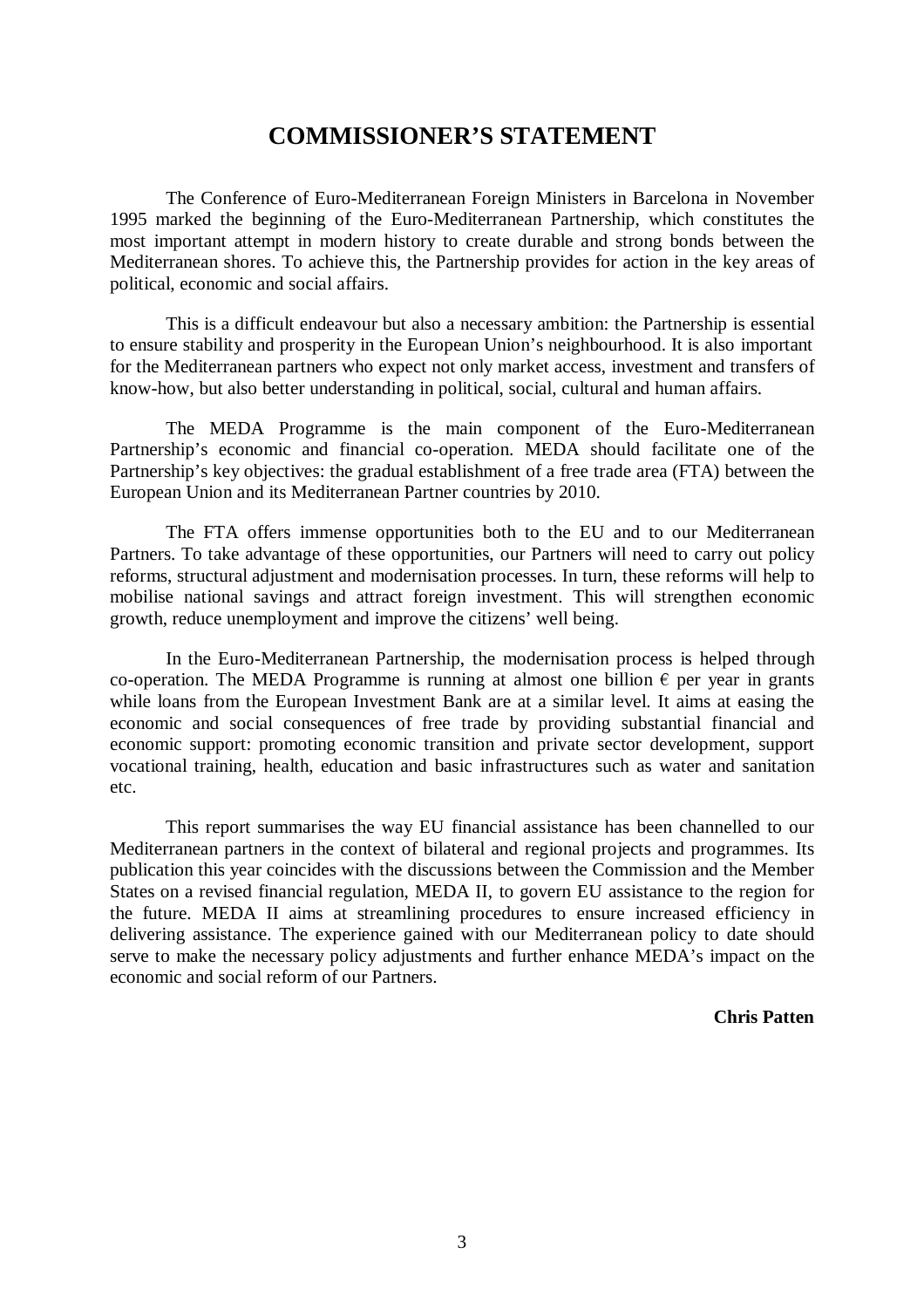# **EXECUTIVE SUMMARY**

- Europe is, by far, the largest donor of non-military aid to the Mediterranean region and is strongly supporting economic reform in the partner countries. In the period 1995-99, the European Union has provided over  $\epsilon$ 4.6 billion in grants to the Mediterranean region ( $\epsilon$ 3.4) billion under the MEDA programme and  $\epsilon$ 1.2 billion under other budgetary lines) while, in addition, the European Investment Bank has granted loans of over  $\epsilon$ 4.6 billion.
- All Mediterranean Partner countries have embarked on programmes of economic reforms, at varying speeds. The main economic thrust of the EU's Mediterranean policy, notably since the decision to establish a Euro-Mediterranean free trade area by 2010, play an important role in the reform process.
- Commitment appropriations in the context of the MEDA Programme were fully utilised in 1995-99. For the same period, payments averaged 26% of commitments. This is due to: (a) the average implementation period for the type of projects financed by the MEDA Programme of about 4 years, (b) delays with several Mediterranean Partners in the signature of the Framework Agreements establishing the legal framework for implementation, and (c) political and other problems in financial cooperation with Turkey, Algeria, Lebanon and Syria. Moreover lack of determination on the side of Mediterranean partners to advance with structural reforms has also borne a significant share of the responsibility for delays in the implementation of the Programme.
- About 86% of MEDA resources were channelled to bilateral cooperation and about 12% to regional cooperation. Bilateral cooperation includes projects supporting economic transition, structural adjustment, the socio-economic balance, environmental protection and rural development. Actions under regional cooperation concern all the Mediterranean Partners and support all chapters of the Barcelona process (political and security partnership, economic and financial partnership, and partnership in social, cultural and human affairs).
- Although it is still too early to quantify the impact of MEDA-financed actions, they do contribute by their dynamic effects to the creation of a favourable economic environment for business and investment and to the transfer of key economic decisions from the state to the market. They also mitigate the social costs of economic adjustment by reinforcing healthcare, education and environmental protection.
- The need to focus assistance under the MEDA programme on reform is compelling. It is therefore necessary to improve strategic programming so as to ensure that MEDA interventions are coherent with national reform strategies, promoting the overall objective of the creation of a Euro-Mediterranean free trade area and strengthening the currently very weak intra-regional economic links.
- The current revision of the MEDA regulation aims at achieving significant time gains in the decision process and reinforcing the strategic planning of aid. Streamlining the regulation and reorganising the Commission services involved in delivering external aid to the Mediterranean should also contribute to a more efficient and rapid delivery of assistance, as well as to its qualitative improvement.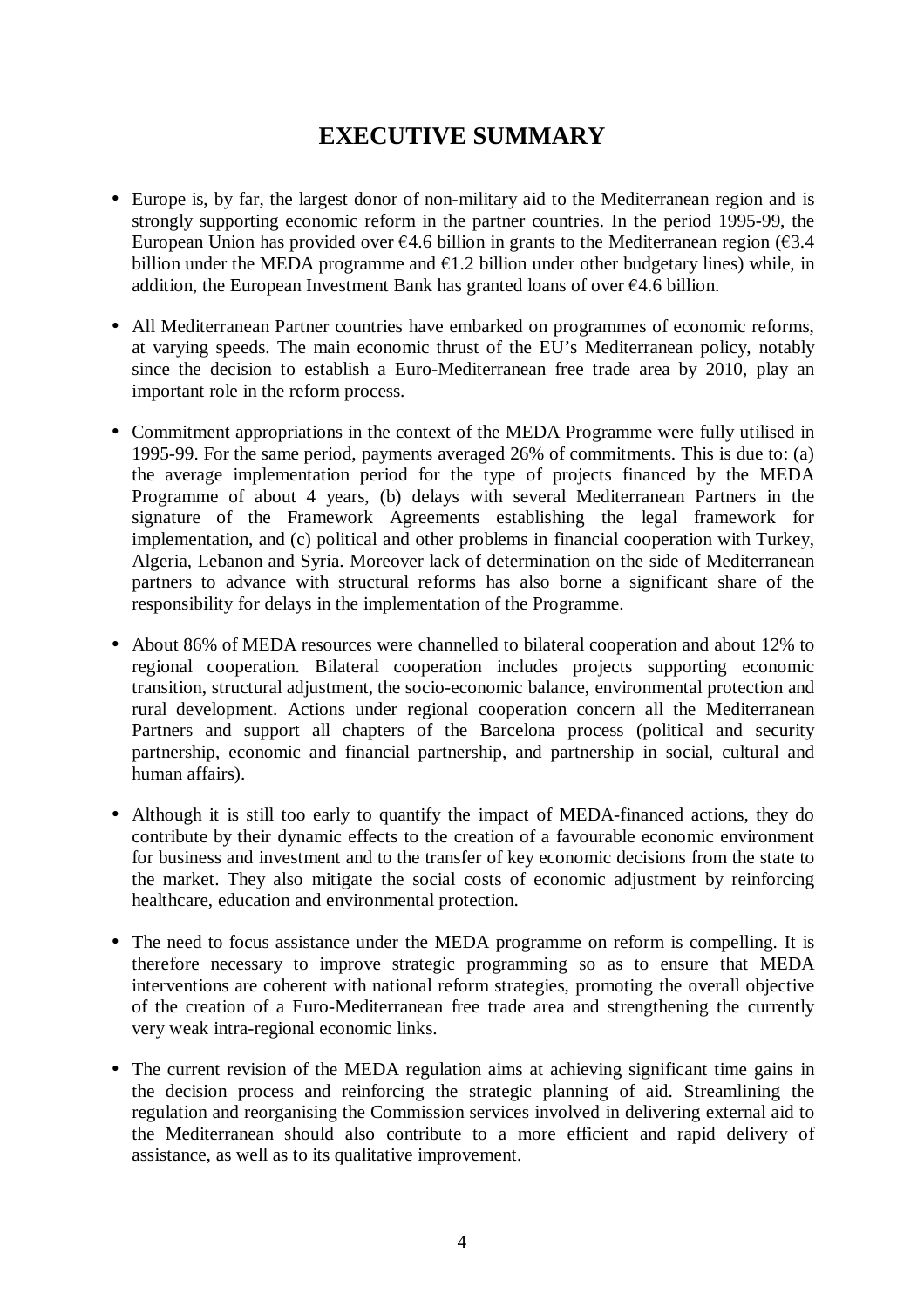• As it was emphasised in the Fourth Meeting of *Experts on Economic Transition in the Euro-Mediterranean Area* held in Brussels on 2-3 October 2000 (documents in annex) the MEDA funds would be increasingly channelled towards partners that have confirmed absorption capacity as well as a good implementation record of heir association agreement. The commitment of the partners to the implementation of their respective national reform strategies would be decisive in the assessment of their absorption capacity.

# **I. MEDA 1995-1999: AN OVERVIEW**

## **I.1. REVIEW OF IMPLEMENTATION**

The MEDA Programme is the main instrument of the Euro-Mediterranean Partnership's financial cooperation. For the period 1995-1999, it provided  $\epsilon$  3.437 million out of the  $\epsilon$ 4.685 million envelope allocated to the 12 Mediterranean partners for the period 1995-1999 by the Cannes European Council.<sup>1</sup>

In 1995 and 1996, the MEDA Programme progressively replaced the existing financial instruments (mainly the Financial Protocols) and in 1999 represented about 90 % of the total financial commitments from the EU Budget for the Mediterranean. The MEDA Programme is mainly made up of grants (90.4% of total budgetary commitments in 1995-99) managed by the European Commission, but also includes risk capital and interest subsidies for loans (9.6%) managed by the European Investment Bank (EIB).

Some 86% of the resources allocated to MEDA are channelled *bilaterally* to the Partners (this concerns Algeria, Egypt, Jordan, Lebanon, Morocco, Syria, Tunisia, Turkey and the Palestinian Authority). Three countries – Israel, Malta and Cyprus - do not benefit from bilateral cooperation because of their high level of economic development. About 12% of the resources are devoted to *regional* activities from which all twelve Partners are eligible to benefit. MEDA resources are programmed through: three-year *national indicative programmes* and a *regional indicative programme* covering the multilateral activities.

• Commitments

Commitment appropriations available on a yearly basis are managed by the European Commission on the basis of the MEDA Regulation and within a programming process undertaken with the administration of the beneficiary Partners. Commitment appropriations were 99.9% utilised in 1995-1999.

|                                                   | 1995 | 1996 | 1997 | 1998 | 1999 | <b>Total</b> |
|---------------------------------------------------|------|------|------|------|------|--------------|
| Commitment appropriations<br>available ( $\in$ m) | 173  | 403  | 981  | 943  | 937  | 3 4 3 7      |

| <b>MEDA commitment appropriations 1995-1999</b> |  |
|-------------------------------------------------|--|
|-------------------------------------------------|--|

<sup>&</sup>lt;sup>1</sup> The remaining amount of  $\epsilon$ 1.248 million mainly concerns the budget lines of the older Financial Protocols (B7-4050 & 4051), the Peace Process (B7-4200) and the United Nations Relief and Work Agency, UNRWA (B7-4210).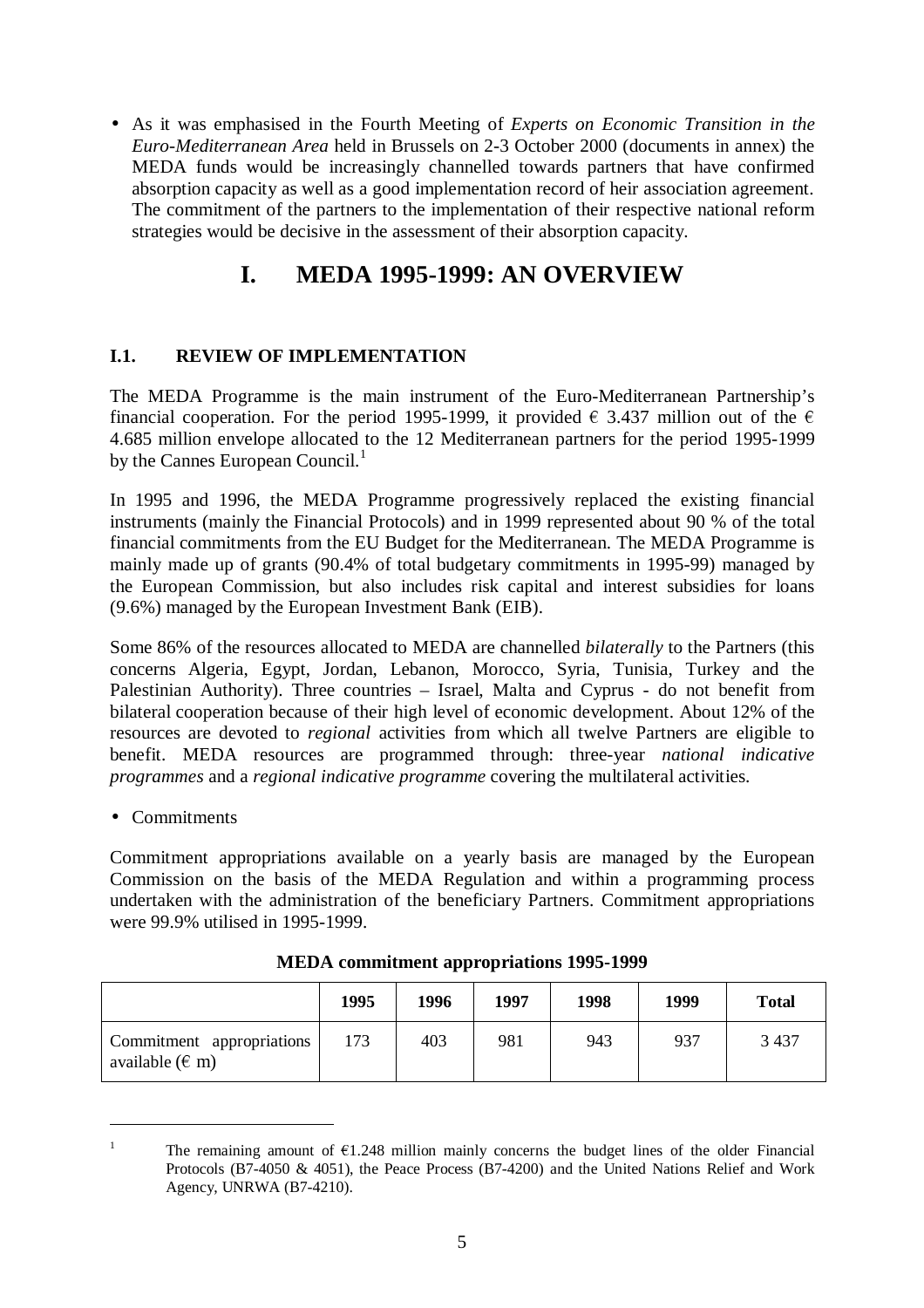| Commitment appropriations<br>used $(\epsilon$ m) | 173  | 403  | 981  | 941   | 937  | 3 4 3 5 |
|--------------------------------------------------|------|------|------|-------|------|---------|
| Rate of utilisation                              | 100% | 100% | 100% | 99.8% | 100% | 99.9%   |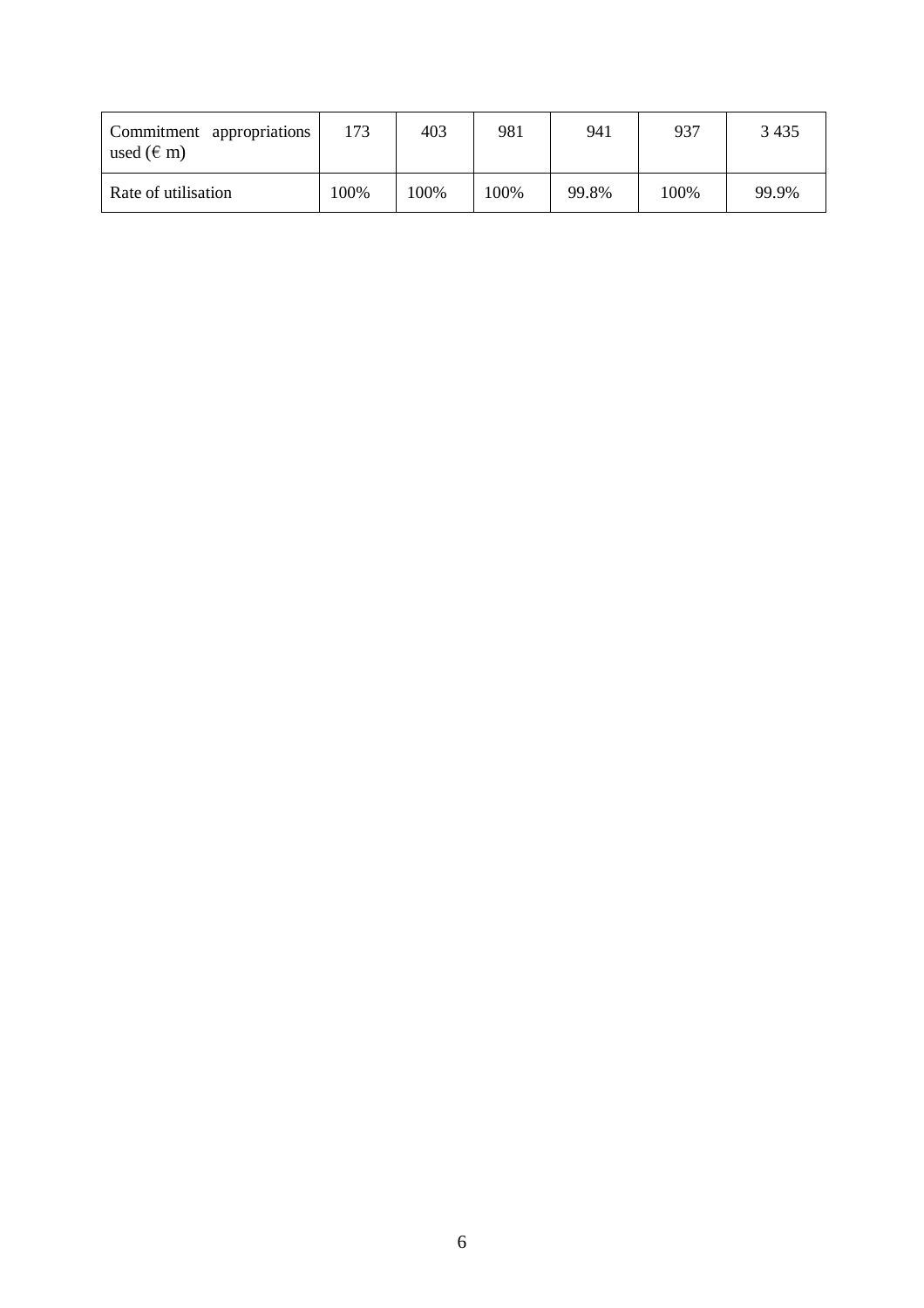• Payments

As in any international financial cooperation activity, the rate of payments of the MEDA Programme is a direct function of the type of operation for which commitments are made. Some MEDA operations such as support to structural adjustment result in payments over a short time span, generally two years, provided that conditions agreed between the Commission and the beneficiary Government are met.

Economic transition and private sector development operations generally consist of technical assistance operations over a 3-4 year period, which influences the rate of disbursement. Classical development operations (rural development, basic health care, education, drinking water, sewage, etc) require works and services as well as procurement of equipment following tendering procedures. The implementation period is longer, generally 4 to 6 years.

Regional projects financed under the Euro-Mediterranean Partnership often consist of completely novel forms of cooperation, necessitating innovative financial and legal frameworks of a complex nature. On average, payments are spread over a 3-5 year period.

Taking into account the current mix of operations, it is estimated that the average implementation (i.e. payment) period for each of the annual tranches of the MEDA Programme is about 4 years. For the period 1995-1999 cumulative payments have reached  $\epsilon$ 890 million, or 26% of commitments made over the same period.

|                             | 1995 | 1996 | 1997 | 1998 | 1999 | <b>Total</b> |
|-----------------------------|------|------|------|------|------|--------------|
| Commitments $(\epsilon m)$  | 173  | 403  | 981  | 941  | 937  | 3 4 3 5      |
| Payments ( $\in$ m)         | 50   | 155  | 211  | 231  | 243  | 890          |
| Payments<br>commitments (%) | 29%  | 38%  | 21\% | 24%  | 26%  | 26%          |

**Rate of payments to commitments (1995-1999)**

The MEDA Programme is still young, its start having been delayed by lengthy negotiations for framework conventions<sup>2</sup> with the beneficiary countries and highly complex implementation procedures. Nevertheless, most of the committed projects will shortly be moving into their operational phase and this will speed up payments significantly.

<sup>&</sup>lt;sup>2</sup> These conventions establish the legal and administrative framework for the implementation of the EU cooperation activities.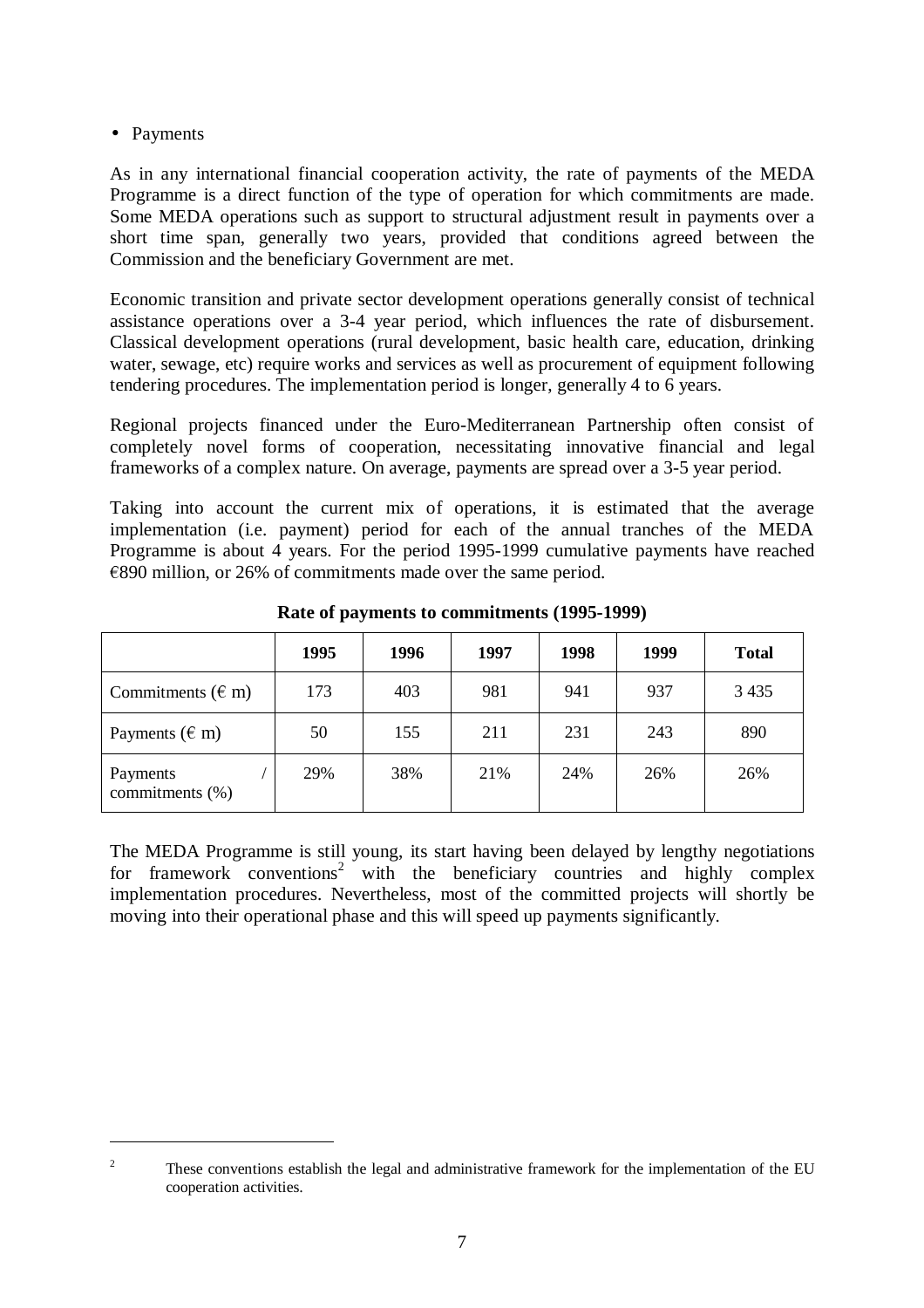### **Breakdown of commitments and payments according to countries**

 $\Gamma$ 

The disbursements to commitments rate has varied considerably from country to country.

| MEDA I (1995-1999) - bilateral and regional cooperation |                    |                    |                           |  |  |  |  |
|---------------------------------------------------------|--------------------|--------------------|---------------------------|--|--|--|--|
|                                                         | Commitments        | Payments           | Payments /<br>commitments |  |  |  |  |
|                                                         | $\epsilon$ million | $\epsilon$ million | (% )                      |  |  |  |  |
| <b>ALGERIA</b>                                          | 164                | 30                 | 18.2                      |  |  |  |  |
| <b>MOROCCO</b>                                          | 656                | 127                | 19.4                      |  |  |  |  |
| <b>TUNISIA</b>                                          | 428                | 168                | 39.3                      |  |  |  |  |
| <b>EGYPT</b>                                            | 686                | 157                | 22.9                      |  |  |  |  |
| <b>JORDAN</b>                                           | 254                | 108                | 42.5                      |  |  |  |  |
| <b>LEBANON</b>                                          | 182                | $\mathbf{1}$       | 0.5                       |  |  |  |  |
| <b>SYRIA</b>                                            | 99                 | $\overline{0}$     | 0.0                       |  |  |  |  |
| <b>TURKEY</b>                                           | 375                | 15                 | 4.0                       |  |  |  |  |
| West Bank and Gaza Strip                                | 111                | 54                 | 48.6                      |  |  |  |  |
| <b>Bilateral cooperation</b>                            | 2955               | 660                | 22.3%                     |  |  |  |  |
| Regional cooperation <sup>3</sup>                       | 480                | 230 <sup>4</sup>   | 48%                       |  |  |  |  |
| <b>TOTAL</b>                                            | 3 4 3 5            | 890                | 26%                       |  |  |  |  |

## **Breakdown of MEDA commitments and payments by country**

The lower disbursement rates can be explained as follows:

- Algeria: implementation was hampered by the domestic political situation;
- Lebanon: a high number of projects was decided towards the end of the period (1999); difficulties were encountered in the implementation of two in particular (for rehabilitating the Lebanese public administration, and standards and norms);

 $3$  Includes  $\epsilon$ 63 million committed between 1997 and 1999 for technical assistance provided by MEDA teams.

 $t^4$  Includes around  $\epsilon$ 150 million in payments on horizontal cooperation commitments made before 1996.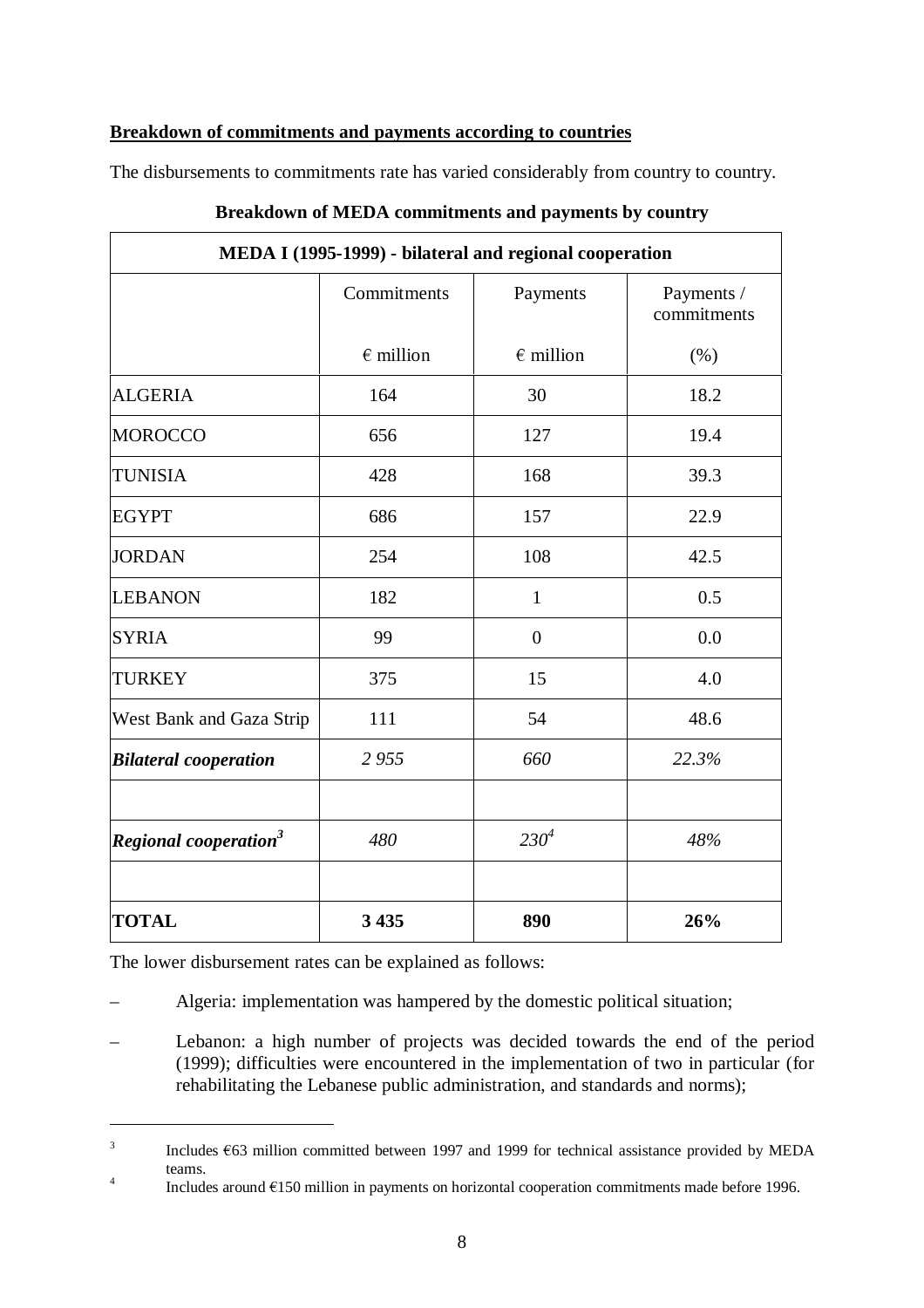- Syria: the framework convention has still to be signed by the Syrian authorities;
- Turkey: restrictions have been imposed by the European Parliament in view of the human rights situation; also, the framework convention was signed only recently (March 1999).

Although the Mediterranean partners have achieved considerable progress in macroeconomic stabilisation in recent years, they have been rather hesitant in implementing key economic reforms. Most countries in the region are still facing today an important reform agenda relating to the creation of favourable conditions for the development of the private sector, further trade liberalisation and privatisation. The slow pace of economic reform had an adverse impact on the implementation of MEDA projects, particularly of those relating to economic transition and structural adjustment.

### **Breakdown of bilateral activities**

Bilateral MEDA operations from 1995 to 1999 can be broken down thematically as follows: structural adjustment, economic cooperation, the social sector, the environment and rural development.

• *Structural adjustment*

Structural adjustment facilities (SAF) allow direct and swift support to be given to reforms undertaken by partners in full respect of agreed conditions. A total of  $\epsilon$ 520 million was committed under the SAFs between 1995 and 1999 - 15% of all MEDA commitments. The SAFs were implemented in five countries (Morocco, Algeria, Tunisia, Jordan and Lebanon).

### • *Support for economic transition*

Here the main aim is to foster the creation of a climate favourable to private sector development, particularly by setting up effective financial instruments. Support takes the form of Commission-managed cooperation programmes, or offers of risk capital to be managed by the EIB.

Economic cooperation programmes accounted for almost  $\epsilon$ 900 million. Risk capital operations for a total of over  $E140$  million were carried out in six countries (Morocco, Tunisia, Jordan, Egypt, Turkey and the West Bank and Gaza Strip).

Overall, operations in support of economic transition came to  $\epsilon$ 1 035 million - over 30% of all MEDA commitments.

### • *Support for socio-economic balance*

Operations in the social sector in the broader sense (taking in health and education) are designed to support partners' socio-economic balance. They include social funds and specific cooperation programmes, but also, more recently, a sectoral adjustment facility for health under which Tunisia has received support for the reform of its health insurance system. Altogether, operations in the social sphere have accounted for  $\epsilon$ 1 billion, or 29% of all commitments in this period.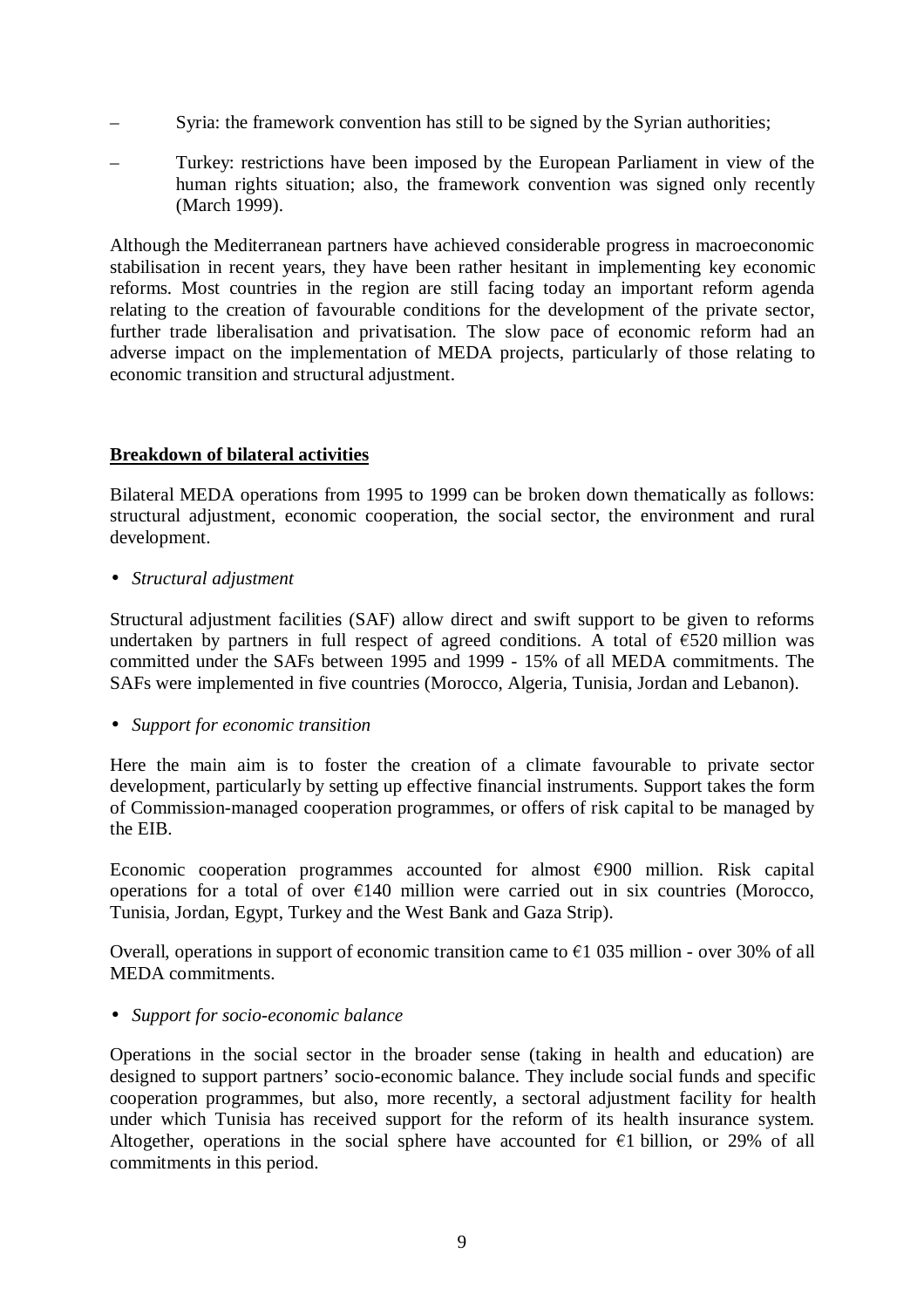• *Environment*

Operations in this field in Morocco and Jordan accounted for a total of  $E$ 45 million and interest rates on EIB loans were subsidised to the tune of over  $\epsilon$ 190 million, bringing the total for bilateral environmental action to more than  $\epsilon$ 235 million (7% of all commitments in the period).

• *Rural development*

Decisions were taken for rural development programmes in Morocco, Tunisia and Syria for a total of  $\epsilon$ 155.5 million (4.5% of all commitments in the period).

### **Breakdown of regional activities**

Over the period 1995-99, several activities have been decided or carried out in the following areas:

• Political

Senior Foreign Ministry officials have met to discuss political and security matters regularly, at least four times a year. They have agreed on a number of partnership building measures and have made considerable progress on *the Charter on Peace and Stability*. The guidelines for this *Charter* were agreed at the Third Euro-Mediterranean Conference held in Stuttgart (April 1999). Foreign Ministers agreed to have the text ready by the Fourth Euro-Mediterranean Conference which will be held in Marseilles (13-14 November 2000).Formal adoption will take place as soon as political conditions allow.

The following partnership building measures have been agreed:

- establishment of a network of foreign policy institutes (Euro-Mediterranean Study Commission, EuroMeSCo),
- cooperation among civil protection services on natural and man-made disasters,
- creation of a register of bilateral agreements,
- exchange of information on international conventions on human rights, disarmament, humanitarian rights,
- - training seminars for diplomats,

MEDA finances the civil protection project, EuroMeSCo and the training seminars for diplomats  $(\text{\textsterling}3 \text{ m})$ .

• Economic and Financial

Regional fora have been set up covering the priority sectors agreed by Ministers for regional cooperation: industrial cooperation, environment, water, energy, transport and information society. In each case sectoral experts from the 27 Euro-Med countries meet to agree the guidelines for regional cooperation programmes, subject to endorsement by the Euro-Mediterranean Committee. The emphasis in regional cooperation is on policy dialogue,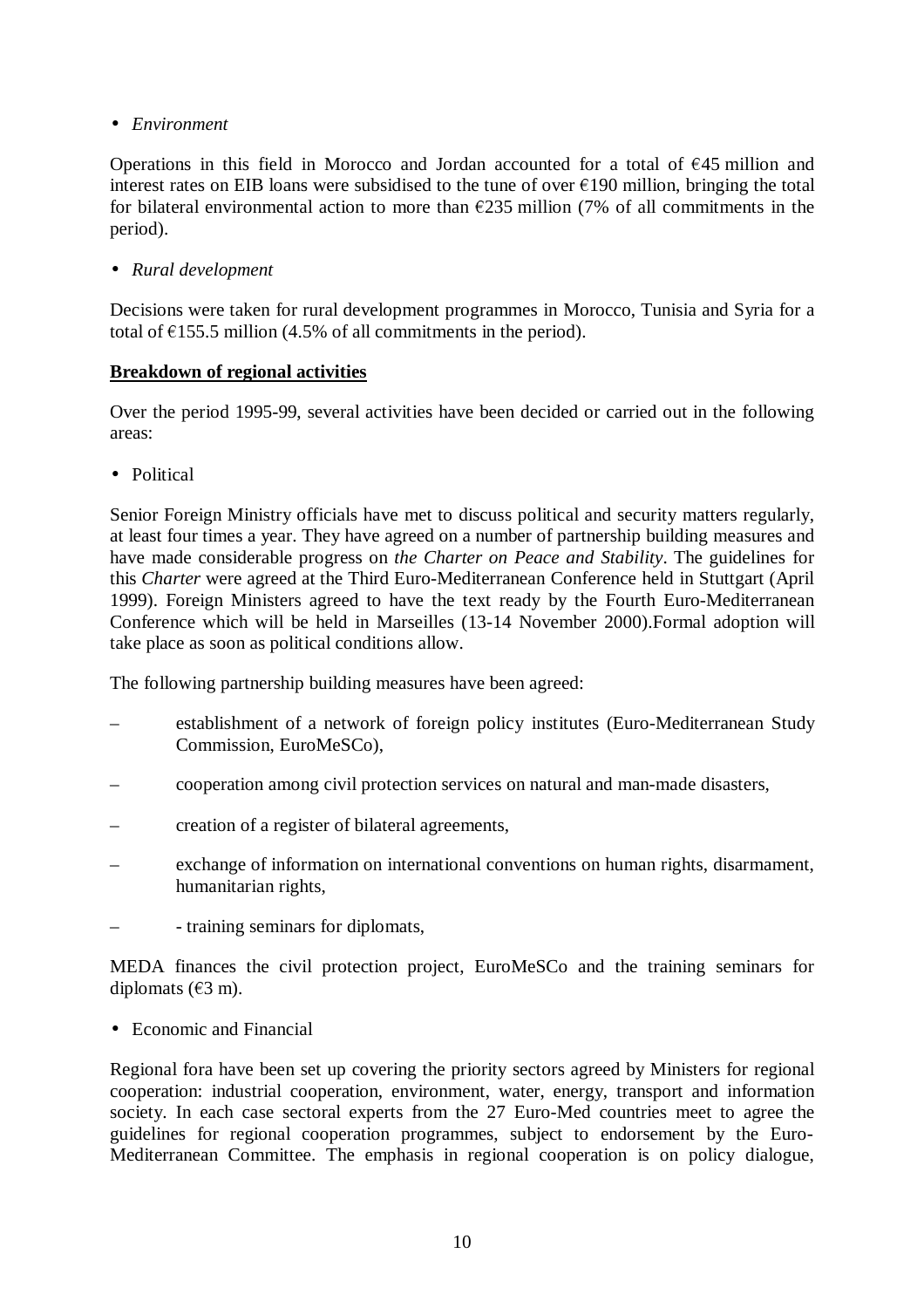networking, promoting the interconnection of infrastructure and reforming the legal and administrative framework to encourage pro-competitive regulation.

- *Industrial cooperation*: four main themes have been identified: promotion of investment, innovation and quality, Euromed market instruments and mechanisms, improving the climate for SME development. Cooperation projects have already been developed, notably a network of investment promotion agencies  $(64 \text{ m})$ , or being developed, such as a programme for the promotion of Euromed market instruments and mechanisms and a Euro-Mediterranean regional programme for innovation and quality in companies, both to be launched in 2000. MEDA has financed the MEDSTAT programme of cooperation among statistical offices ( $\epsilon$ 20 million), a number of economic networks ( $\epsilon$  6 million) between chambers of commerce, commercial fairs, export promotion institutions, SME organisations, industrial federations. and a network of economic institutes (Forum Euro Méditerranéen des instituts des sciences économiques, FEMISE) ( $\epsilon$ 2 million).
- *Environment*: A Short and Medium Term Priority Action Programme (SMAP) has been agreed and a first series of projects launched ( $\epsilon$ 7 million). The second series is to be launched in 2000.
- *Water:* The general lines of an action programme have been agreed and a first series of projects is to be launched in 2000.
- *Energy:* Projects have been launched on legal and administrative framework; dialogue on policy, interconnection and analysis; energy and urban environment; solar energy applications; training network; and joining up electricity grids.
- *Transport:* A first series of maritime transport projects was launched in 1997  $(69$  million); an integrated transport project should be launched in 2000.
- *Information society*: a project has been launched on the regulatory framework  $(63$  million) and the major EUMEDIS programme (networking, interconnection and pilot projects on specific applications of information technology) is operational  $(645)$ million).
- Social, Cultural and Human
- *Culture*: priorities for action have been agreed at two meetings of Culture Ministers. The Euro-Med Heritage programme of cooperation on the cultural heritage is operational ( $\epsilon$  17,1 million) and Euro-Med Heritage II is to be launched in 2000.
- *Audio-visual*: the Euro-Med Audio-visual programme on cooperation in the field of radio, television and cinema is operational ( $\in$  20 million).
- *Youth*: the Euro-Med Youth programme for youth exchanges is operational  $(66$  million).

### **I.2. REVIEW OF THE MEDA REGULATION (MEDA II)**

The legal framework for the implementation of the MEDA Programme is provided by the MEDA Regulation approved in 1996. It is important that the experience gained from its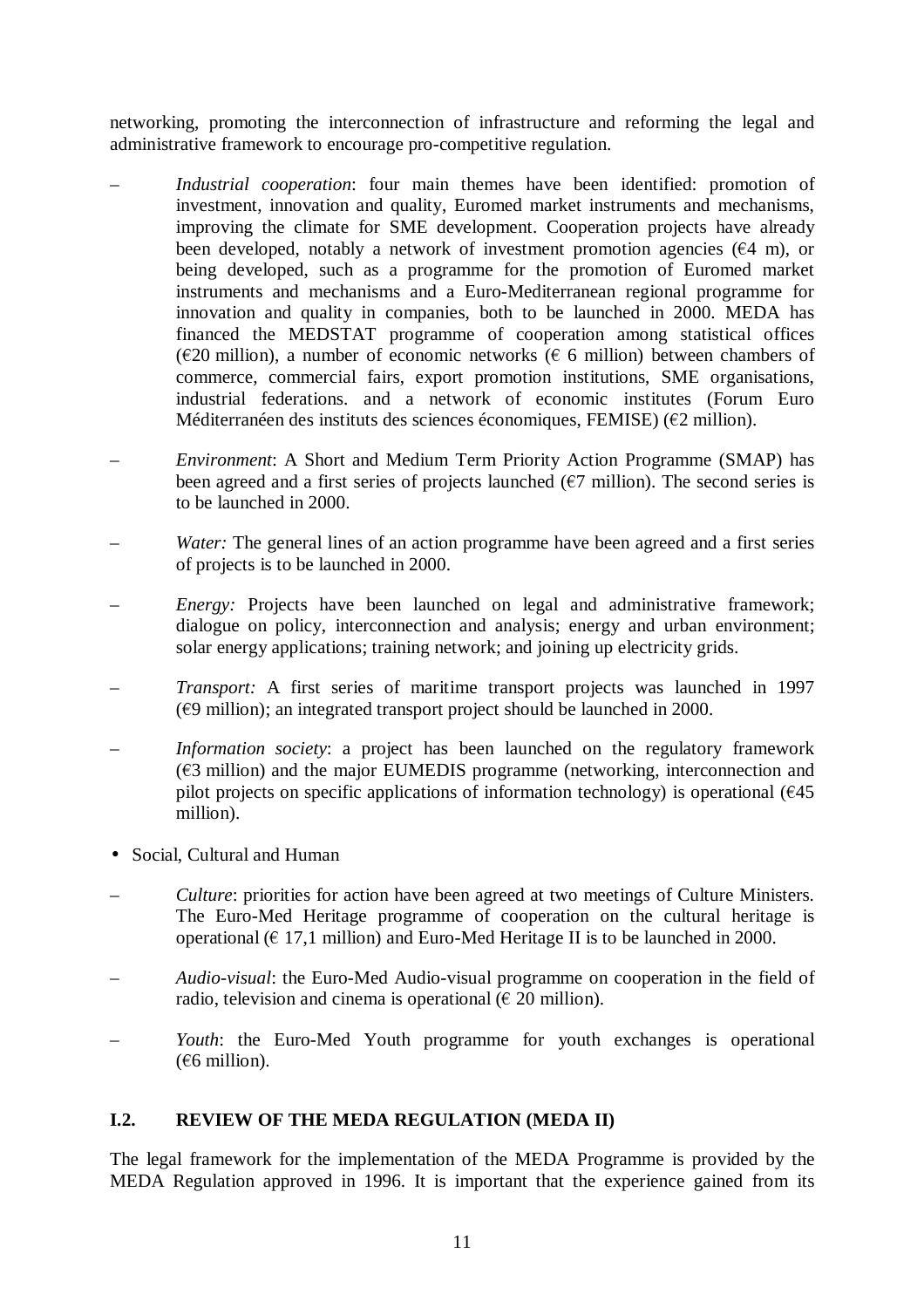implementation be used to improve and accelerate the delivery of the EU aid to its Mediterranean Partners. An independent evaluation of the MEDA Regulation carried out in 1998-99 showed that the current decision making procedures are cumbersome and rigid. Based on the conclusions of this evaluation, the Commission submitted to the Council in mid-1999 a draft proposal for the revision of the MEDA Regulation. The draft proposal has a three-pronged strategy:

- **Streamlining the decision-making process for more effective programming:** The work of the MED Committee (a management Committee composed by representatives of the EU Member States to assist the Commission in the implementation of the MEDA Regulation) should be refocused onto strategic planning and programming. This can be achieved by having more substantial examination of the three year *National Indicative Programmes*  $(NIPS)^5$  and the *Regional Indicative Programme*  $(RIP)^6$ . To enhance the coherence of its financial proposals with NIPs and the RIP, the Commission proposes to present its financing proposals in *Annual Financing Plans* for each Partner (NFPs) as well as one for the region (RFP).
- **Enhancing capacities for programming and implementation:** The Association Agreements provide for the gradual introduction of free trade between the EU and its Mediterranean partners. The MEDA programme is intended to play a major role in assisting the partners in the reform process required in this context. Therefore, more emphasis should be given to dialogue on MEDA programming over the medium term with the partners, taking account of their respective reform strategies, as well as coordination between the Commission and EU Member States, and coordination between bilateral and regional cooperation.
- **More efficient implementation procedures:** In order to improve the MEDA programme's impact on economic and social reform in the partners and with a view to making the programme an even more effective instrument for the Euro-Mediterranean Partnership, more rapid implementation procedures need to be introduced. Harmonised procedures concerning technical and financial implementation of cooperation activities have already been developed with the aim, notably, of further rationalisation and streamlining. A wider reform of the Commission's delivery of external aid is currently underway.

### **I.3. THE ASSOCIATION AGREEMENTS: STOCK-TAKING**

The Association Agreements are bilateral legal instruments for establishing deeper and wider relations with the Mediterranean Partners and as such provide a strategic framework for cooperation. Built upon the old generation of Cooperation Agreements adopted in the 1970s, the Association Agreements provide for the institutionalisation of political and economic dialogue, the establishment of a free trade area, social and cultural cooperation and financial cooperation, notably through the MEDA Programme. Thus the Association Agreements constitute, at bilateral level, the strategic framework for cooperation.

<sup>&</sup>lt;sup>5</sup> The NIPs reflect the planning of country programmes according to the MEDA Regulation. They include indicative financial amounts for commitments and define the priority sectors for EU support.

<sup>&</sup>lt;sup>6</sup> The RIP reflects the MEDA Programme priorities, which are relevant for the region as a whole. It is complementary to the NIPs.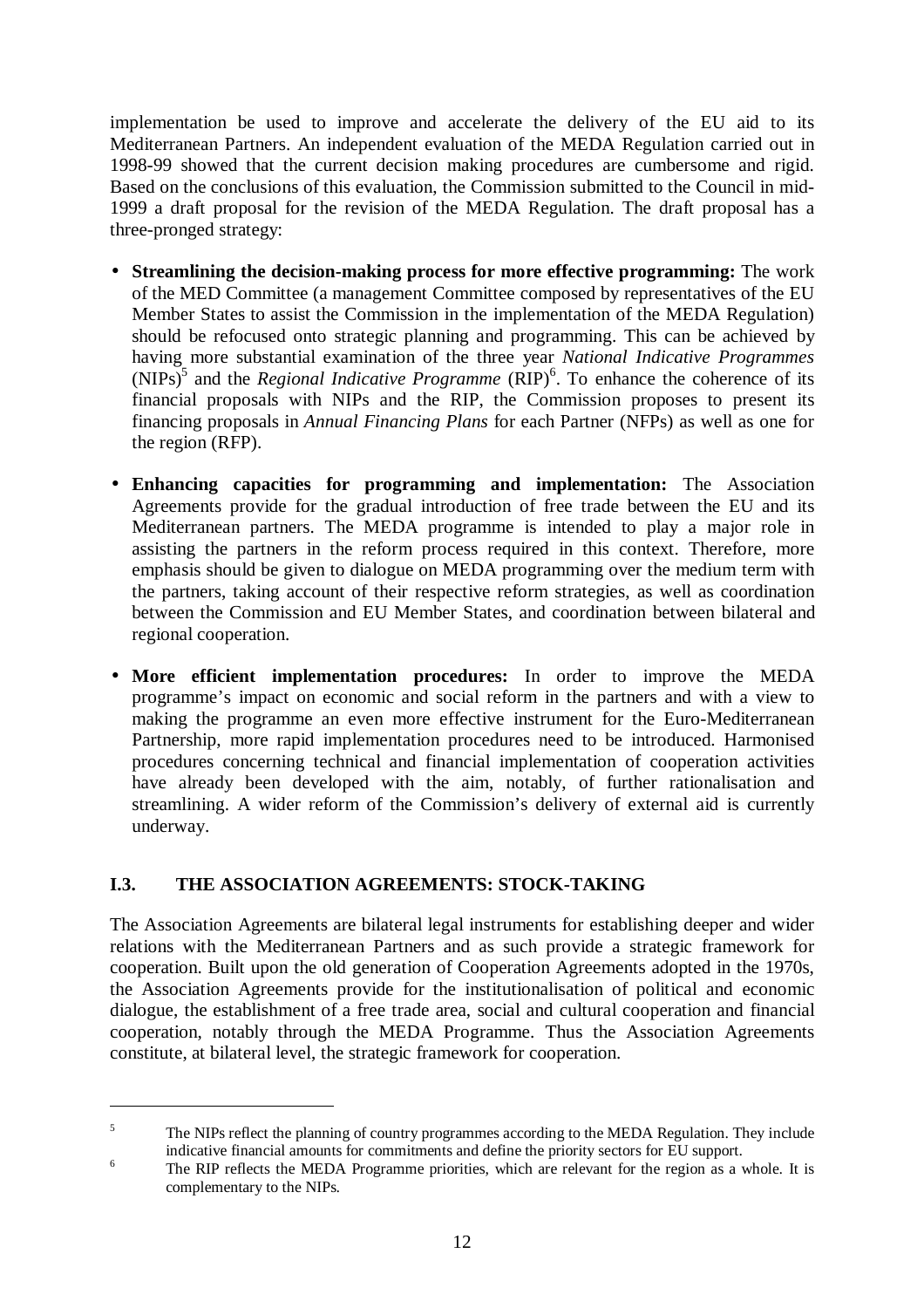The tables below summarise the progress of negotiations on Euro-Mediterranean Association Agreements and the status of the framework agreements: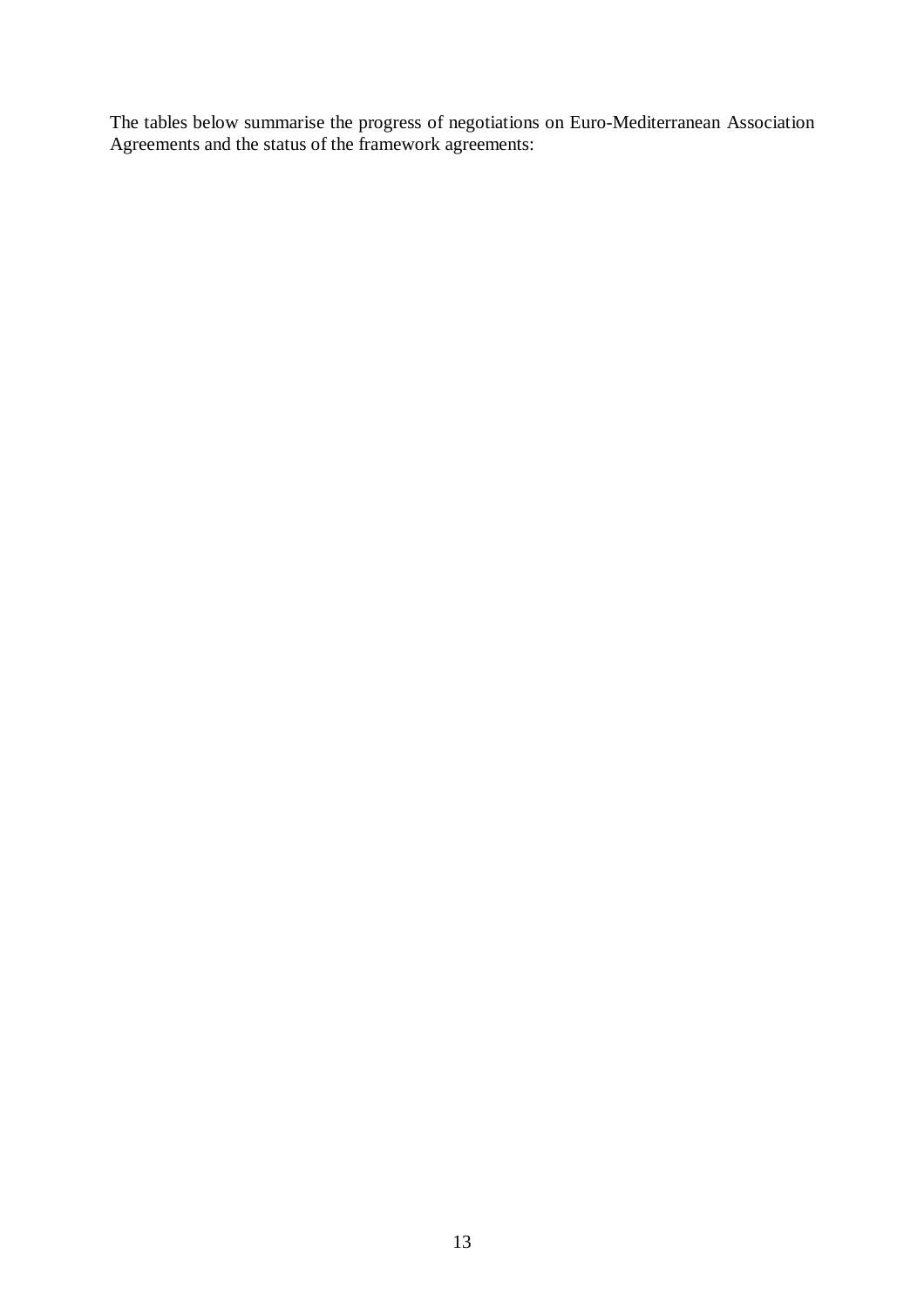| <b>PARTNER</b>                                               | <b>CONCLUSION OF</b><br><b>NEGOTIATIONS</b>                      | <b>SIGNATURE</b><br>OF<br><b>AGREEMENT</b> | <b>ENTRY INTO</b><br><b>FORCE</b> |
|--------------------------------------------------------------|------------------------------------------------------------------|--------------------------------------------|-----------------------------------|
| Tunisia                                                      | <b>June 1995</b>                                                 | <b>July 1995</b>                           | March 1998                        |
| Israel                                                       | September 1995                                                   | November 1995                              | In the course of<br>2000          |
| Morocco                                                      | November 1995                                                    | February 1996                              | March 2000                        |
| PLO for the benefit<br>Palestinian<br>the<br>of<br>Authority | December 1996                                                    | February 1997                              | <b>July 1997</b>                  |
| Jordan                                                       | April 1997                                                       | November 1997                              |                                   |
| Egypt                                                        | <b>Negotiations</b><br>Concluded in<br><b>June</b><br>$1999^{7}$ |                                            |                                   |
| Lebanon                                                      | in<br><b>Negotiations</b><br>progress                            |                                            |                                   |
| Algeria                                                      | <b>Negotiations</b><br>in<br>progress                            |                                            |                                   |
| Syria                                                        | Negotiations<br>in<br>progress                                   |                                            |                                   |

### **Stock-taking of the Association Agreements**

No formal negotiation sessions were held with Lebanon and Algeria in 1999. However, there have been informal contacts between the authorities of these two countries and the Commission services. Formal negotiations are expected to resume in the course of 2000.

### Financing conventions

The implementation of the MEDA Programme advanced significantly in 1999 as the last remaining framework financing conventions were signed with the authorities of the Mediterranean partners. These conventions establish the legal and administrative framework for implementation of EU cooperation activities (with the exception of structural adjustment operations which are governed by specific arrangements) and their signature is a prerequisite for the launch of individual projects.

<sup>&</sup>lt;sup>7</sup> The negotiations were effectively concluded by the General Affairs Council of 21 July 1999 which approved the agreement reached by the negotiators. The government of Egypt is expected to decide similarly in the near future.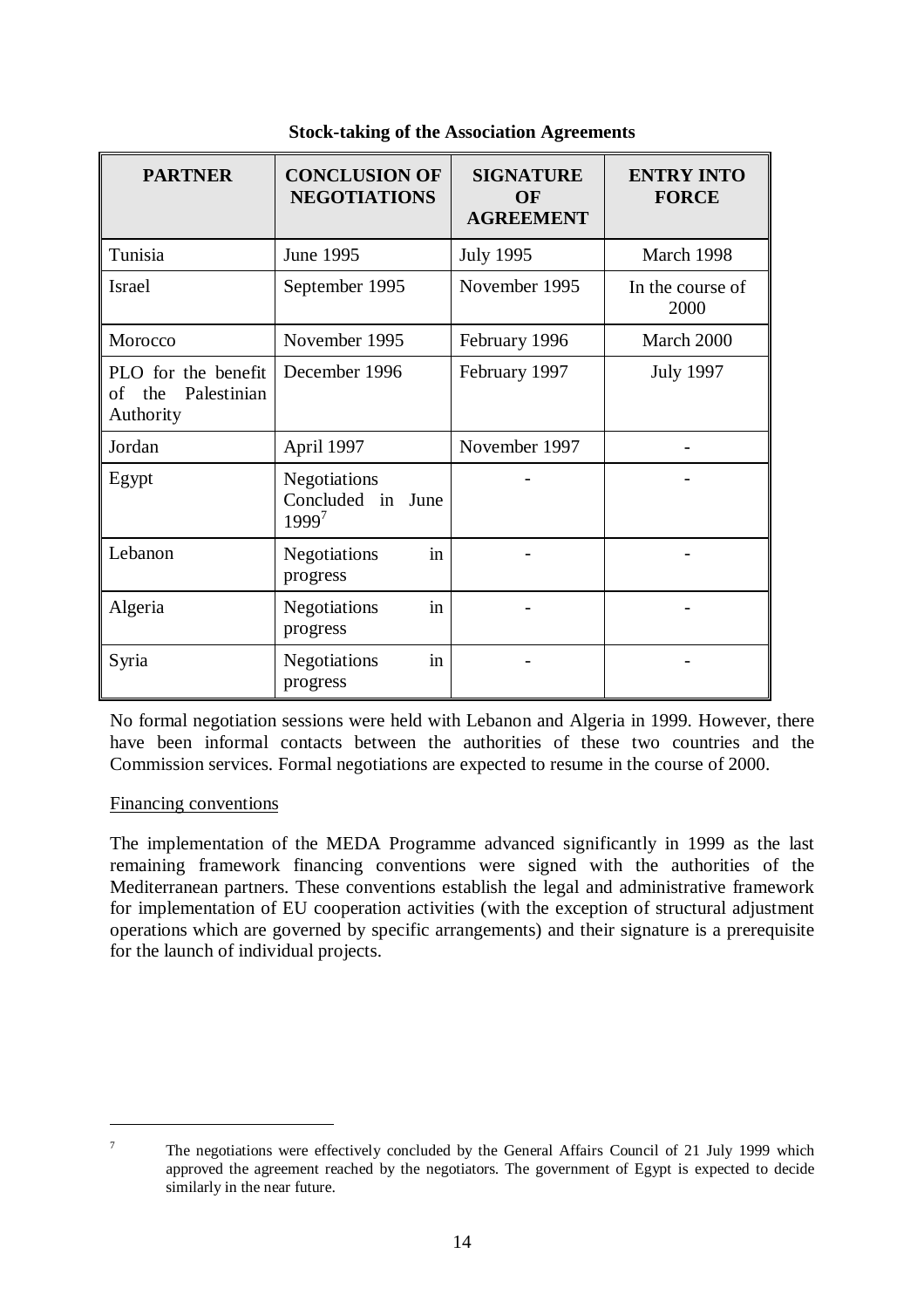| <b>COUNTRY</b>   | <b>INITIALLED</b>    | <b>SIGNED</b><br>(COMMISSION) | <b>SIGNED (EIB)</b>                              |
|------------------|----------------------|-------------------------------|--------------------------------------------------|
| <b>ALGERIA</b>   | 12 May 1998          | 29 July 1998                  | 15 September 1998                                |
| <b>CYPRUS</b>    |                      | n/a                           | n/a                                              |
| <b>EGYPT</b>     |                      | 18 February 1998              | 2 July 1998                                      |
| <b>ISRAEL</b>    | $\ddot{\phantom{0}}$ | n/a                           | $n/a$ .                                          |
| <b>JORDAN</b>    |                      | 2 February 1998               | 2 July 1998                                      |
| <b>LEBANON</b>   |                      | 13 May 1998                   | 15 September 1998                                |
| <b>MALTA</b>     |                      | n/a                           | n/a                                              |
| <b>MOROCCO</b>   | 16 July 1997         | 28 August 1997                | 28 August 1997                                   |
| <b>PALESTINE</b> | 12 December<br>1997  | 28 March 1998                 | 1995 Agreement<br>continues to apply.            |
| <b>SYRIA</b>     |                      | 15 August 1998                | Agreement signed by<br>EIB end of March<br>1999. |
| <b>TUNISIA</b>   | 15 July 1997         | 20 September 1997             | 20 September 1997.                               |
| <b>TURKEY</b>    | 2 July 1998          | 19 March 1999                 | Agreement signed by<br>EIB end of March<br>1999. |

# **MEDA framework conventions: state of play**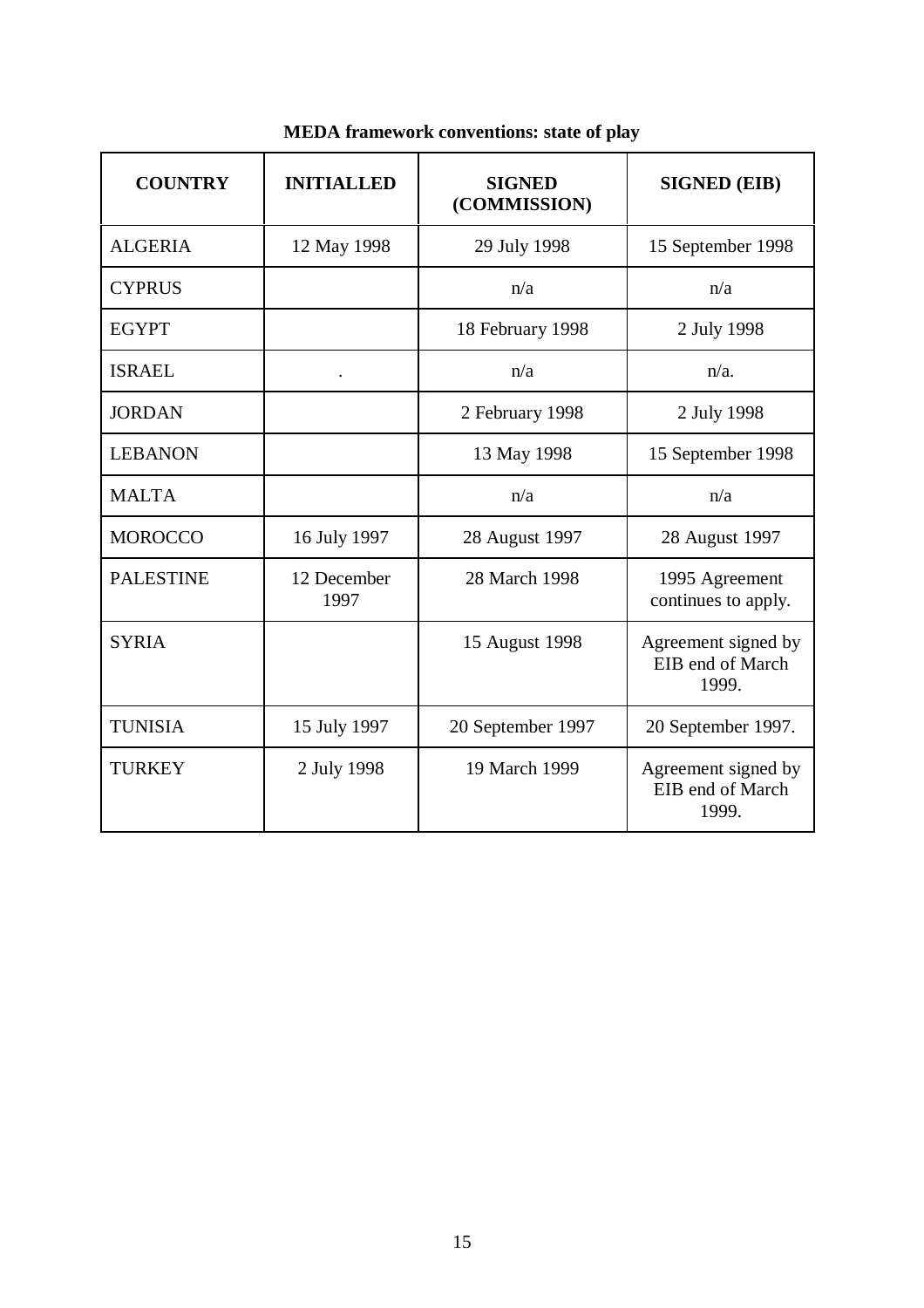### **I.4. MEDA 1995-1999: DRAWING SOME CONCLUSIONS**

Creating a Euro-Mediterranean economic area of shared prosperity is an ambitious objective, as illustrated by the fact that the average income per head in Europe is presently about ten times the average income per head in the Mediterranean partners. Achieving higher growth rates, especially in view of unemployment rates typically between 20-25% in many Mediterranean partners, is therefore an important objective.

Creating a free trade area is not only an ambitious objective, but also a necessity for the Mediterranean partners. One reason for this is that the markets of individual partners are simply too small to attract meaningful levels of foreign direct investment. For example, the combined GDP of the three Maghreb<sup>8</sup> countries (combined population of 66 million people) is smaller than that of Portugal, while the GDP of the  $Mashrak<sup>9</sup>$  countries (combined population of 86 million) does not exceed the GDP of Finland or of Greece.

Foreign direct investment could play a key role in modernising the economies of the region through the transfer of advanced methods of production and management. So far the countries in the region have not benefited from the world-wide increase in foreign direct investment flows despite their proximity to Europe and despite the favourable access conditions to the European market. To a large extent, this poor performance is policy-induced due to administrative constraints, prohibition to invest in certain sectors, unfavourable taxation etc.

## **The challenge**

The need to accelerate the process of economic transition is evident. Despite often diverging economic performances, our Mediterranean partners show remarkable similarities in terms of future economic challenges. The youthfulness of their population together with expected intensification of woman's activity imply a considerable rise of pressure on the employment market of these countries. According to international estimates, about 45 million new jobs have to be created over the coming twenty years if the unemployment rate is to be kept at the present level. This means that Mediterranean countries should steeply raise their annual growth rates to 6-7% to absorb excess labour supply and catch up with the world economy.

However, the hesitant pace of economic reforms resulted in an inadequate mobilisation of investment - domestic and foreign - and low productivity. Investment levels are currently about 24% of GDP in Mediterranean economies, against an average of 34% in some Asian economies. The share of the Mediterranean area in the flow of foreign direct investment (FDI) towards emerging economies is very low (5%). Productivity is weak mainly due to huge investments in state-owned enterprises still dominating several Mediterranean economies as well as in human skills unsuited to today's global marketplace.

**Accelerating economic transition** If there is to be acceleration in growth, this will come from a more dynamic private sector. A more favourable regulatory and administrative environment will play a key role in this respect. Reforms remain particularly pressing in such

<sup>&</sup>lt;sup>8</sup> Morocco, Algeria and Tunisia.<br><sup>9</sup> Egypt, Jordan, WBGS, Lebanon and Syria.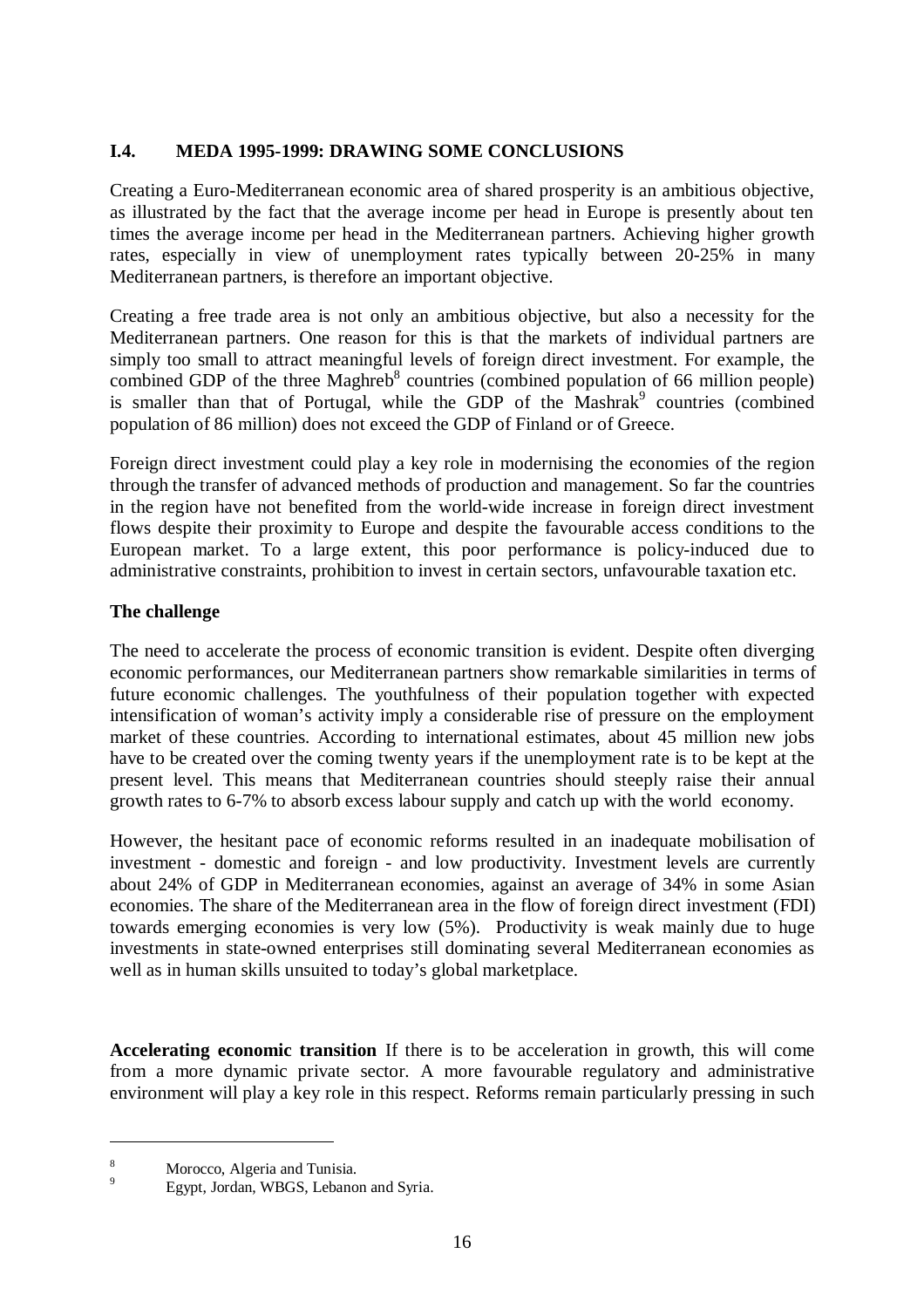areas as the financial sector, restructuring of public enterprises and privatisation. Increasing efficiency in the delivery of infrastructure services, including telecommunications, energy and transport will also have a significant impact on competitiveness and on overall living standards.

Modernising and transforming tax systems into equitable, efficient, and administratively practical taxation systems in support of economic growth is a necessity and an essential contribution towards improving the environment for investment and business. At the same time this will provide an opportunity to reduce dependency on imports taxes as a major source of revenue. In some countries this dependency is still high. For example 56.9% of tax revenues in the case of Lebanon are trade taxes, 31.6% in the case of Jordan and 29.8% in the case of Tunisia.

### **Respect of social cohesion.**

Strengthening of social cohesion and environmental integration is an important accompaniment to the process of economic transition, on the basis of a sustainable development approach. In order for structural economic reforms to be successfully applied and accepted there must be a consensus in society about the objectives and the methods of reform. This implies continued determined efforts to improve the standard of living of less favoured groups of society, in particular through well-targeted interventions. Moreover, the ongoing process of demographic transition implies a rapid growth of the labour force in the short and medium term. If the unemployment situation is not to deteriorate any further, and in order to improve the sustainability of the transition process, the social cohesion issue should be taken systematically into account in the design of transition strategies. No economic reform programme is sustainable in the long-term unless it is accepted by the people. Nor is it sustainable if it does not improve the environmental conditions and does not allow the use of existing natural resources by future generations.

### **The role of the European Union**

The projects and programmes financed through grants from the MEDA programme and the investment projects financed through loans by the European Investment Bank make an important contribution to the economic transition of the Mediterranean Partner countries, in parallel to the bilateral programmes run by the EU Member States.

MEDA financed projects in the area of economic transition aim, *inter alia*, at the modernisation of the industrial sector (Algeria, Egypt, Jordan), the acceleration of the privatisation process (Tunisia, Algeria), the restructuring of the financial sector (Egypt, Morocco), the upgrading of public administration (Turkey, Syria), the development of key infrastructure (West Bank and Gaza Strip, Morocco).

MEDA projects further aim at strengthening the socio-economic equilibrium by improving basic education and facilitating the access of girls and women to it (Turkey, Morocco), modernising health services and pension systems (Egypt, Tunisia), strengthening civil society (Algeria, Turkey) and protecting cultural heritage (Jordan, Syria). Most Mediterranean countries have also benefited from interest rate subsidies financed by the MEDA Programme for EIB loans in environmental protection.

Finally regional cooperation under MEDA have supported all chapters of the Barcelona process (political / security, economic / financial and social / cultural / human) while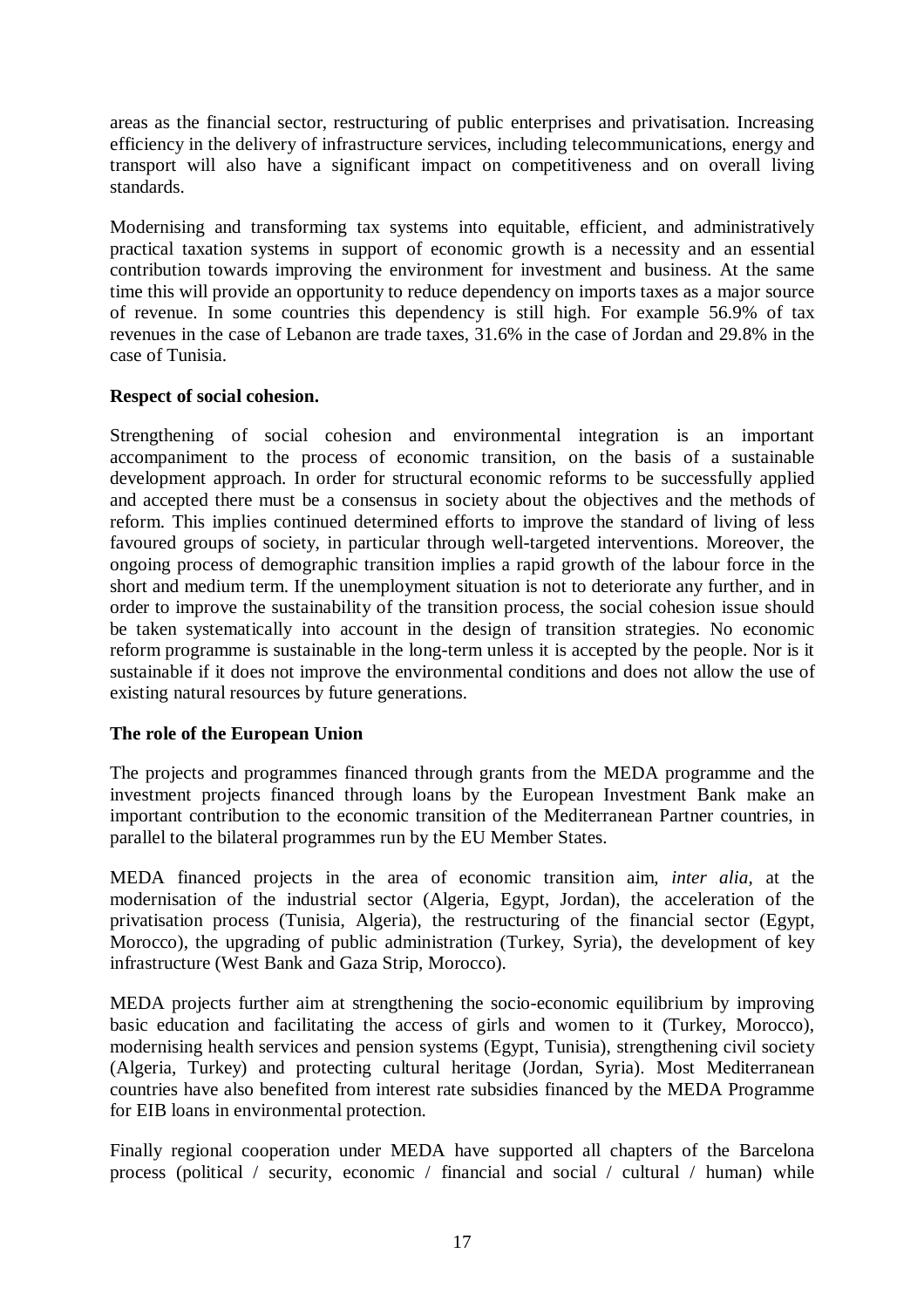thoroughly maintaining the global and comprehensive nature of the partnership and contributing to social stability.

### **Conclusions**

Although MEDA is the financial instrument for all chapters of the Partnership, its main focus is on the creation of the Euro-Mediterranean area of shared prosperity which is the motor of the process, and where the establishment of a Euro-Mediterranean free trade area is pivotal. In this context the following conclusions can be drawn:

- Almost five years after the conference of Euro-Mediterranean Foreign Ministers in Barcelona in November 1995 significant progress has been achieved. Negotiations for Association Agreements between several Mediterranean partners and the Union have been concluded. While the legal ratification process has delayed the entering into effect of these agreements, this has not prevented most partners from embarking on a process of economic transition.
- MEDA I has been slow in its implementation. Commission's procedures have been cumbersome and rigid. However, the revision of the MEDA Regulation allows for a streamlining of procedures. It also favours a more strategic programming of assistance so as to ensure that MEDA interventions are coherent with national reform strategies. The ongoing reorganisation of the external services of the Commission should also contribute to a more efficient and rapid delivery of aid.
- Lack of determination to implement key reforms has also been responsible for delays in the implementation of the Programme. In an overall challenging budgetary context, MEDA funds will be increasingly channelled towards partners that have confirmed absorption capacity as well as a good implementation record of their association agreement concluded with the EU. The commitment of the partners to the implementation of their respective national reform strategies would be decisive in the assessment of their absorption capacity. The economic dialogue established between the Union and its Mediterranean partners would be a key instrument in this exercise.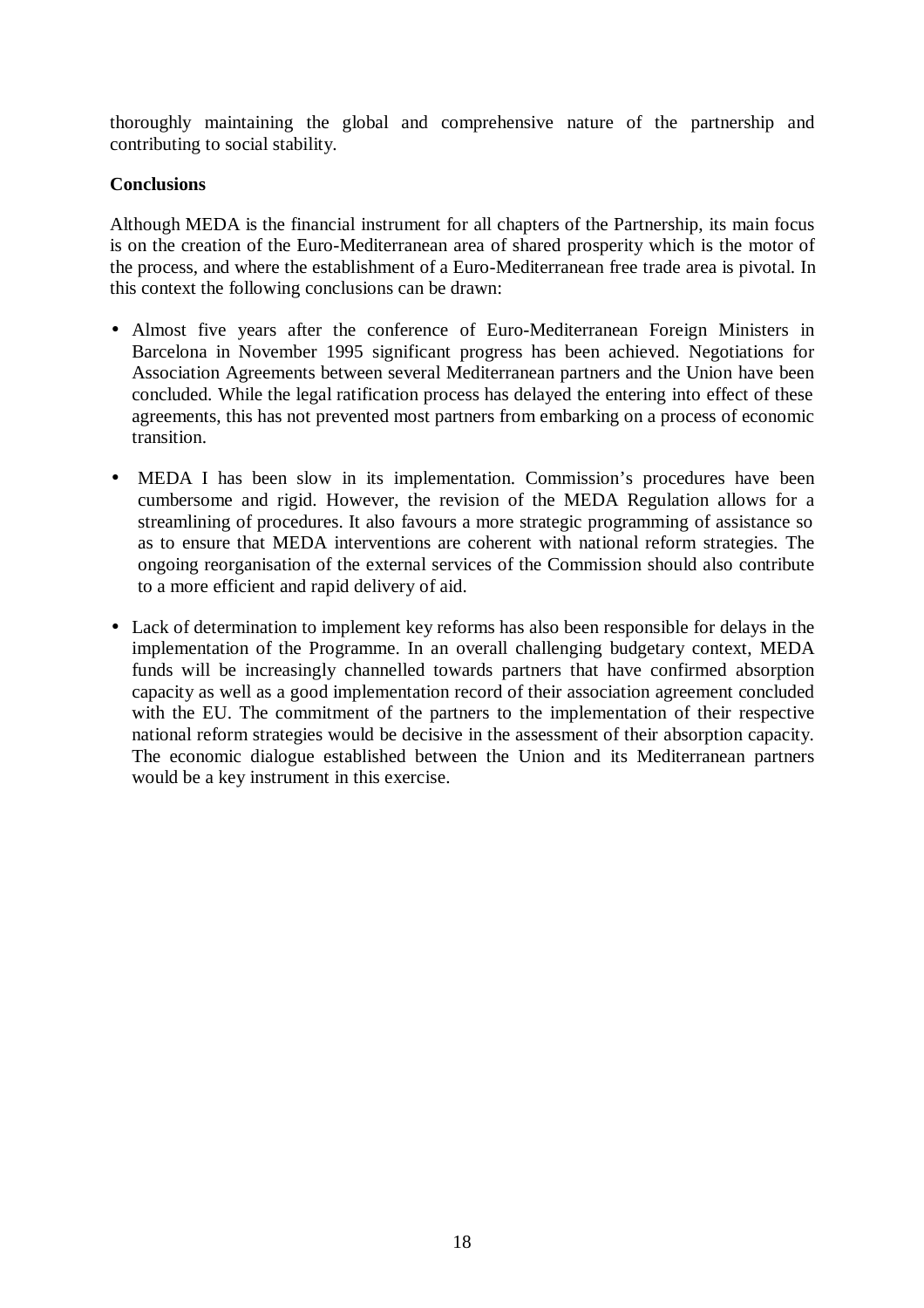# **II. THE MEDA PROGRAMME IN 1999**

### **II.1. THE POLITICAL AND ECONOMIC CONTEXT OF 1999**

Political developments in the Mediterranean region in 1999 were to a large extent marked by the rise to power of new personalities.

In Israel, Ehud Barak was elected in May with 56% of the votes. His election gave fresh hopes for an impetus to the Middle East Peace Process following several months of paralysis. The subsequent flurry of diplomatic activity materialised in the September 1999 Israeli-Palestinian Sharm-el-Sheikh Memorandum. Its implementation is underway albeit with delays. By the end of the year, the new atmosphere also reflected positively on the Syrian track, leading to a resumption of direct Syrian-Israeli negotiations in Washington.

Two key figures in the region died in the course of 1999: King Hussein of Jordan passed away in February and King Hassan of Morocco in July. They were both succeeded to the throne by their sons, King Abdullah and King Mohamed respectively, young leaders who are committed to political and economic reform.

Furthermore, the year was marked by a substantial improvement in EU-Turkey relations. The Helsinki European Council in December accepted Turkey as a candidate for EU membership on the basis of the same criteria as applied to the other candidates.

The Barcelona Process kept its momentum. Enhanced discussions on Regional Cooperation underlined the growing importance of regional initiatives in the political, economic and cultural spheres, and emphasised the urgent need for more South-South cooperation (notably among the Med Partner counties). The Third Euro-Mediterranean Conference held in Stuttgart in April confirmed the goals set in the Barcelona Declaration, i.e. to transform the Mediterranean basin into an area of dialogue, exchange and cooperation through the strengthening of democracy, rule of law, good governance and sustainable balanced economic and social development. Guidelines were approved for a Euro-Mediterranean Charter of Peace and Stability to be elaborated by the time of the next Foreign Ministers meeting (November 2000).

Movements in commodity prices largely influenced economic developments in the region. The increase in oil prices since March 1999 is helping Mediterranean oil producers (Algeria, Egypt, Syria $^{10}$ ) to improve their external balances and strengthen their growth prospects. Some countries like Egypt and Jordan could also benefit indirectly from higher oil prices since they have large migrant labour forces in the Gulf oil producing countries and significant trade relations with them. Pressure for structural reforms has increased in some countries because of poor growth performance and inadequate employment creation. The full implementation of such reforms would substantially benefit the region's longer-term economic prospects.

<sup>&</sup>lt;sup>10</sup> In 1997-98, 18% of total public sector revenue was from oil revenue in Algeria, 8% in Egypt and 39% in Syria (Source: IMF, World Economic Outlook, p. 26).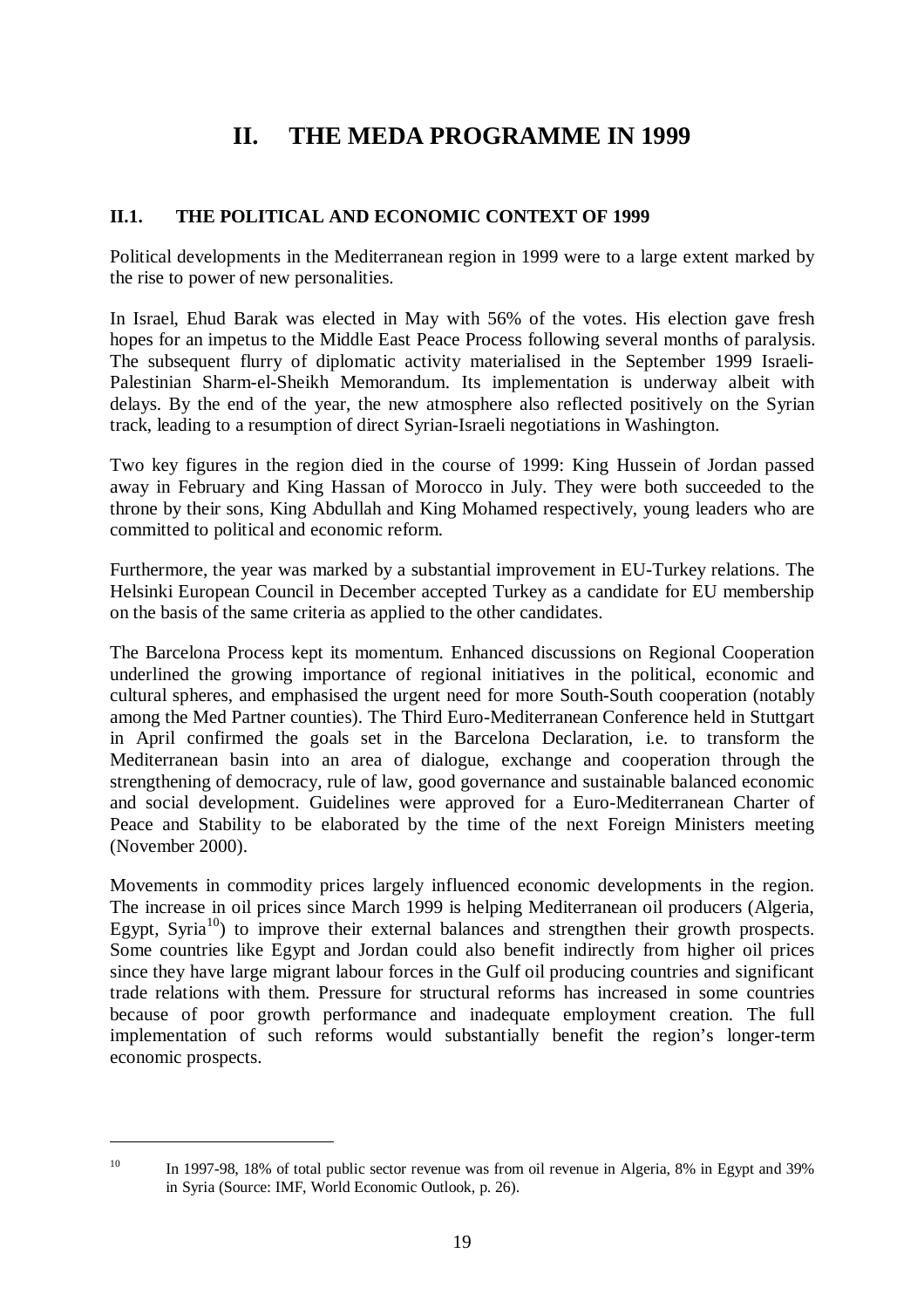The EU absorbs between 60-75% of the exports of most of the Mediterranean Partners while the European Union is the principal supplier of capital goods and basic agricultural commodities. Capital inflows and tourists are predominantly of EU origin. Yet intra-regional trade remains at under 5% of regional GDP and the lack of South-South integration means that the economies of the region remain too small to attract foreign investment.

This is a crucial time to bolster the common resolution of the European Union and the Mediterranean Partners to deepen and widen the economic reform process in order to achieve long term improvements. In this context the MEDA Programme is an essential instrument for catalysing and facilitating reform in the Partners.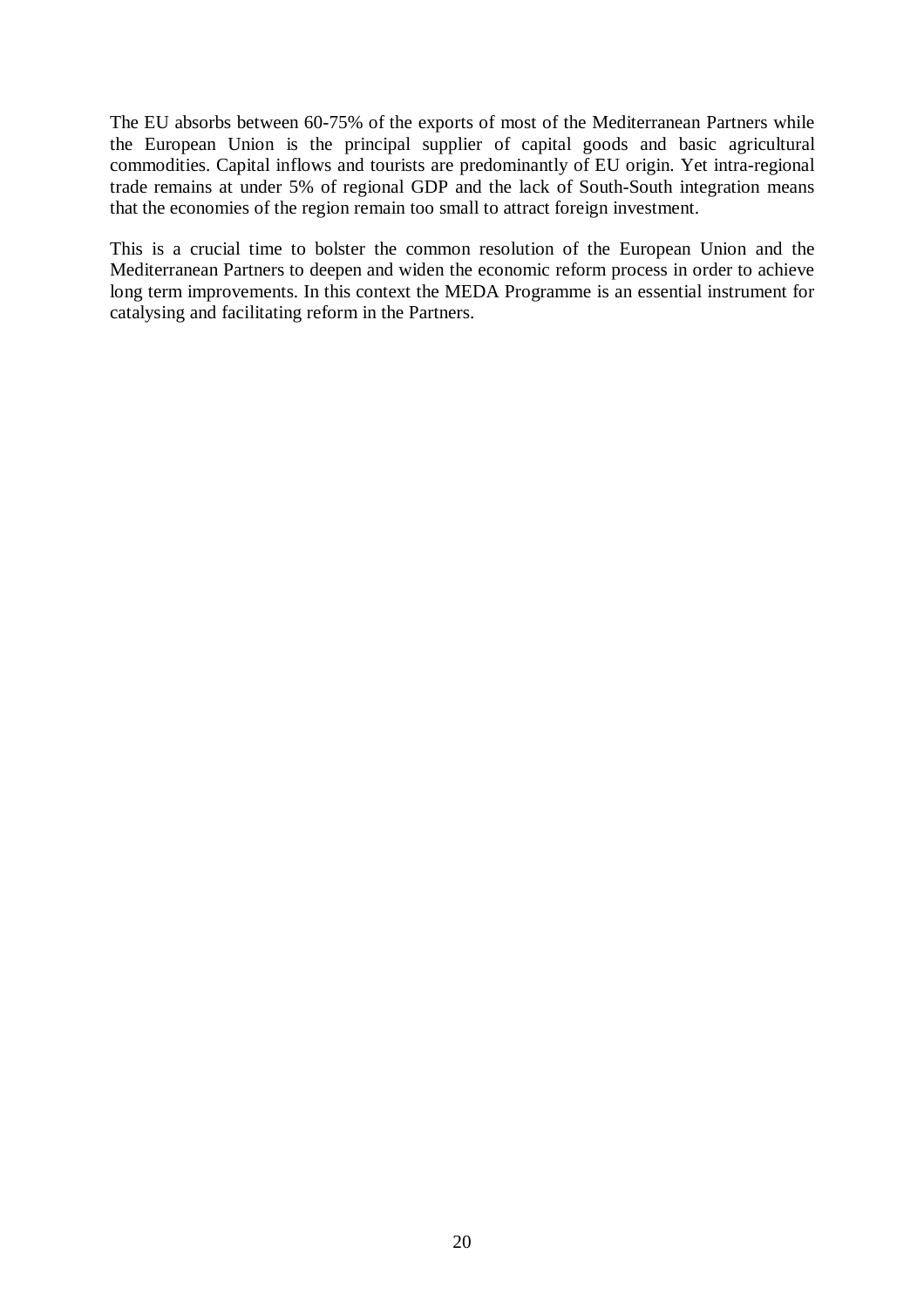### **MIDDLE EAST PEACE PROCESS, 1999**

In spite of all the obstacles in the way, the peace process made substantial progress in 1999, notably during the second half of the year. Indeed, the prolonged electoral period in Israel paralysed most related initiatives and activities during the first semester.

The election of Prime Minister Barak and the coming into power of a centre-left government in Israel led to a flurry of diplomatic contacts which ultimately materialised in the Israeli-Palestinian Sharm Al Sheikh agreement in September. The agreement was basically a renegotiation of the November 1998 Wye River Memorandum. However, it also set a schedule for Permanent Status Negotiations inclusive of a Framework Agreement, due by mid February  $2000^{11}$ , leading to a comprehensive Agreement by September 2000. Most of the commitments contemplated have been implemented albeit with slight delays<sup>12</sup>.

The European Union actively supported these developments and assisted the parties in the negotiations. Council President Fischer and Commission Vice-President Marín visited the region during the first semester. Council President Halonen visited in the second semester. The EU Special Envoy to the Peace Process Ambassador Moratinos continued to carry out an intensive shuttle diplomacy throughout the region. In addition, EU officials held numerous consultations with the core parties to the peace process and the main international players, primarily the US and Russia and also Japan, Norway and Canada.

In parallel, the EU maintained its large programme of economic assistance to the Palestinian Authority. Following the renewal of the 1993 pledges for a further five-year period<sup>13</sup>, the EU hosted and co-chaired a meeting of the Ad Hoc Liaison Committee (AHLC) on Palestine in Frankfurt in early February. Followed by the World Bank Consultative Group, both meetings served to further efforts towards sustained economic development in the West Bank and Gaza strip and enhanced budgetary transparency from the part of the Palestinian Authority. These efforts were continued at the next meeting of the AHLC that took place in October in Tokyo.

<sup>&</sup>lt;sup>11</sup> Later postponed to May 2000<br><sup>12</sup> Including transfer to Palestinian Authority control of a total of some 40% of the West Bank, release of several batches of prisoners and opening of the Southern route of the Safe Passage.<br>
November 1998, Washington Ministerial Donors Conference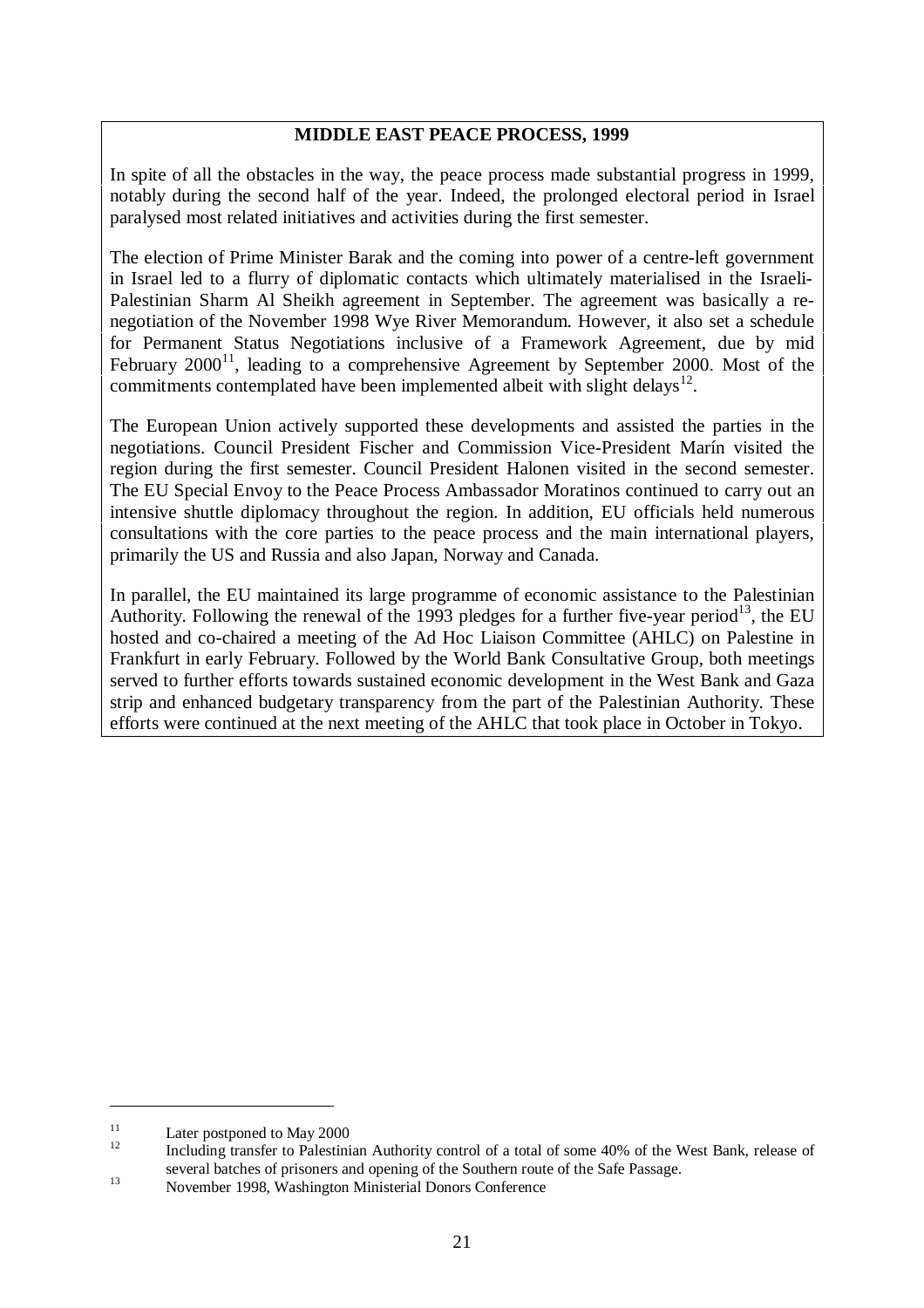| Indicator                 | Unit                              |                             | <b>Morocco</b> | <b>Algeria</b> | <b>Tunisia</b> | <b>Egypt</b> | Jordan         | <i><b>Israel</b></i> | <b>WB</b> Gaza | Lebanon | <b>Syria</b> | Turkey | Malta   | Cyprus         | World    |
|---------------------------|-----------------------------------|-----------------------------|----------------|----------------|----------------|--------------|----------------|----------------------|----------------|---------|--------------|--------|---------|----------------|----------|
| Area                      | $(1000$ Km2)                      |                             | 450            | 2381           | 163            | 1001         | 89             | 20,3                 | 6,1            | 10,4    | 185          | 780    | 0.3     | 9.5            | $\sim$ . |
|                           |                                   |                             |                |                |                |              |                |                      |                |         |              |        |         |                |          |
| <b>Demography</b>         |                                   |                             |                |                |                |              |                |                      |                |         |              |        |         |                |          |
| Population                | Millions                          | 1998                        | 27,8           | 30             | 9,4            | 61,4         | 4,6            | 6                    | 2,7            | 4,2     | 15,3         | 63,5   | 0,38    | 0,75           | 5896,6   |
| Ann. Popul.Growth         | $\%$                              | 1992-98                     | 1,8            | 2,2            | 1,6            | 1,9          | 3,3            | 2,6                  | n.a            | 1,8     | 2,8          | 1,5    | 0,7     | 1,1            | 1,4      |
| Ann.Lab.force growth      | $\%$                              | 1992-98                     | 2,2            | 4,4            | 2,9            | 2,8          | 4,5            | 3,8                  | n.a.           | 2,8     | 3,9          | 2,8    | 1,2     | 1.1            | 1,7      |
| Infant mortality rate     | $\frac{\circ}{\circ}$ live births | 1992-98                     | 51             | 32             | 30             | 51           | 29             |                      | n.a            | 28      | 31           | 40     |         | 8              | 55       |
| Socio-cultural indicators |                                   |                             |                |                |                |              |                |                      |                |         |              |        |         |                |          |
| GNP per capita            | (Atlas<br>method,<br>1998)        | <b>US</b><br>$\mathbb{S}$ . | 1.250          | 1.550          | 2.050          | 1.290        | 1.520          | 15.940               | n.a.           | 3.560   | 1.020        | 3.160  | 9.440   | n.a.           | 4.890    |
| $H.D.I.$ (*)              |                                   | 1995                        | 0,582          | 0,665          | 0,695          | 0,616        | 0,715          | 0,883                | n.a            | 0,749   | 0,663        | 0,728  | 0,850   | 0,850          | 0,706    |
| <b>Illiteracy</b> rate    | % of people $15+$                 | 1998                        | 53             | 35             | 31             | 46           | 11             |                      |                | 15      | 27           | 16     | Q       | $\overline{4}$ | 25       |
| Men                       | % of males $15+$                  | 1998                        | 40             | 24             | 21             | 35           | 6              | $\overline{2}$       | n.a.           | 9       | 13           |        |         | n.a.           | 18       |
| Women                     | % of females $15+$                | 1998                        | 66             | 46             | 42             | 58           | 17             | 6                    | n.a.           | 21      | 42           | 25     |         | n.a.           | 32       |
| <b>Economy</b>            |                                   |                             |                |                |                |              |                |                      |                |         |              |        |         |                |          |
| <b>GDP</b> Growth rate    | $\%$                              | 1998                        | 6,5            | 5,1            | 5              | 5,7          | 2,2            | $\overline{2}$       | 4              | 3       | 5,4          | 2,8    | 4.1     | 4,7            | 1,7      |
| Forec.GDP growth rate     | $\%$                              | 1999-03                     | n.a.           | 6              | 6,1            | 6,1          | 3,2            | n.a.                 | n.a.           | 3,5     | 4,8          |        | n.a.    | n.a.           | 3,1      |
| Inflation rate $(**)$     | $\%$                              | 1998                        | 2,7            |                | 3,1            | 3,8          | $\overline{4}$ | 5,5                  | n.a.           | 4,5     | $-0,4$       | 83,7   | 2,4     | 2,2            |          |
| Fiscal surpl/deficit      | % of GDP                          | 1998                        | $-3,1$         | $-3,9$         | $-2,4$         | $-0,9$       | $-6,9$         | $-5,8$               | n.a.           | $-18,9$ | $-3,9$       | $-8,9$ | $-10,5$ | 1,4            |          |
| Current Acc. Bal.         | % of GDP                          | 1998                        | $-0,1$         | $-1,9$         | $-3,4$         | $-2,5$       | $\Omega$       | $-0.7$               | n.a.           | $-27,4$ | 0.1          | 0,3    | $-4,8$  | n.a.           | $-0,1$   |
| Total debt                | % of GDP                          | 1998                        | 55,8           | 63,4           | 51,8           | 38,2         | 115,6          | n.a.                 | n.a.           | 36,8    | 30,3         | 51,4   | 31,1    | n.a.           |          |

#### **Maghreb and Mashrek: Demographic, Social and Economic Indicators**

(\*) The Human Development Index (H.D.I.) is <sup>a</sup> composite index including, inter alia, life expectancy at birth, adult literacy, real GDP per capita, gross enrolment in first-, second- and third level education (UN Development Programme, Human Development Report 1999 – values for 1997) (London, 1999)

(\*\*) Consumer prices

Source: World Bank*, World Development Indicators 2000* (Washington, 2000)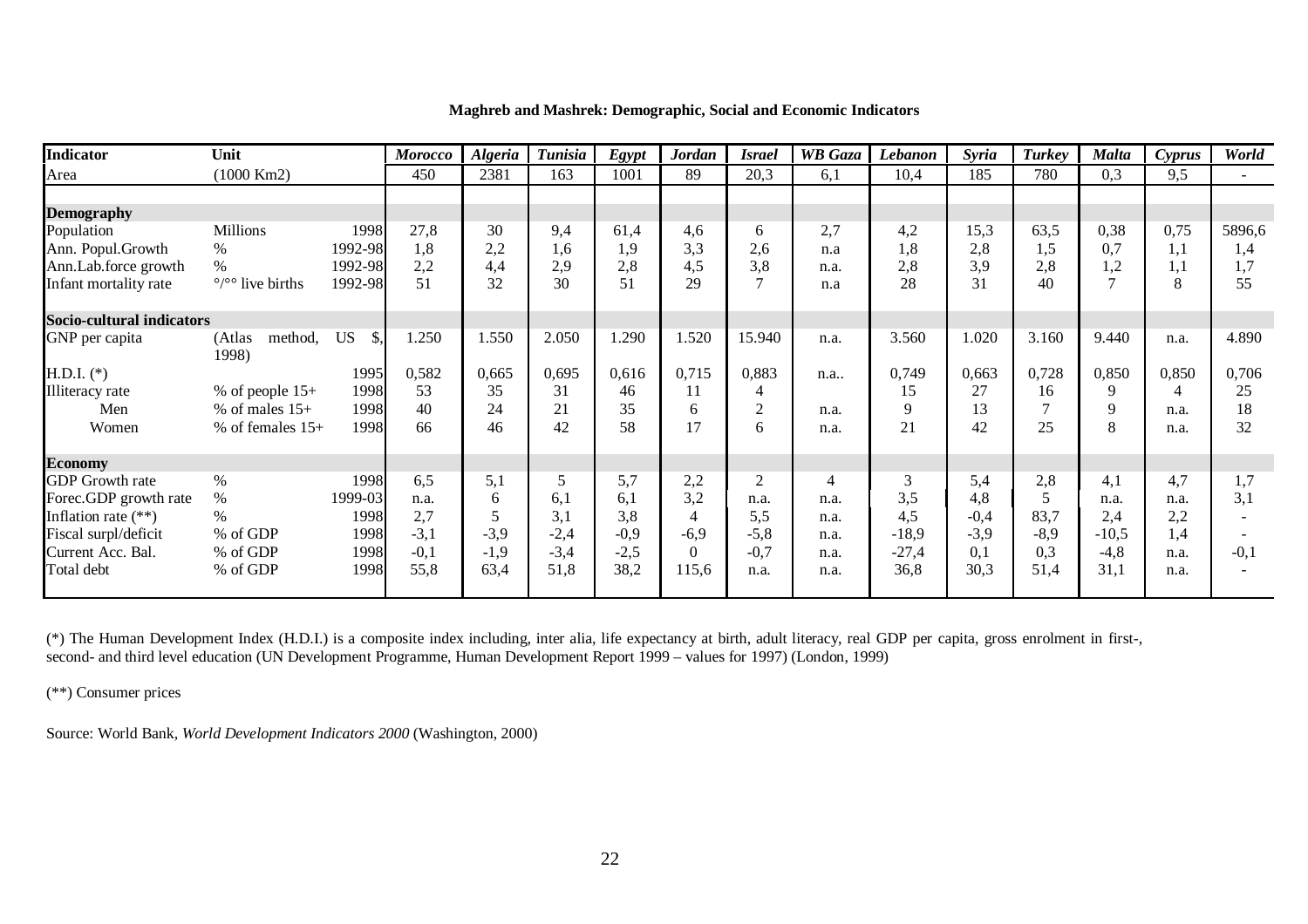### **II.2. COOPERATION WITH THE MEDITERRANEAN PARTNERS**

### **II.2.1. BILATERAL COOPERATION**

### **ALGERIA**

#### **EU-Algeria bilateral relations**

Negotiations for an association agreement had been launched in March 1997, but were suspended by Algeria that June. Relations with Algeria picked up in the course of 1999, a process helped by the fact that the Algiers Delegation of the Commission had reopened at the end of the previous year.

Pending the conclusion of an association agreement, the political dialogue is conducted through regular ministerial-level meetings. Following the visit to Algeria on 3 November by the Council troika and Mr Patten, it was announced that formal negotiations for the association agreement would resume in the third quarter of 2000.

At the request of the Algerian Government, the Commission organised a workshop on economic transition and free trade in Algiers in June, with the participation of a number of European experts.

### **Political and economic developments**

The start of 1999 was dominated by the April presidential elections. The Algerian authorities lost some of the reserve shown since President Zéroual had announced his resignation the previous August when a new government was appointed in January whose main brief was to prepare for the elections.

All the key political figures participated in the elections, which were won by Abdelaziz Boutéflika with 73.8% of the votes. The six other candidates had withdrawn the day before, objecting to voting conditions in the mobile and special polling stations. The official turnout was 60%.

Boutéflika's first measures as President reflected a programme for restoring civil peace and the country's standing internationally. The civil peace plan involved a new law under which clemency would be granted to members of armed groups giving themselves up before 13 January 2000. The plan received broad support from the population (98.6% of votes cast) in a referendum held on 16 September 1999. Though opposed by those who have suffered personally or lost relatives or friends in terrorist violence, the law is regarded as an important milestone in the process of restoring peace, and is also backed by Algeria's main partners.

It took the whole of 1999 for the President to put together a new government that was in line with his programme. The new team, under Ahmed Benbitour as Prime Minister, was finally appointed on 24 December 1999.

Following steady improvement in the security situation, the year saw fewer reports of human rights violations. President Boutéflika's civil peace policy was a first step towards national reconciliation. Nevertheless, the human rights situation in Algeria undeniably remains a cause for concern and will be monitored closely.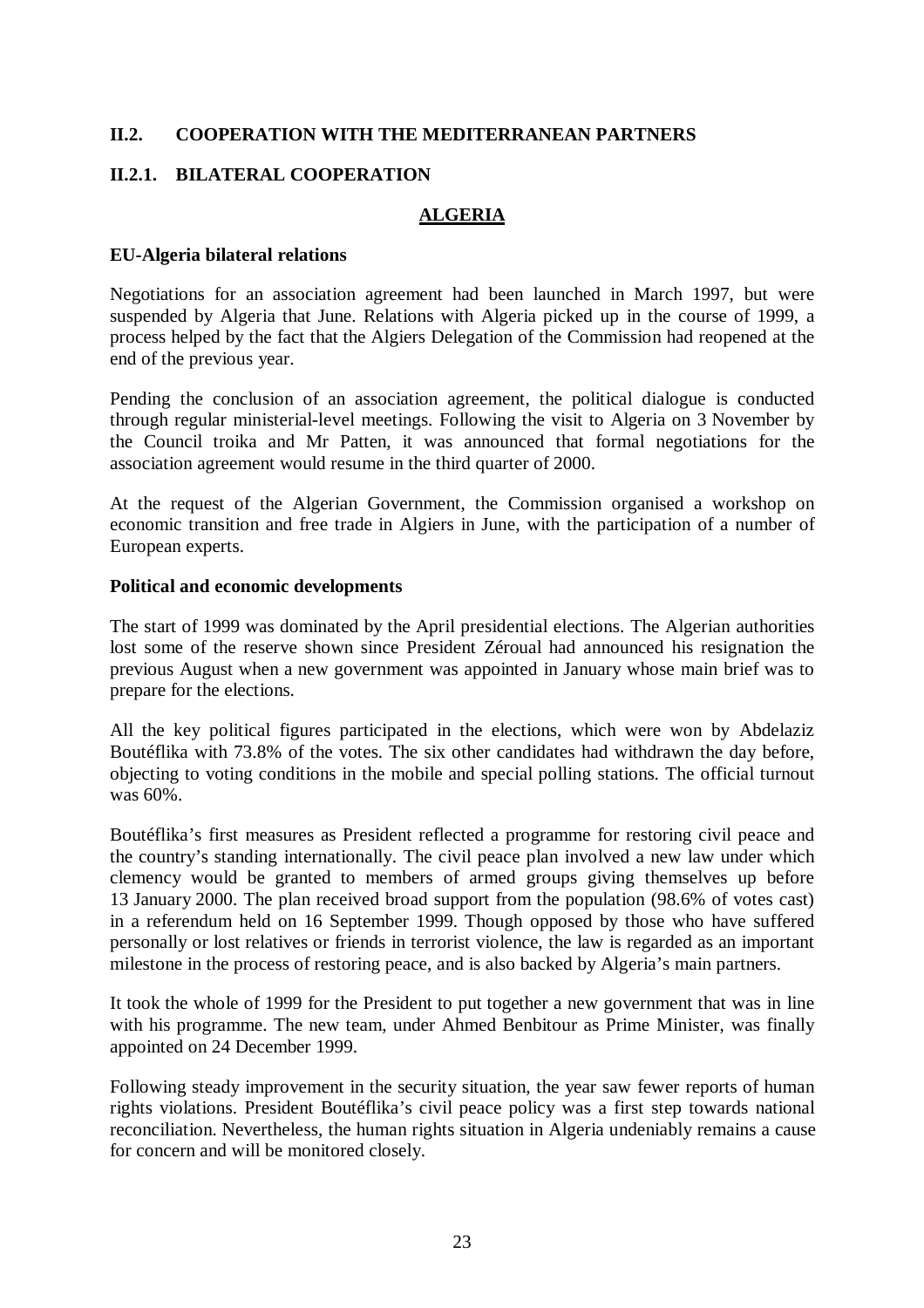The year began amid gloomy economic prospects. Low petrol prices forced the country to dip into its currency reserves in order to meet its external obligations and 2000 was expected to be yet worse. Petrol prices began to recover and stabilise from the second quarter of 1999, however, which enabled the authorities to face payment deadlines with rather more equanimity.

The drop in petrol prices was even sharper than that experienced in 1986, but the Algerian authorities coped well. The country's macroeconomic performance in 1999 was actually quite good and overall stability was maintained both externally and internally. Economic growth reached 3.6%, inflation continued to fall (from 5% in 1998 to 2.6% in 1999), the budget deficit stayed at 2% of GDP, compared with 3.9% the year before, but at the end of the year Algeria still had foreign currency reserves representing only 4.6 months' imports (1998: 7.5 months). This downturn was due in part to external debt and very high debt servicing costs (over 40% of the value of the country's exports). The prospect of a third rescheduling of external debt receded, however, with a steady recovery in petrol prices.

Despite its good macroeconomic performance, the Algerian economy continues basically to rely on income from oil. Other exports remain marginal, accounting for only 3% of the total. The growth recorded, therefore, has had no noticeable impact on unemployment, which still affects almost 30% of the workforce. Reduced reliance on oil has been set as a priority, and this can come about only through structural reform of the economy and attracting foreign direct investment.

In spite of investment incentives, the privatisation process has ground to a halt. Over a year after the launch of the privatisation programme, no privatisations have been completed successfully. The process has stagnated under a welter of procedures and turf-battles between the different institutions responsible. Foreign trade remains subject to heavy restrictions and relatively high average levels of protection. Nevertheless, the opening of a stock exchange and the arrival of the first private airlines testify to the authorities' determination to redouble their efforts to liberalise the economy.

### **MEDA financial cooperation**

Financial cooperation between the EU and Algeria has habitually been hampered by structural difficulties in the Algerian institutions, exacerbated by the security and political situation. Since the end of 1998, however, things have been easier and it has been possible to prepare a number of important private sector development projects. Two major financing agreements were signed for MEDA projects involving  $\epsilon$ 38 million for industrial restructuring and privatisation and  $\epsilon$ 57 million for helping small and medium-sized enterprises (SMEs). The first of these projects includes technical assistance to revive the process of privatising Algeria's medium and large state enterprises, which are organised under various sectoral holdings. The second aims to make SMEs more competitive as the economy gradually opens up and a free trade area is established with the EU.

A major  $\epsilon$ 23 million project was prepared for modernising the financial sector, which involves technical assistance and training for the financial institutions, the Central Bank and the capital market institutions and includes plans for twinning arrangements between several Algerian banks and insurance companies and their European counterparts.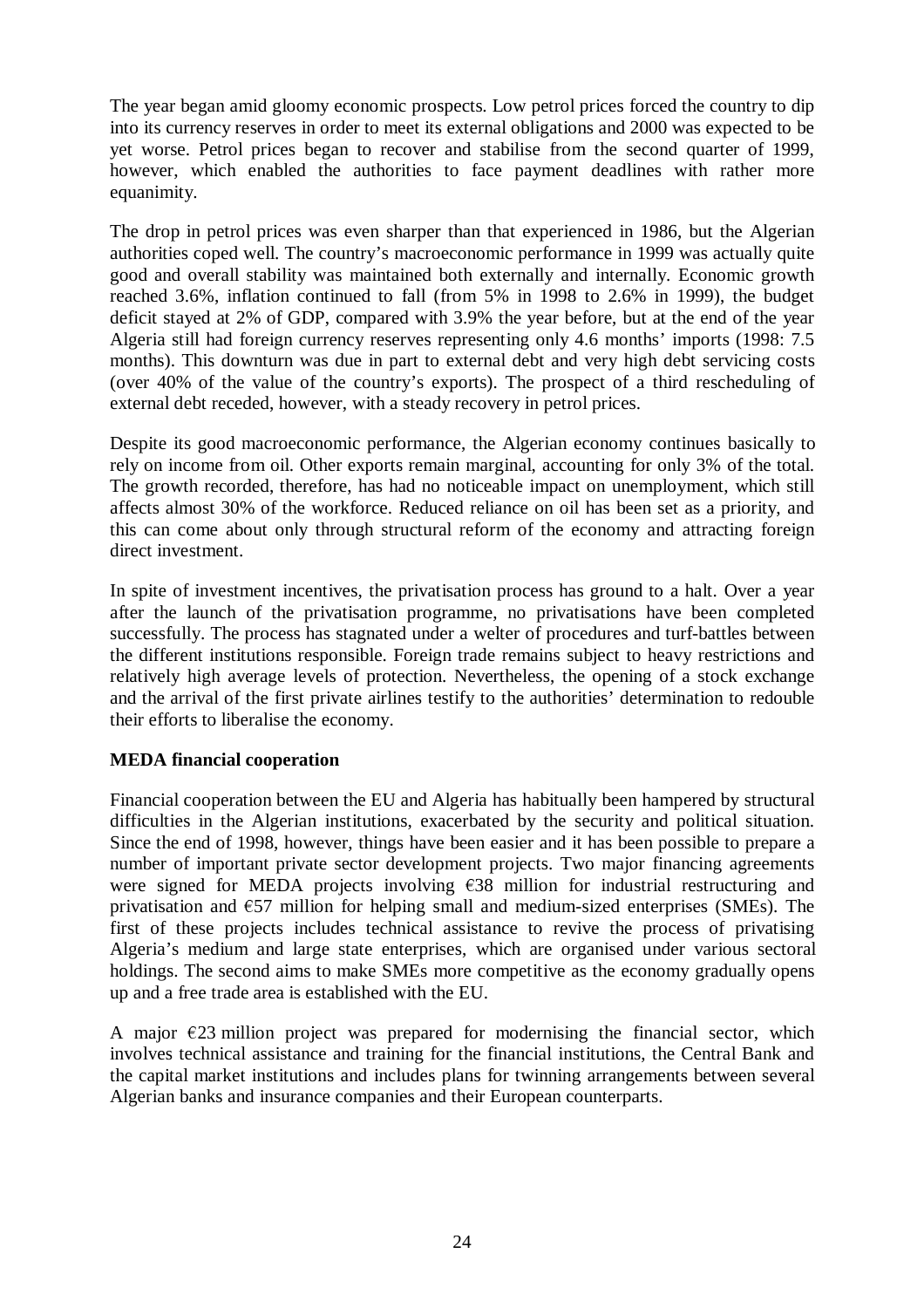At the end of the year,  $\epsilon$ 5 million was committed to a project to support civil society. Institutional support will be given to around 50-60 non-governmental organisations (NGOs) and development associations in Algeria, particular those active in the fields of local development, the environment, and women's and youth issues.

Over the 1995-99 period,  $E164$  million was committed in MEDA cooperation in Algeria. Apart from the projects mentioned above, the programme includes a Structural Adjustment Facility ( $\epsilon$ 30 million) and interest subsidies on an EIB loan for projects to reduce industrial pollution ( $\epsilon$ 10.7 million). Preparations got under way in 1999 for a major project to support pollution ( $\epsilon$ 10.7 million). Preparations got under way in 1999 for a major project to support the social fund with the aim of shoring un social balance and creating jobs the social fund with the aim of shoring up social balance and creating jobs.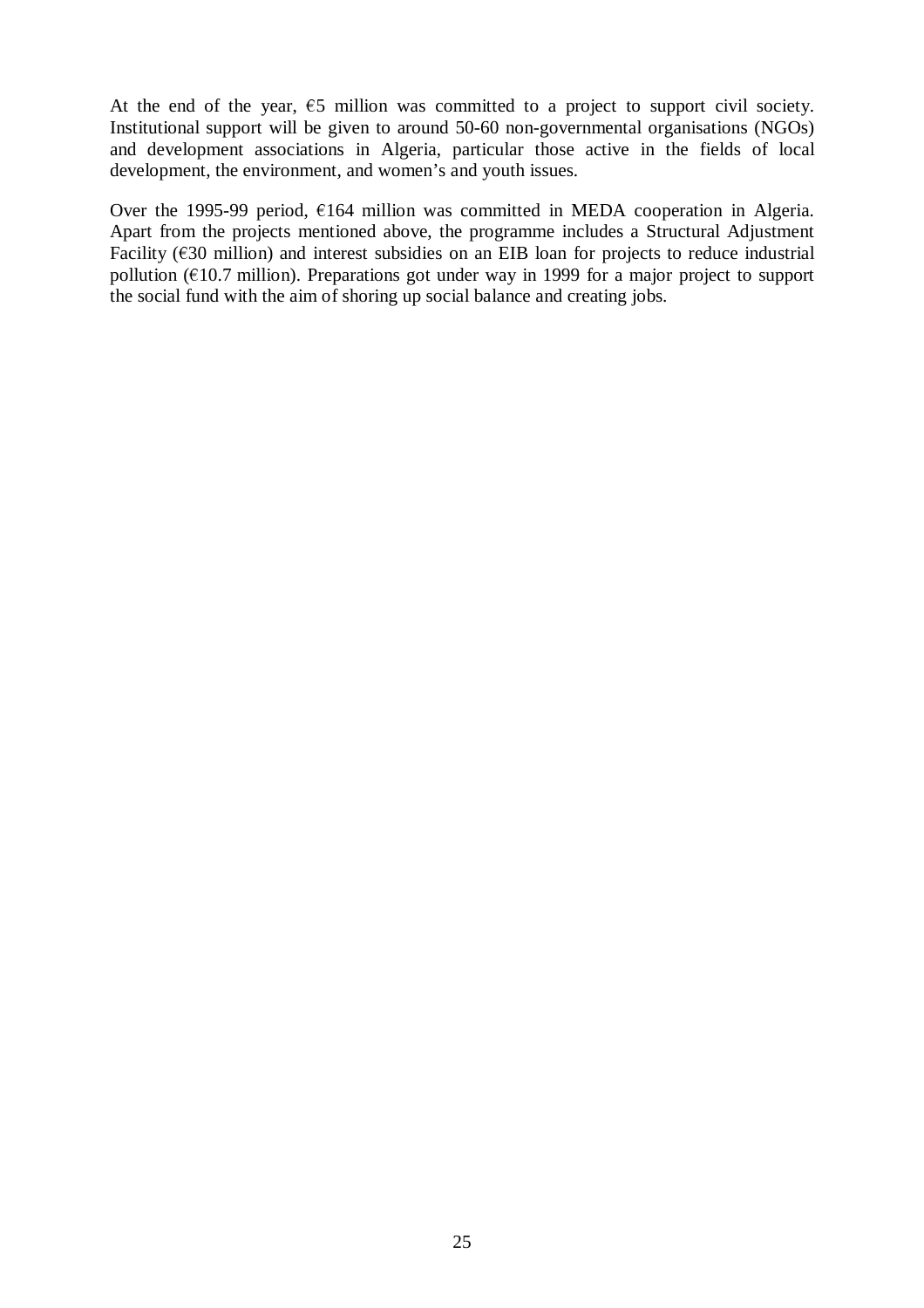# **ALGERIA**

## **MEDA COMMITMENTS APPROVED IN 1999**

| <b>Description</b>                               | $\epsilon$ million |
|--------------------------------------------------|--------------------|
| $1 -$ Support for financial sector modernisation | 23.2               |
| $2 -$ Support for NGOs                           | 5                  |
| <b>Total</b>                                     | 28.2               |

| <b>Sector/Programme</b>                                     | $\epsilon$ million | <b>Share</b> |
|-------------------------------------------------------------|--------------------|--------------|
|                                                             |                    |              |
| A. Support for economic transition                          | 129                | 79%          |
| 1 – EIB: interest subsidies - reducing industrial pollution | 10.7               |              |
| 2 – Support for SMEs/SMIs                                   | 57                 |              |
| 3 – Support for industrial restructuring and privatisation  | 38                 |              |
| 4 – Support for financial sector modernisation              | 23.2               |              |
|                                                             |                    |              |
| <b>B. Structural/Sectoral Adjustment Facilities</b>         | 30                 | 18%          |
| 5.- Structural Adjustment Facility                          | 30                 |              |
|                                                             |                    |              |
| C. Socio-economic balance support                           | 5                  | 3%           |
| 6.- Support for NGOs                                        | 5                  |              |
|                                                             |                    |              |
|                                                             |                    |              |
| Total $A. + B. + C.$                                        | 164                | 100%         |

## **COMMITMENTS 1995-1999**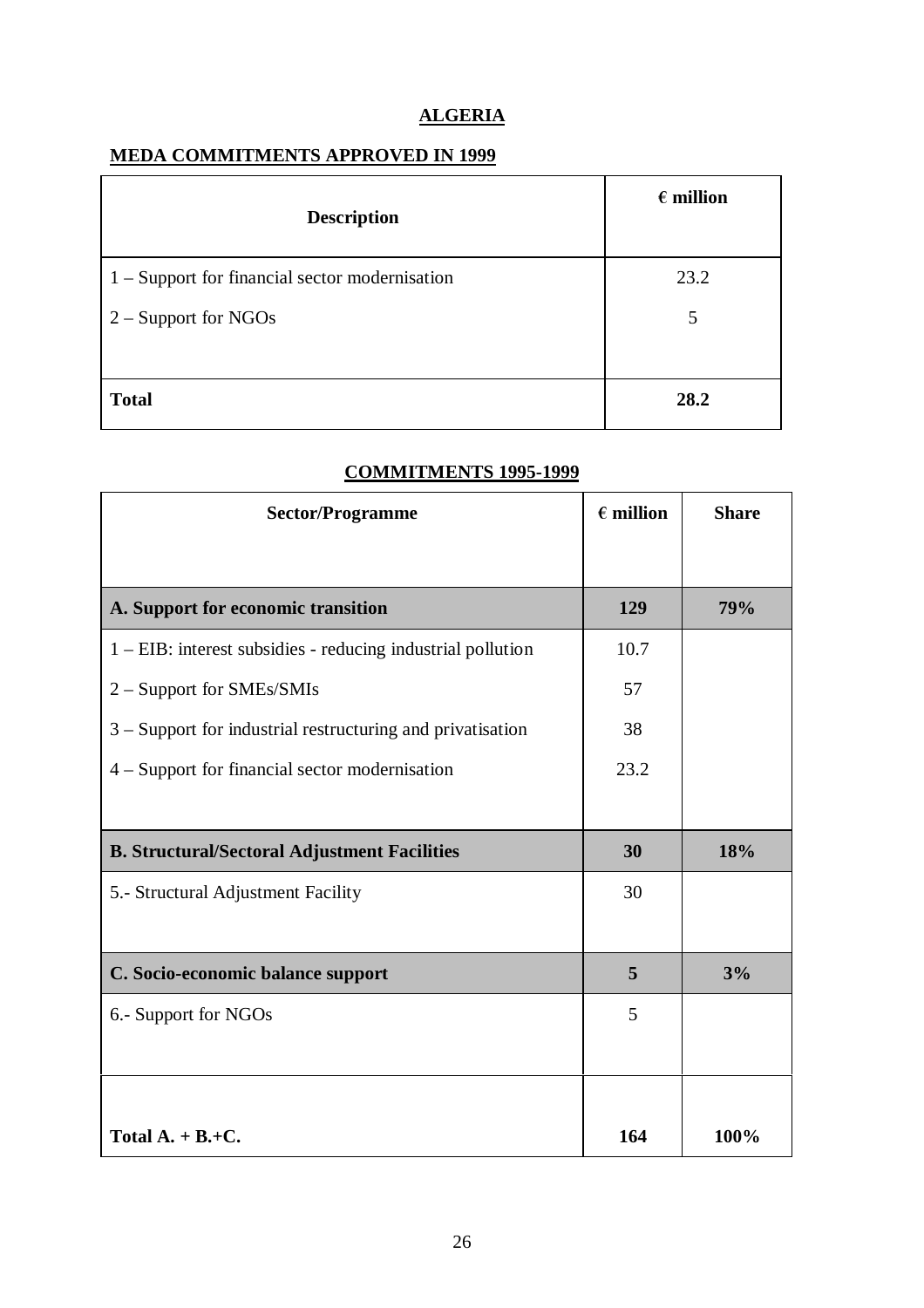## **EGYPT**

### **EU-Egypt bilateral relations**

Negotiations on a new EU-Egypt Association Agreement reached their final stage after the key outstanding issues (agricultural quotas, readmission of third country nationals, and human rights) were resolved in the first half of 1999. The position reached by the negotiators was endorsed by the General Affairs Council in June 1999 and was subsequently examined by the Egyptian government. Initialling of the text by both parties is expected in the first part 2000 with formal signature to follow soon thereafter.

Pending the signature of a new Association Agreement, the existing bilateral understanding on trade in textiles was renewed in December 1999 to maintain the existing trade regime.

Bilateral trade relations have been generally good but were overshadowed in 1999 by several sensitive disputes, notably on technical barriers to trade and phyto-sanitary related import bans. The two most serious food health related issues, the import restrictions on Egyptian potato and peanut imports because of 'brown rot' and 'aflotoxin' respectively, were resolved in time for the 1999-2000 shipping season. The dioxin-related suspension by Egypt of imports of a wide range of EU food products was still in force, but the Egyptian authorities indicated that the ban would be removed in early 2000 and replaced by a certification system to allow trade to resume.

Vice-President of the Commission, Sir Leon Brittan, visited Egypt in June 1999 to prepare for the WTO Seattle conference and to press the Egyptian authorities to resolve outstanding trade issues.

### **Recent Political and Economic Developments**

The main political events of 1999 were the endorsement by referendum of President Hosni Mubarak's re-nomination for a fourth six year term, and the subsequent change of government. The former Minister for Public Enterprises, Atef Obeid, was appointed Prime Minister in October 1999 with a mandate to accelerate economic and structural reform. Several new figures, including a new Minister for International Cooperation, entered the cabinet for the first time although most main portfolios remained unchanged.

One of the most serious domestic political challenges of recent years has been the activities of extremist terrorist groups. Harsh Government measures to crush the armed fundamentalist opposition led to heavy casualties on both sides and the widespread use of military courts. The massacre of foreign tourists at Luxor (November 1997) shocked most Egyptians and split the fundamentalist Islamic movement. Although the 'Islamic jihad' movement did not formally renounce violence, the main armed opposition declared a cease-fire which held firm in 1999.

Having contained fundamentalist terrorism, the regime has begun to release political detainees but many remain in prison. The State of Emergency (in force since 1981) has been renewed for a further three years, and there are persistent reports of heavy handed policing and poor prison conditions.

There is an extensive and active civil society. The new Non-Governmental Organisations (NGO) Law was widely criticised when it was first adopted in 1999 but the all-important administrative provisions appear less controversial. It is hoped that a compromise can be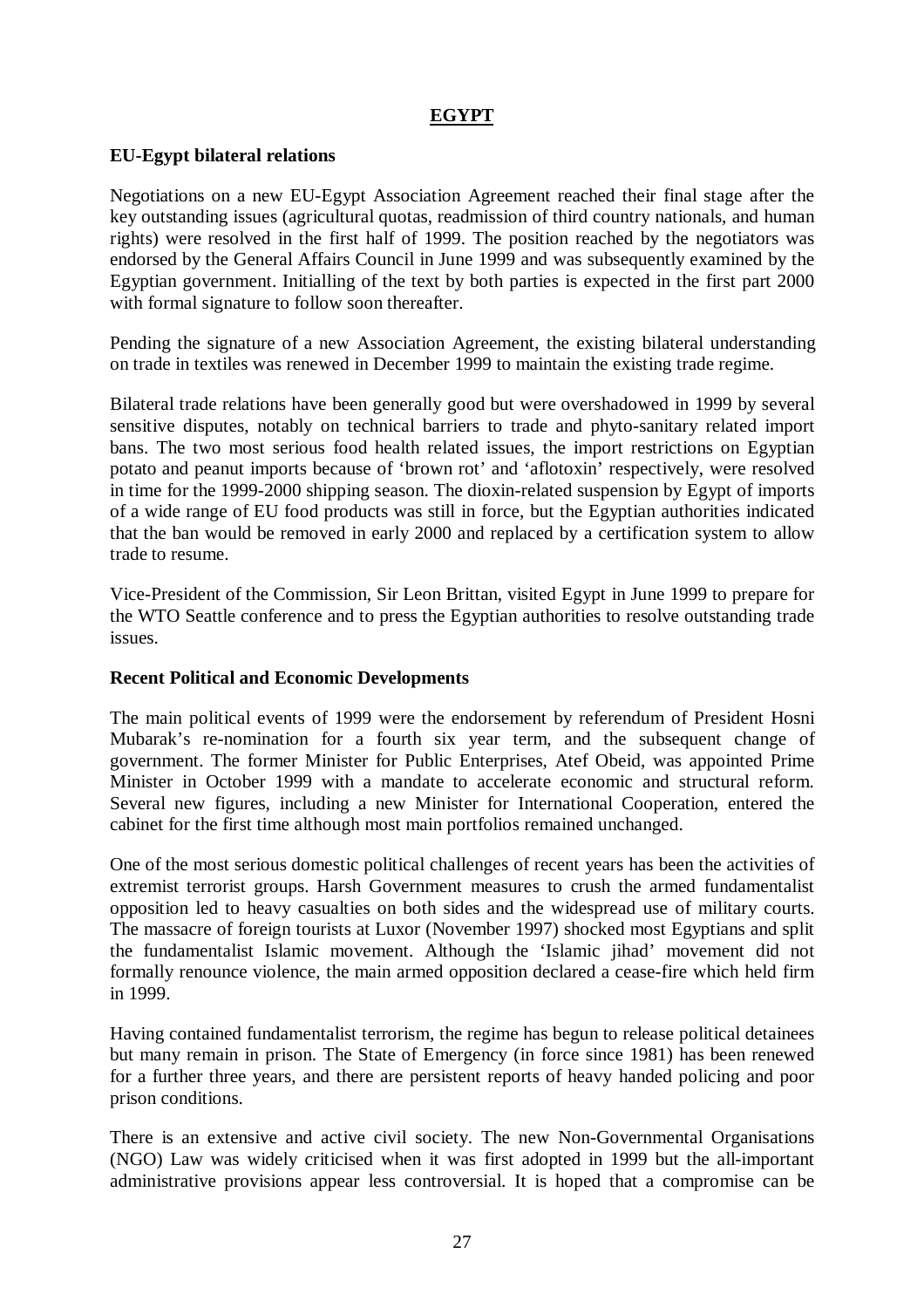found on the provisions for monitoring foreign (including EU) financing to allow for the continued EC funding of NGO projects.

In the field of social legislation the Government successfully confronted conservative forces by preparing new legislation to considerably improve the status of women, notably with respect to divorce. However there is a recognition that political and social liberalism lags far behind economic liberalisation and that new measures must follow.

On the international scene, Egypt continued to re-affirm its key regional role as an important player in the Middle East Peace Process; it further improved its relations with neighbouring states (notably with Sudan and Libya) and with sub-Saharan Africa through its association to  $COMESA<sup>14</sup>$  and further strengthened its links with Europe.

The Egyptian economy performed solidly in 1999 with a real GDP growth of 5%. This performance was good in relation to the regional average but was below the government target, and growth in employment was insufficient to absorb the rising numbers of un- and under-employed. The level of savings remained far too low and the flow of foreign direct investment was well below expectations.

Declining export revenues (due to very low oil prices in 1998/99) and steeply rising imports led to a deterioration of the external accounts and increased pressure on the overvalued Egyptian pound. Foreign exchange reserves were run down in defence of the currency but they still remained relatively high (equivalent to more than 12 months of imports). Both oil prices and tourism had recovered markedly by end 1999.

## **MEDA Interventions in Egypt**

Most MEDA budgetary commitments to finance the actions included in the 1996-1999 National Indicative Programme (NIP) were already made in 1996-1998. As a consequence, only two new commitments were approved in 1999, both with respect to MEDA interest rate subsidies to EIB loans for environmentally positive actions.

By end 1999, more than 90% of the actions initially foreseen in the NIP 1996-99 for Egypt had been committed. Proposed actions in support of financial sector and technical-vocational training (TEVT) reform were not finalised although discussions with the Egyptian authorities on defining a reform policy framework on TEVT reform continued.

Cooperation activities in 1999 focused on the implementation of the four major MEDA funded programmes approved in 1996-98, notably the:

- Social Fund for Development Phase II ( $\epsilon$ 155 million, in collaboration with World Bank);
- Education Enhancement Programme ( $\epsilon$ 100 million, in collaboration with World Bank);
- Industrial Modernisation Programme  $(\epsilon 250 \text{ million});$
- Health Sector Reform Programme  $(\epsilon 110 \text{ million})$ .

<sup>14</sup> COMESA (Common Market for Eastern and Southern Africa) was established in Lusaka in 1981. Currently twenty-one Subsaharan African countries participate in COMESA.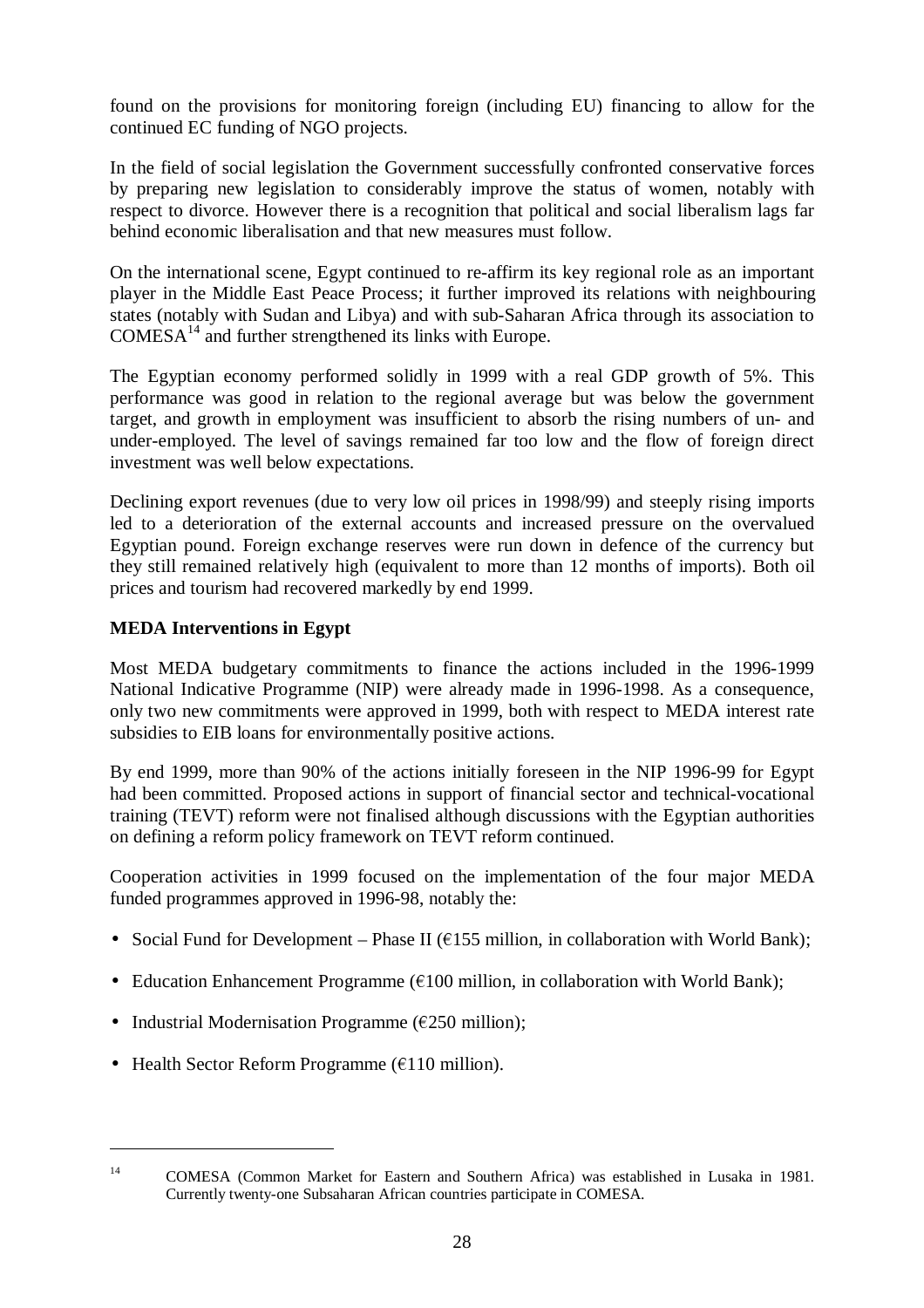The EU's extensive support to the Egyptian Social Fund for Development (SFD) constitutes a major contribution to Egypt's programme to mitigate the adverse effects of economic transition. Following the positive evaluation of the first phase of the SFD, additional MEDA financing of  $\epsilon$ 155 million was committed in 1996 (SFD II). Recruitment procedures for the required technical assistance for the SFD II were completed and the contract signed. The TA team will assist the SFD II in the coordination and monitoring of donor inputs.

The EU supports the Government of Egypt Education Enhancement Programme (EEP) to improve the quality of basic education. It emphasises: (1) increasing access to compulsory education, particularly for girls and under-privileged children; (2) improving the quality of education through reducing wastage and ensuring the attainment of basic skills; and (3) improving system efficiency by enhancing resource use, planning and management and accountability of teachers and system managers. Activities undertaken in 1999 in support of EEP focused on the recruitment of the technical assistance required for the project implementation.

In health, the EU supports the Government's comprehensive 10-15 years Health Sector Reform Programme (HSRP) whose ultimate objective is to offer the Egyptian population universal access to high-quality and cost effective services in a fiscally sustainable and efficient health and health insurance system. The HSRP will initially focus on primary care, and will lay the basis for overall health manpower and system reform for which policies will be developed and implemented progressively. Following the finalisation of the tendering procedures, the contract for technical assistance to the Health Sector Reform Programme was signed in November 1999 and the full team of experts was mobilised by the end of the year.

The Industrial Modernisation Programme (IMP) is a shared vision between the Egyptian Government, private sector and the European Union to help Egypt compete successfully in both the domestic and international markets. The objectives of the IMP will work at three levels. First at the policy/enabling environment level, second at the sectoral level, and third at the individual enterprise level. Assistance will be given to the Ministry of Industry to help it continue to facilitate the growth of the private business sector and produce a more businessfriendly policy environment. Assistance will also be given to businessmen's associations and to other related organisations to address the needs of the business sector. At the enterprise level, some 5,000 enterprises have been targeted for assistance to improve their competitiveness. The Financing Agreement for the IMP was signed in late 1998. In 1999 the project activities centred on the finalisation of tendering for essential studies foreseen for the initial phase and on the tendering of the complex technical assistance package to provide the director and key managers for the Industrial Modernisation Centre which will manage the implementation of this ambitious project.

With respect to interest subsidy support to EIB operations, two new commitments were made (see above), and considerable progress was made on the disbursements of "interest subsidies" approved in previous years. With respect to "risk capital" operations, the budget for the "Lecico Ceramics" project was fully disbursed and a satisfactory level of disbursement was achieved under the "SME Competitive Upgrading" facility, which is complementary to the IMP. The Egyptian financial institutions that manage this facility reported considerable interest by the Egyptian business community.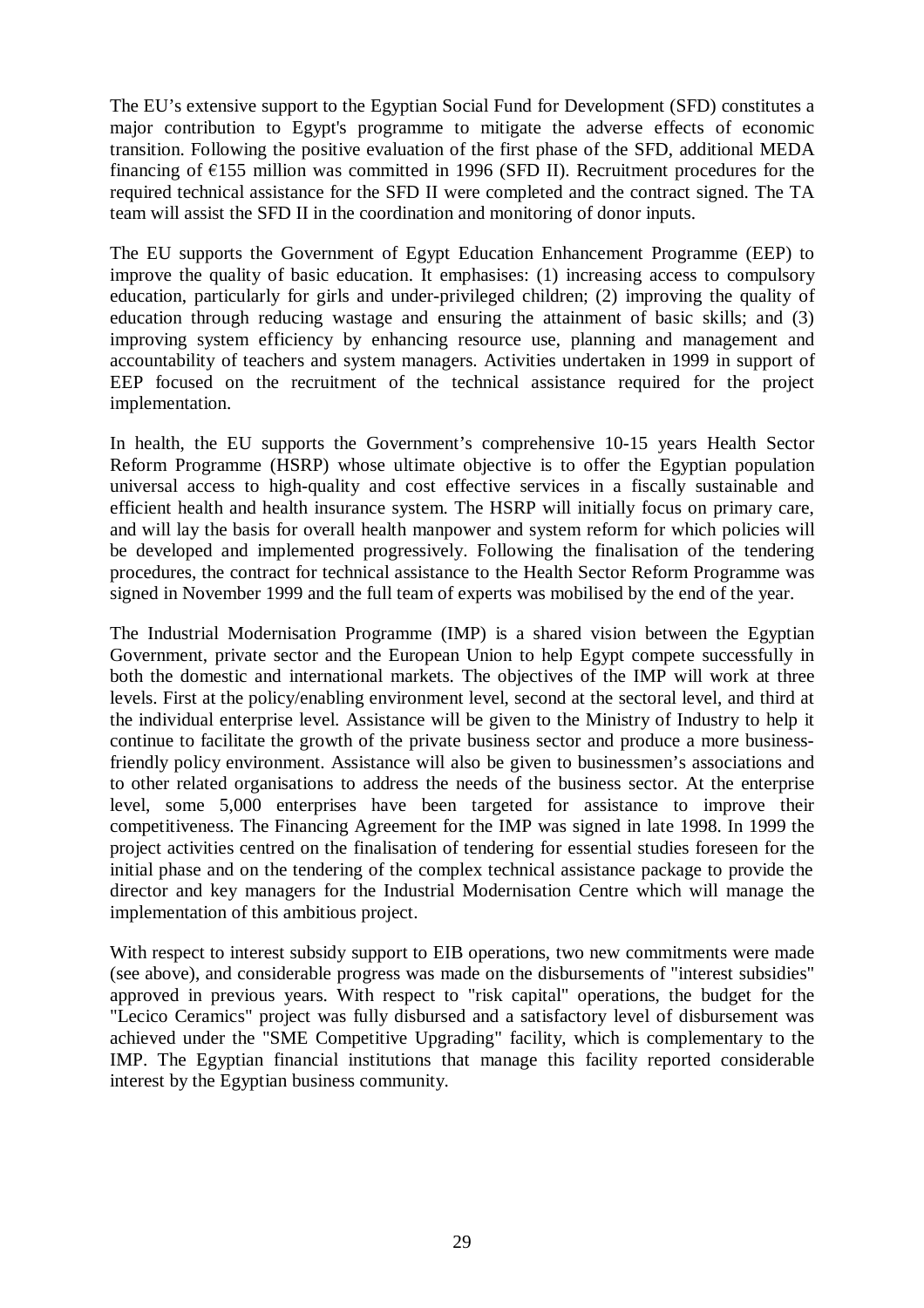# $\textbf{EGYPT: 1999}$  MEDA COMMITMENTS,  $\boldsymbol{\epsilon}$  million

| Name of project/programme                                   | Amount |
|-------------------------------------------------------------|--------|
| Alexandria Wastewater (EIB Interest Subsidy)                | 6.1    |
| Red Sea Hotel Environmental Facility (EIB Interest Subsidy) | 4.9    |
| <b>Total</b>                                                | 11     |

# **EGYPT: Commitments 1995-1999**

# **( million)**

|                | <b>EGYPT</b> – Indicative Programme Update<br>1997-1999 |                              |              |
|----------------|---------------------------------------------------------|------------------------------|--------------|
|                |                                                         | Amount ( $\epsilon$ million) | <b>Share</b> |
| $\overline{l}$ | ECONOMIC TRANSITION SUPPORT                             |                              |              |
|                | Industrial Modernisation Programme (IMP)                | 250                          | 33.1%        |
|                | E.I.B. interest subsidies                               | 41.8                         | 6%           |
|                | E.I.B. capital risk                                     | 29                           | 4.2%         |
|                | Sub-total 1                                             | 320.8                        | 46.8%        |
| $\overline{2}$ | SOCIO-ECONOMIC<br><b>BALANCE</b><br><b>SUPPORT</b>      |                              |              |
|                | Social Fund for Development (II Phase)                  | 155                          | 20.5%        |
|                | <b>Basic Education Enhancement Programme</b>            | 100                          | 13.2%        |
|                | <b>Health Reform Support Programme</b>                  | 110                          | 14.5%        |
|                | Sub-total 2                                             | 365                          | 53.2%        |
| $\overline{3}$ | <i><b>STRUCTURAL ADJUSTMENT</b></i>                     |                              |              |
|                |                                                         |                              | 0%           |
|                | Sub-total 3                                             | $\boldsymbol{\theta}$        | $0\%$        |
|                | <b>TOTAL</b>                                            | 685.8                        | 100 %        |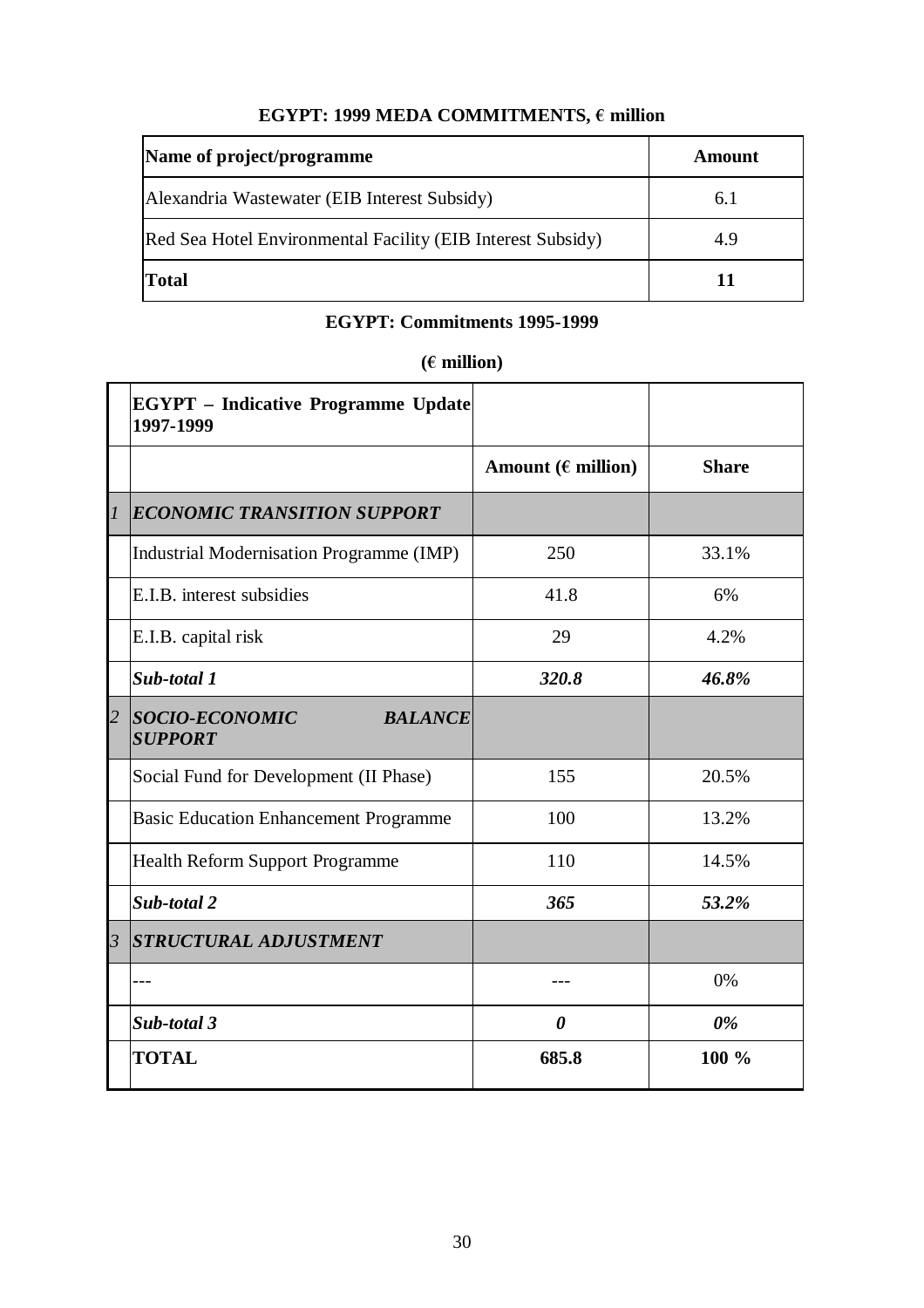## **JORDAN**

### **EU-Jordan bilateral relations**

By end of 1999, the Hashemite Kingdom of Jordan as well as six EU Member states had ratified the EU-Jordan Association Agreement, signed in November 1997.

Under the Finish presidency (second semester of 1999), an EU-Troika on ministerial level, accompanied by the Commission, visited Jordan, underlining the country's important role in the Middle East Peace Process.

### **Recent political and economic developments**

King Hussein passed away on 7 February 1999. His son and successor, King Abdullah, has committed himself to political and economic reform. Despite its shortcomings, Jordan's democratisation process is regarded as something of a model in the region.

King Abdullah has been active in promoting the rights of women in his country. He supported the initiative of the Government to cancel the Penal Code article providing for a lenient treatment of men physically attacking women suspected for adultery (so called "honour crimes").

Abroad, King Abdullah and his Government further improved ties with Europe and the US and are working successfully to repair relations with the Arab world, particularly with Syria and the Gulf countries. He has continued his father's mediation efforts in the peace process and managed to mediate between Israelis and Syrians before talks were resumed in December 1999

Moreover, King Abdullah has launched a number of initiatives with a view to modernising the public sector and promoting privatisation.

The difficult economic context prevailing in the country and the region in late 1998 / early 1999 led the General Affairs Council of 22 February 1999 to request the Commission to consider additional financial assistance to Jordan. The unstable regional situation – following the renewed conflict in the Gulf and the deadlocked peace process – adversely influenced Jordan's economic situation. Political uncertainties, together with a very high budget deficit (estimated to have been over 10% in 1999), put the country's foreign exchange reserves under considerable pressure.

In April 1999, Jordan signed a new programme with the International Monetary Fund (IMF) for the period 1999 – 2001 (Extended Fund Facility (EFF) reinforced by a Compensatory and Contingency Financing Facility, together worth US\$228 million). In May, the World Bank accorded Jordan a new Economic Reform and Development Loan (ERDL III) of US\$120 million. Furthermore, the Paris Club decided in April 1999 to reschedule some US\$800 million of Jordanian debt.

Towards the end of 1999, the economic situation improved and foreign exchange reserves rebounded to relatively comfortable levels (equivalent to about 6 months of imports). These positive trends are expected to further strengthen since higher oil prices have improved the economic situation for Jordan's trading partners, especially in the Gulf. Furthermore, the election of Mr Barak in Israel is expected to give a new impulse to the Middle East peace process.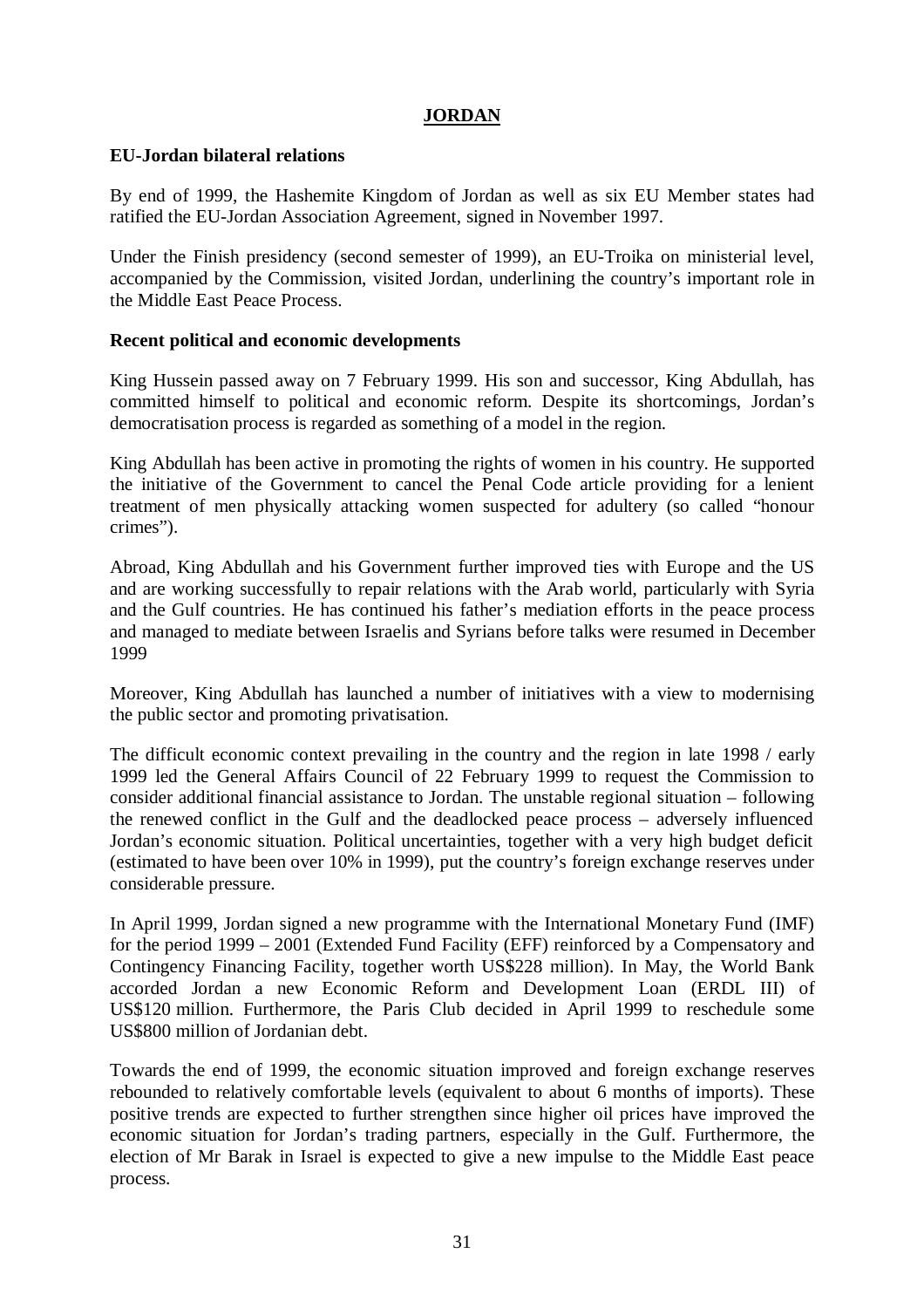### **MEDA interventions in Jordan**

Jordan has received substantial resources from the MEDA Programme in support of its economic transition programme. Under MEDA I (1995 – 99) Jordan received grants of  $E$ 254 million within bilateral cooperation while EIB lending operations on own resources amounted to  $\epsilon$ 223 million.

The following four programmes were approved by the Commission in 1999:

- Structural Adjustment Facility ( $\epsilon$ 80 million): The Commission prepared a new Structural Adjustment Facility in favour of Jordan with a view to accelerating the implementation of the country's structural reform programme. Tranche disbursement depends upon the satisfaction of conditions negotiated with the Jordanian authorities. These mainly concern: (a) macroeconomic management, (b) fiscal reform (e.g. introduction of VAT), (c) social investments, (d) public sector reform. The disbursement of the  $1<sup>st</sup>$  tranche ( $\epsilon$ 40 million) planned for end of 1999 was postponed, because a core condition (presentation of a draft legislation for the introduction of VAT to the Parliament) could not be fulfilled.
- In the context of the implementation of the EU-Jordan Association agreement and Jordan's recent accession to WTO, the  $\epsilon$ 40 million Industrial Modernisation Programme (IMP) aims at improving competitiveness of the country's private industry. The programme's objectives include, *inter alia*: (a) the provision of non-financial services for beneficiary enterprises, particularly SMEs; (b) the diversification of financial instruments for private sector enterprises, especially for medium and long-term financing; (c) the strengthening of vocational training; and (d) the acceleration of institutional reform (reform of the Ministry of Industry and Trade and technical assistance to Jordanian institutions in charge of industrial policy).
- In view of the implementation of the Greater Amman Water Sector Improvement Programme, the Commission approved the financing of its Management Unit ( $\epsilon$ 5 million). The programme consists of a large capital investment of around  $\epsilon$ 200 million coming from various international donors and lenders (e.g. EIB, World Bank, Germany, Italy and US-AID) to restructure and rehabilitate Amman's water network, in order to significantly reduce the current high level of water losses.
- The Protection and Promotion of Cultural Heritage  $(63.9 \text{ million})$  aims at enhancing awareness and strengthening protection of Jordan's cultural heritage (e.g. development of two archaeological sites, Um Al-Rasas and Lehun, that offer a good overview of Jordanian civilisation). This project also aims at further developing the tourism sector by providing support to Jordan's Tourism Board.

Finally, it must be noted that the third Euro-Mediterranean Conference of Foreign Ministers held in Stuttgart in April 1999 decided to pay tribute to the legacy of the late King Hussein. To commemorate his contribution to peace in the region, the Conference approved the idea of cultural events in the year 2000, aimed at enhancing harmony and mutual respect among the peoples of the Euro-Mediterranean area.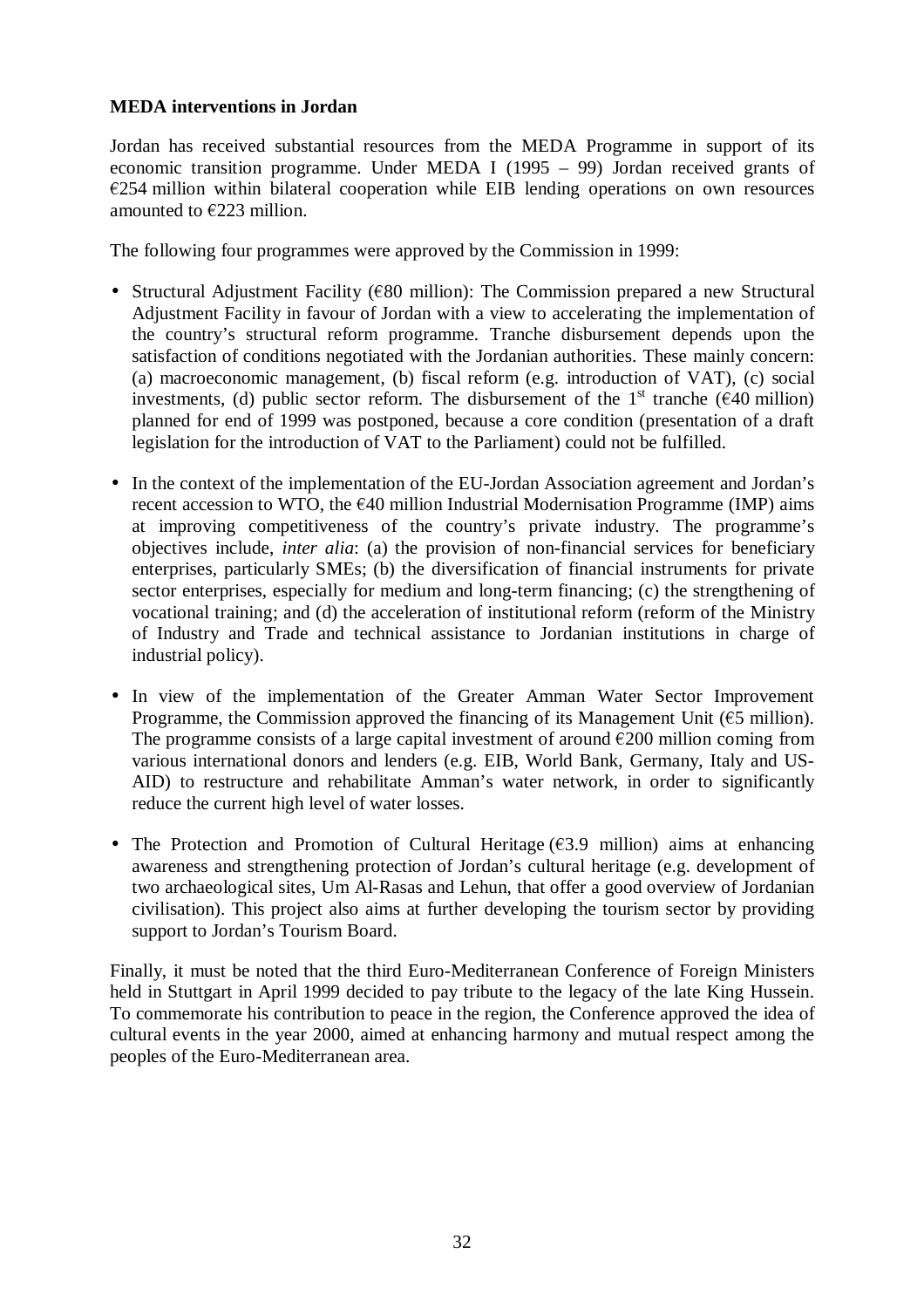# Jordan: 1999 MEDA commitments,  $\boldsymbol{\epsilon}$  million

| Name of project/programme                                                   | Amount |
|-----------------------------------------------------------------------------|--------|
| Structural Adjustment Facility II                                           | 80     |
| <b>Industrial Modernisation Programme</b>                                   | 40     |
| Management Unit for the Greater Amman<br>Water Sector Improvement Programme |        |
| Protection and promotion of cultural heritage                               | 3.9    |
| <b>Total</b>                                                                | 128.9  |

# **Jordan: Commitments 1995 – 1999,**

## **million**

| <b>Sector/Programme</b>                                                                         | $\epsilon$ million | <b>Share</b> |
|-------------------------------------------------------------------------------------------------|--------------------|--------------|
| <b>A. Support to Economic Transition</b>                                                        | 57                 | 22,4%        |
| Private Sector Development Programme (Business<br>Service Team)                                 | 7                  |              |
| Risk Capital Resources (EIB) in support of SMEs                                                 | 10                 |              |
| <b>Industrial Modernisation Programme</b>                                                       | 40                 |              |
| <b>B. Structural Adjustment Facilities</b>                                                      | 180                | 70.8 %       |
| Structural Adjustment Facility I                                                                | 100                |              |
| <b>Structural Adjustment Facility II</b>                                                        | 80                 |              |
| C. Socio-economic balance support                                                               | 17.1               | 6.8 $%$      |
| <b>EIB</b><br>subsidies<br>for<br>Amman<br>Water<br>interest<br><b>Rehabilitation Programme</b> | 8.2                |              |
| Management Unit for Greater Amman Water Sector<br><b>Improvement Programme (Rehabilitation)</b> | 5                  |              |
| Tourism development and preservation of cultural<br>heritage                                    | 3,9                |              |
| <b>Total</b>                                                                                    | 254                | 100%         |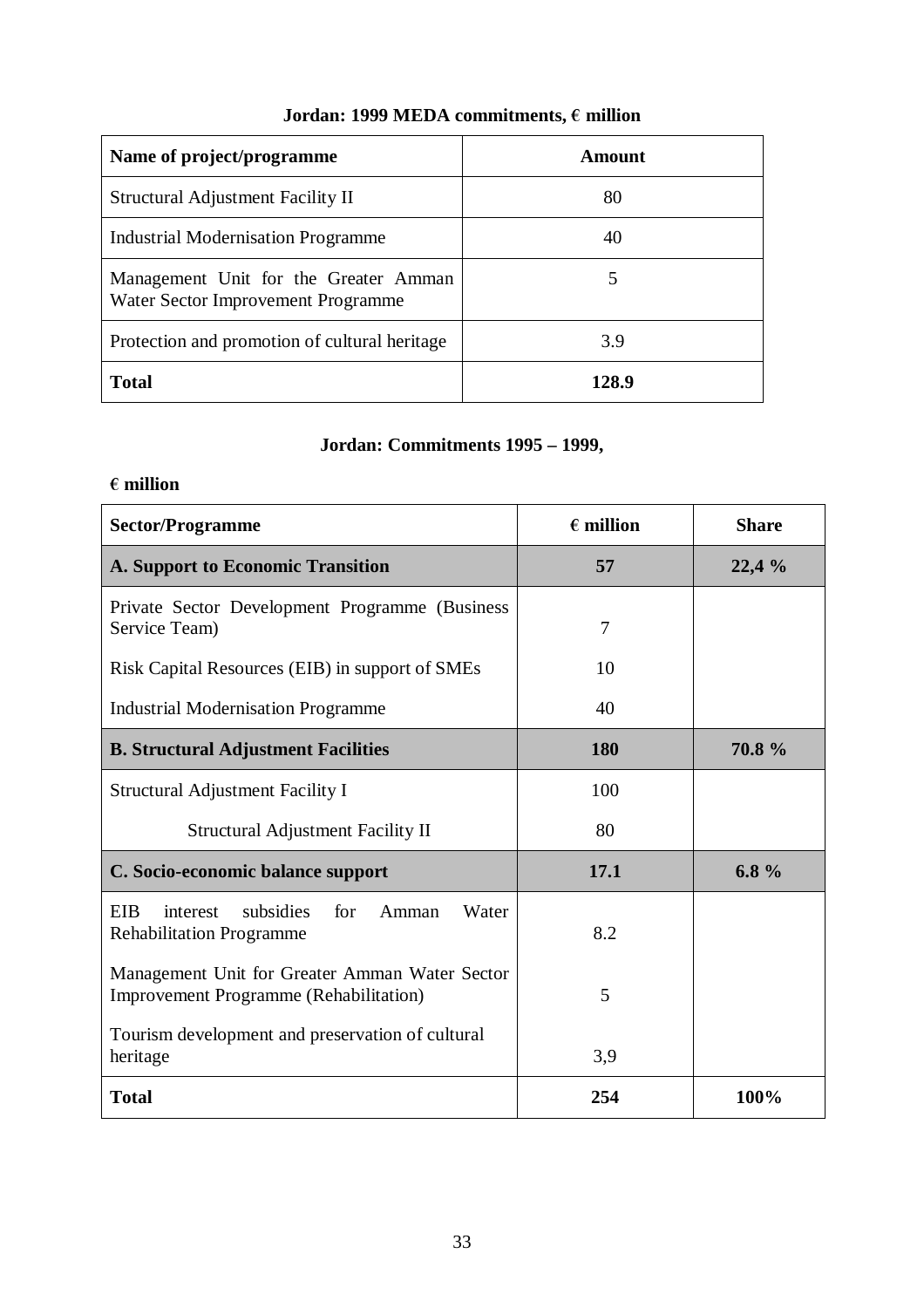### **LEBANON**

### **EU-Lebanon relations**

Progress on negotiations for the Association Agreement with Lebanon has been slow. Negotiations began in November 1995, with the last session in April 1998, after a break of almost two years. At present, there is an agreement on most subjects. Obstacles to resuming negotiations are internal (general elections in August/September 2000), economic (resistance of protectionist private sector), fiscal (high dependence on customs revenues) and external (dominating influence of Syria). New revenue sources from the introduction of VAT foreseen for 2001 would allow for the gradual dismantlement of customs tariffs in preparation for a free trade area. The government has embraced economic liberalisation, transparency and modernisation, and is committed to fiscal reforms in its 1999 and 2000 budgets to tackle the large budget deficit. The Commission is taking the lead in assisting with these reforms in preparation for the future Accord. A call for the resumption of Association Agreement negotiations was made by the Commission in early 2000.

### **Recent economic and political developments**

Since the end of the civil war (1975 to 1991) Lebanon has been governed by a troika composed of a President (Maronite Christian), a Prime Minister (Sunni Muslim) and a Speaker of the Parliament (Shiite Muslim). After the October 1998 elections, General Emile Lahoud replaced Hariri as President with an agenda to combat corruption, open up the political debate, accelerate economic liberalisation and strengthen transparency in public administration. He appointed Selim Hoss as Prime Minister. He has attempted to reshape state institutions along non-sectarian lines, but with limited success so far.

The new government inherited a crippling public deficit ( $\epsilon$ 19 billion in early 1999), which it has sought to reduce through two successive budgets. Liberal economic policies, tax reform and privatisation are seen as the basis for economic recovery. The task of pushing through economic reforms is complicated by the current recession.

The political situation is coloured by the Israeli occupation of the southern border area, prompting a festering conflict between Hizbollah and Israeli and Israeli-backed South Lebanese Army (SLA) forces. Around 4,500 United Nations forces (UNIFIL) monitor the situation. A significant development was the withdrawal of SLA from the city of Jezzine in mid-1999 and its return to Lebanese police control. The south has become increasingly volatile. Reprisal air raids by Israel destroyed two key power stations in June 1999, and added further burdens to an already struggling economy. Lebanon is host to around 300,000 Palestinian refugees confined to several camps, to radical Palestinian resistance groups (opponents of Arafat) and to around 30,000 Syrian troops who ostensibly keep the peace.

The resumption of direct contacts between Syria and Israel in late 1999 and early 2000 has brought closer the prospects for a peace treaty, the return of the Golan, and the withdrawal of Israel from south Lebanon (unilaterally, if necessary, by July 2000, according to PM Barak) in line with UN Security Council resolution 425. At present, the two sides have yet to agree the basic framework for continuing the talks.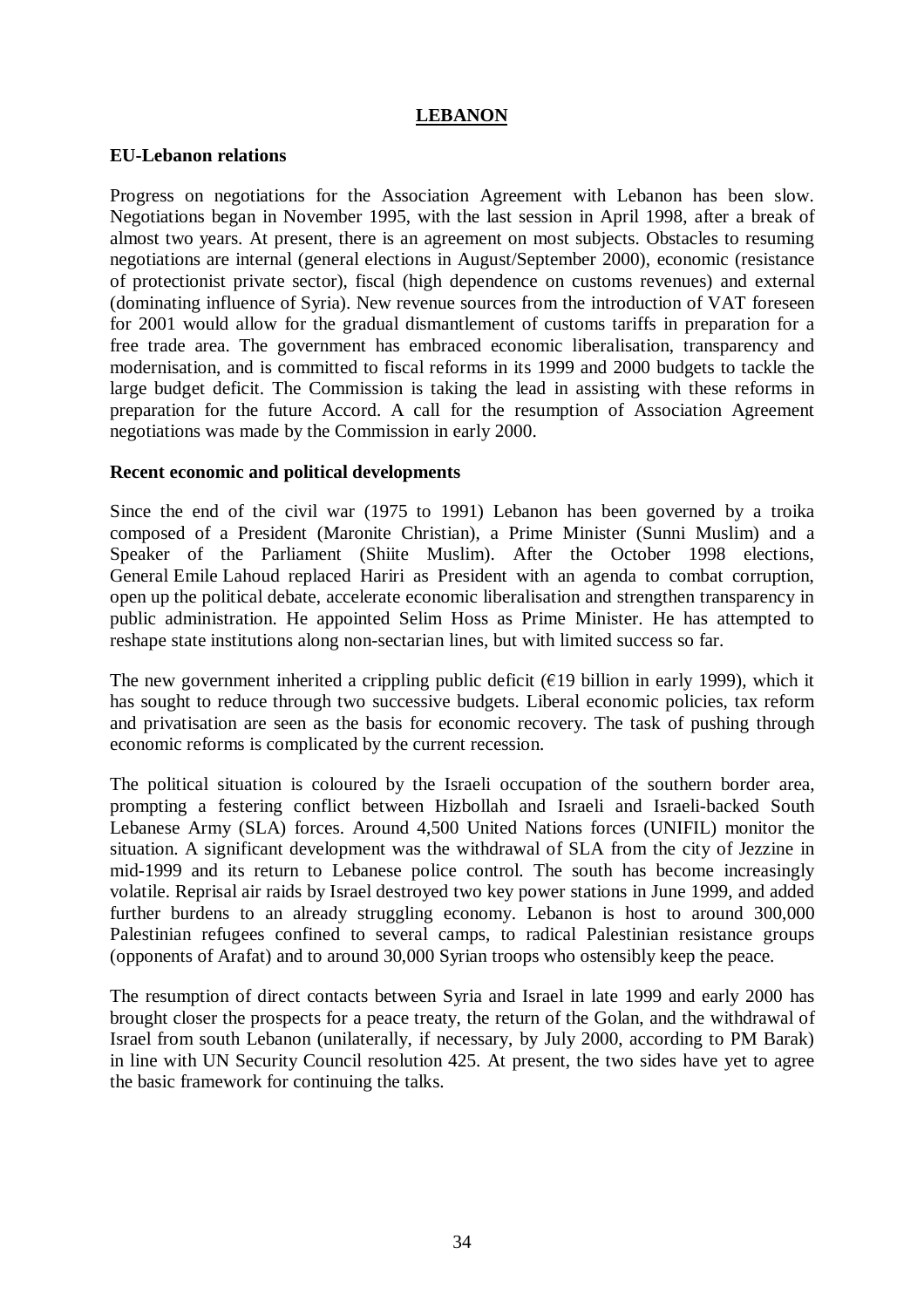### **Financial Cooperation under MEDA**

Lebanon has benefited from grants amounting to  $\epsilon$ 184 million in the context of the MEDA Programme (1995-99). Most of this amount of aid was committed in 1999. In aid per capita terms, Lebanon is among the leading beneficiaries of EU assistance from within the group of MED partners. In addition to grants, the European Investment Bank has accorded loans of over  $\epsilon$ 200 million to Lebanon.

The bulk of this financial support goes to Lebanon's *economic restructuring* and *administrative rehabilitation*. In August 1998 a  $\epsilon$ 38 million Financing Agreement was signed for a programme of rehabilitation of social service ministries, state agencies (electricity, water) and municipalities, following a long and catastrophic civil war. An *investment planning programme* accord ( $\epsilon$ 25 million) was signed in June 1999 to further strengthen the planning and management capabilities of ministries dealing with water, energy, public works, environment and solid waste facilities.

In December 1999 the Commission formally approved a  $\epsilon$ 50 million grant *structural adjustment facility* designed to reinforce fiscal reform, and a  $\epsilon$ 25 million grant for the creation of a *social and economic development fund* to help provide a safety net to lower income groups through micro-credit schemes, community development actions and social services.

A project for *industrial modernisation* ( $E11$  million), approved in November 1999, is due to begin in early 2000. Industry is also to receive support through the strengthening of institutions responsible for the preparation and certification of *standards and norms*  $(66$  million), scheduled for start in first half 2000.

| Name of project/programme                                            | <b>Amount</b> |
|----------------------------------------------------------------------|---------------|
| Industrial modernisation programme                                   | 11            |
| <b>Structural Adjustment Facility</b>                                | 50            |
| Fund for social and economic development                             | 25            |
|                                                                      |               |
| TOTAL*                                                               | 86            |
| (EIB risk capital and interest subsidies are<br>forecasted for 2000) |               |

Lebanon: 1999 MEDA Commitments,  $\epsilon$  million

 $*$  plus  $\epsilon$ 31 for rehabilitation and humanitarian assistance, outside MEDA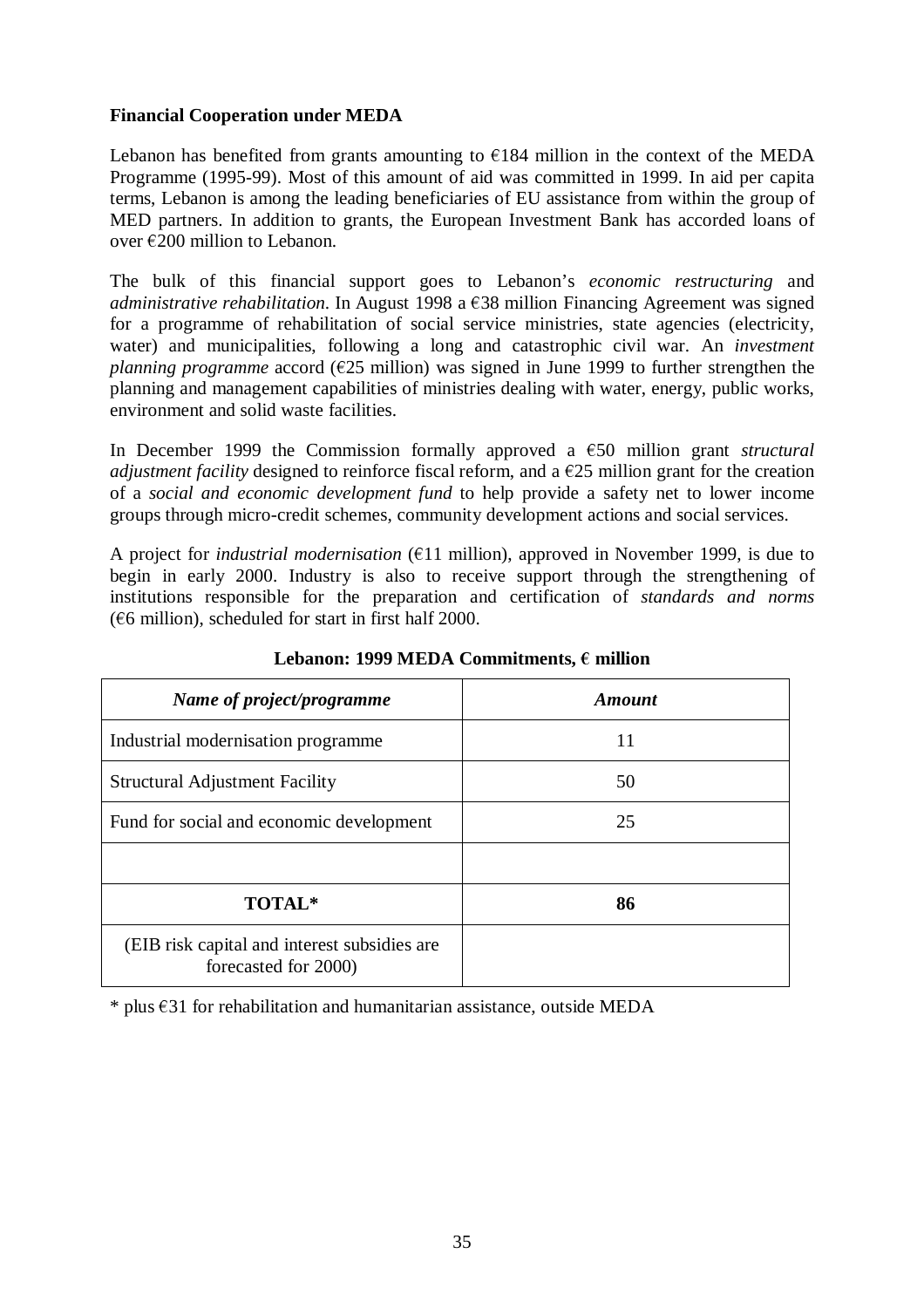# **Lebanon: Commitments 1995 – 1999,**

| Sector/Programme                                                   | $\epsilon$ <i>million</i> | <b>Share</b> |
|--------------------------------------------------------------------|---------------------------|--------------|
| A. Economic transition                                             | 107                       | 58.8%        |
| <b>Norms</b>                                                       | 6                         |              |
| <b>Investment Planning</b>                                         | 21                        |              |
| Industrial modernisation programme                                 | 11                        |              |
| E.I.B.<br>subsidies<br>interest<br>(coastal)<br>rate<br>pollution) | 10.2                      |              |
| E.I.B.<br>interest<br>subsidies<br>(Tripoli<br>rate<br>wastewater) | 20.8                      |              |
| Rehabilitation of the public administration                        | 38                        |              |
|                                                                    |                           |              |
| <b>B.</b> Structural adjustment                                    | 50                        | 27.4%        |
| <b>Structural Adjustment Facility</b>                              | 50                        |              |
|                                                                    |                           |              |
| C. Socio-economic support                                          | 25                        | 13.8%        |
| Fund for social and economic development                           | 25                        |              |
|                                                                    |                           |              |
| <b>TOTAL</b>                                                       | 182                       | 100%         |

### **million**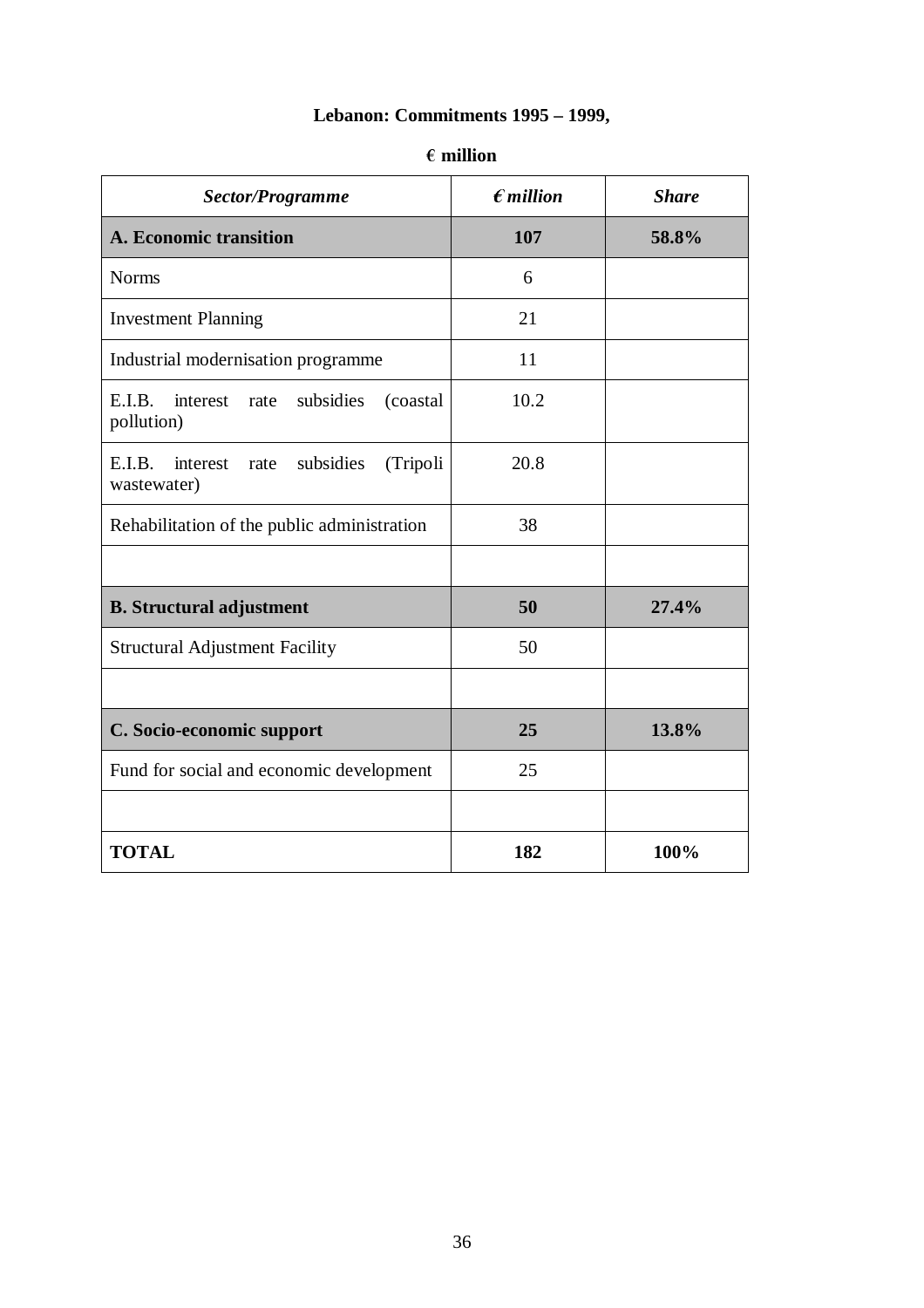## **MOROCCO**

### **EU-Morocco bilateral relations**

By October 1999, the EU Member States' national parliaments had all ratified the Association Agreement but its entry into force was subsequently delayed at Morocco's request so that certain changes could be made to Annexes 2 and 6.

The changes were made by means of an exchange of letters and the Agreement, together with the letters, entered into force on 1 March 2000.

The Fisheries Agreement expired at the end of November 1999. Morocco confirmed that it did not want to renew it, but said it was prepared to look at other forms of partnership on fisheries. This was the purpose of Mr Fischler's (the Commissioner for Agriculture, Rural Development and Fisheries) visit to Morocco on 20 and 21 December.

Some tension has arisen in trade relations between Morocco and the EU because of problems posed by the management of the import regime for Moroccan tomatoes. The Commission imposed a system of import licences on 23 December after the relevant EU tariff quotas had been exceeded. Consultations held on 17 January 2000 between the Commission and the Moroccan authorities led to the system being dropped, subject to Morocco's undertaking to place strict limits on its exports.

### **Political and economic developments**

The year was marked by the death of King Hassan II on 23 July and the accession of his son, Mohamed VI. The new king has departed from tradition and taken a number of measures to create a new, more liberal, political landscape. In particular, the return from exile of political opponents was a clear signal of the new regime's will to liberalise and democratise.

The "partnership" Government that had been in power since the start of 1998 remained in office. It was, however, criticised, by the opposition in particular, for inaction.

While macroeconomic indicators are stable - a budget deficit in 1999 of less than 2.3%, a drop in outstanding external debt, greater foreign investment, recovery in the tourism sector and satisfactory foreign assets - the stagnation of growth is somewhat worrying. The farm sector is growing at a rate far below 1%. Agriculture aside, GDP growth tends to be around only 3%. These results are insufficient for genuine economic recovery, particularly given the persistence of social problems such as unemployment and poverty, which has been increasing for ten years.

### **MEDA operations**

1999 marks the end of the stage of the MEDA programme that started in 1995. The financial objectives set at the beginning ( $\epsilon$ 580 million) have been exceeded, with 31 projects financed for a total of around  $6556$  million, of which 55.4% was to support economic balance, 26.4% to support economic transition and 18.2% for the Structural Adjustment Facility. In 1999, the Commission shifted its activities to the northern provinces, which received 77% of the funds. These included the Mediterranean *rocade* (road link) - the second largest project  $(\text{\textsterling}80.3 \text{ million})$  after the Structural Adjustment Facility ( $\text{\textsterling}120 \text{ million}$ ). Other projects affecting the northern region are hydro-agricultural improvements around Sahla in the north of Taounate province, slum clearance in Tangiers and support for traditional Mediterranean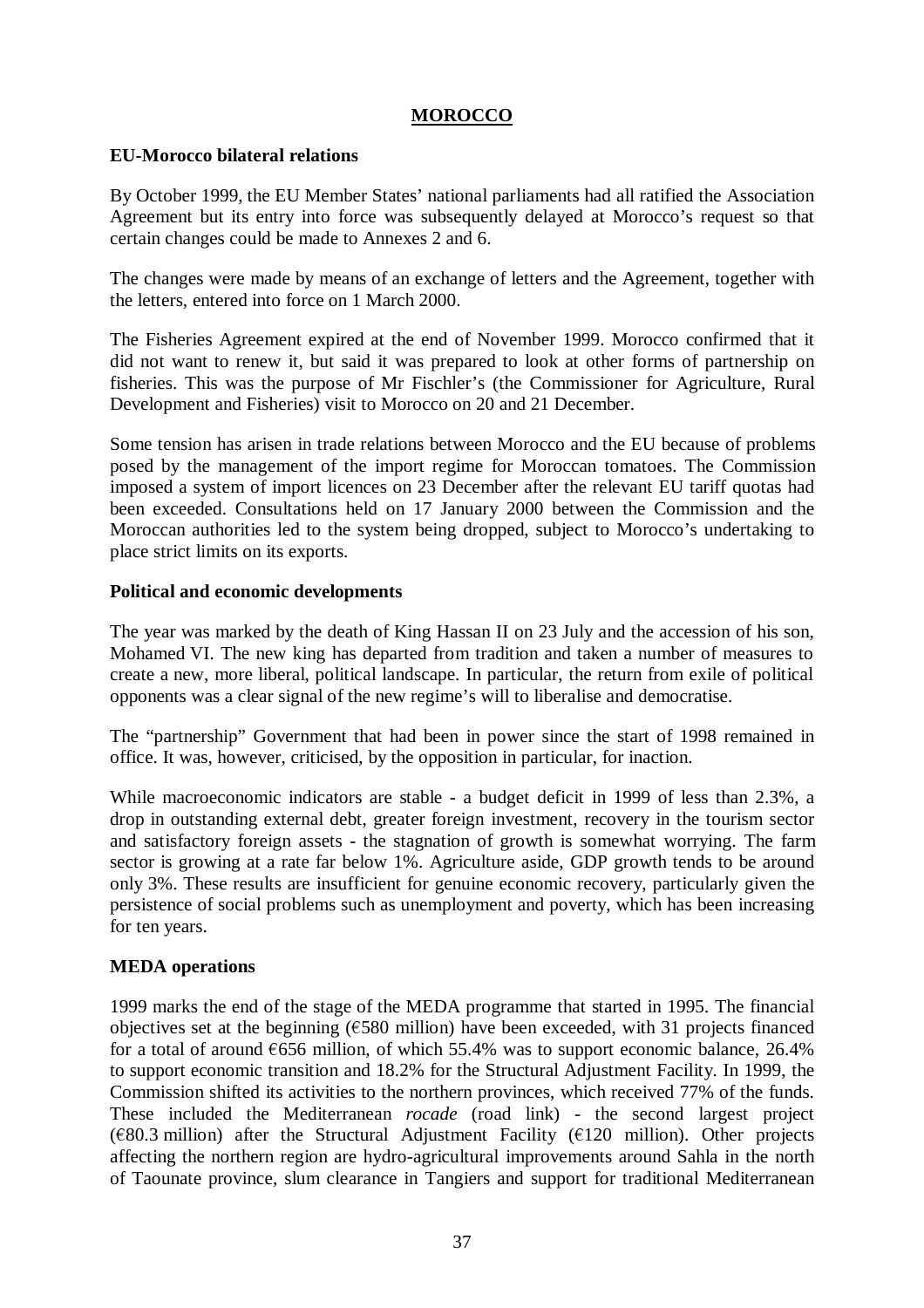inshore fishing. Part of the funds for other projects has been specifically earmarked for the north of the country (see box).

The third and last instalment of the Structural Adjustment Facility ( $\epsilon$ 50 million) was disbursed in December 1999.

### **Support for the development of the northern provinces**

The north's difficulties are basically linked to its poor state of development. The region has suffered from isolation and lack of investment in all areas. Today, a third of all Morocco's migrants come from the north and a large proportion of the cultivated area is for growing kif (hashish). The EU supports the fact that development activities prioritise this region. The Commission has really intensified its efforts since 1996 and 27% of MEDA programming between 1996 and 1998 was for the north. In 1999, it received 77% of the funds, in addition to which a number of individual projects were financed under other budget headings.

The Commission's action is designed to augment incomes with productive projects, overcome the lack of investment in the social infrastructure and fight ecological decay.

Projects in the north involve integrated rural development and the management of natural resources, support for health sector management, the integrated development of forested areas in Chefchaouen, hydro-agricultural improvements in Sahla, support for traditional inshore fishing, and slum clearance in Tangiers. Total amounts for projects concerning water and sanitation in the countryside, support for young people and sport, support for basic education and cultural centres include funds earmarked for the north.

As regards improving access to the region, 2000 will see the launch of a major new project: the Mediterranean *rocade* (road link), to which the Community will contribute  $\epsilon$ 80 million. At the same time, a programme of rural tracks and roads in the Rif mountains will connect the most remote *douars* (villages) to the existing road network, making tens of thousands more mobile.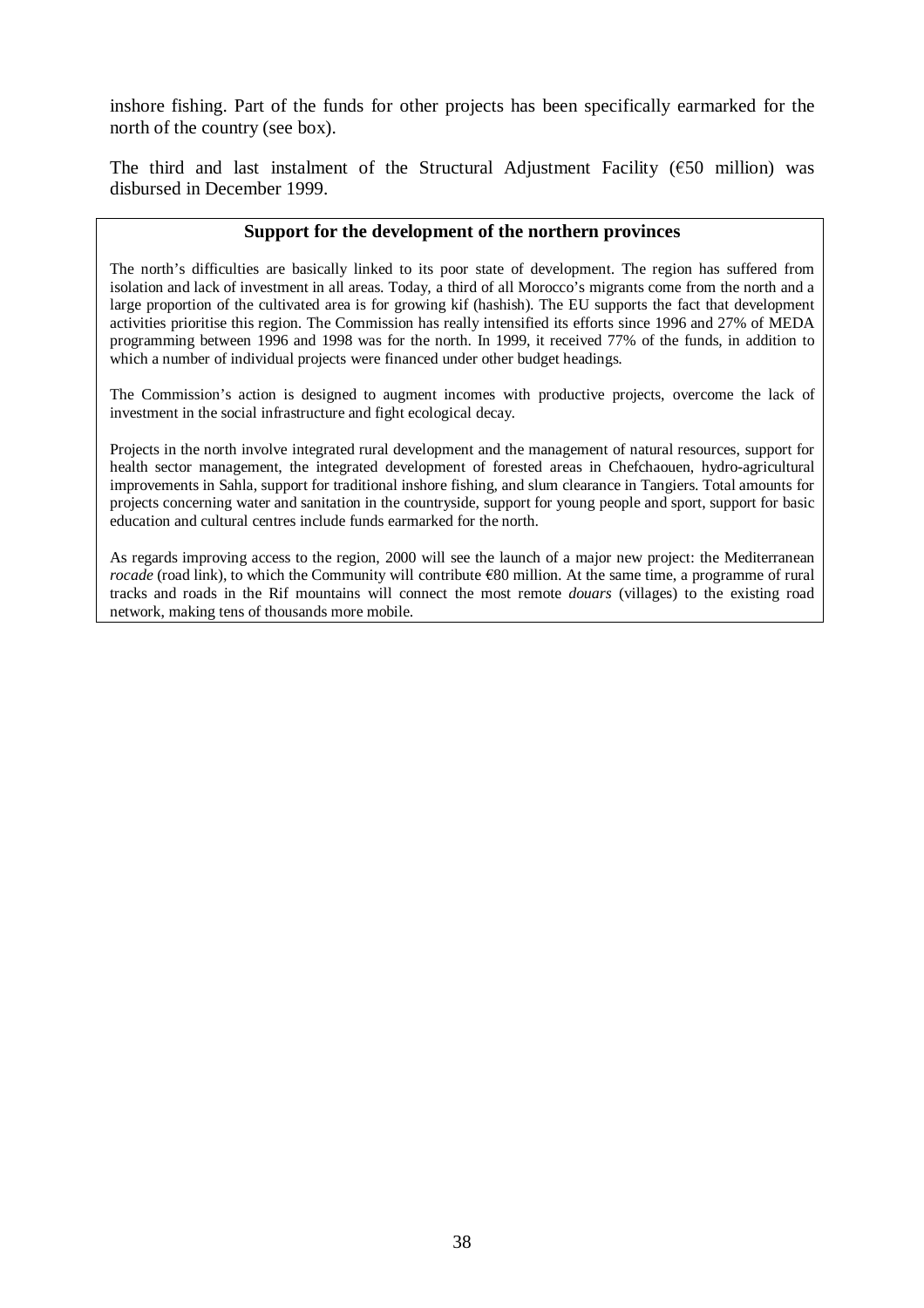| <b>Project/Programme</b>                                                |             | $\epsilon$ million |
|-------------------------------------------------------------------------|-------------|--------------------|
|                                                                         |             |                    |
| Interest subsidies for sanitation in:                                   | EIB-managed | 5.9                |
| Meknès                                                                  | projects    | 2.2                |
| Settat                                                                  |             | 4.7                |
| Agadir                                                                  |             |                    |
| Support for development NGOs                                            |             | 4.0                |
| Support for professional associations                                   |             | 5.0                |
| Hydro-agricultural improvements (Sahla)                                 |             | 28.6               |
| Support for employment                                                  |             | 3.3                |
| for<br>the<br>national<br>geological<br>Support<br>mapping<br>programme |             | 5.0                |
| Mediterranean rocade (road link)                                        |             | 80.3               |
| Slum clearance (Tangiers)                                               |             | 7.0                |
| Support for traditional Mediterranean inshore fishing                   |             | 21.0               |
| Cultural centres                                                        |             | 5.0                |
| <b>TOTAL</b>                                                            |             | 172                |

# **Morocco: Commitments approved in 1999**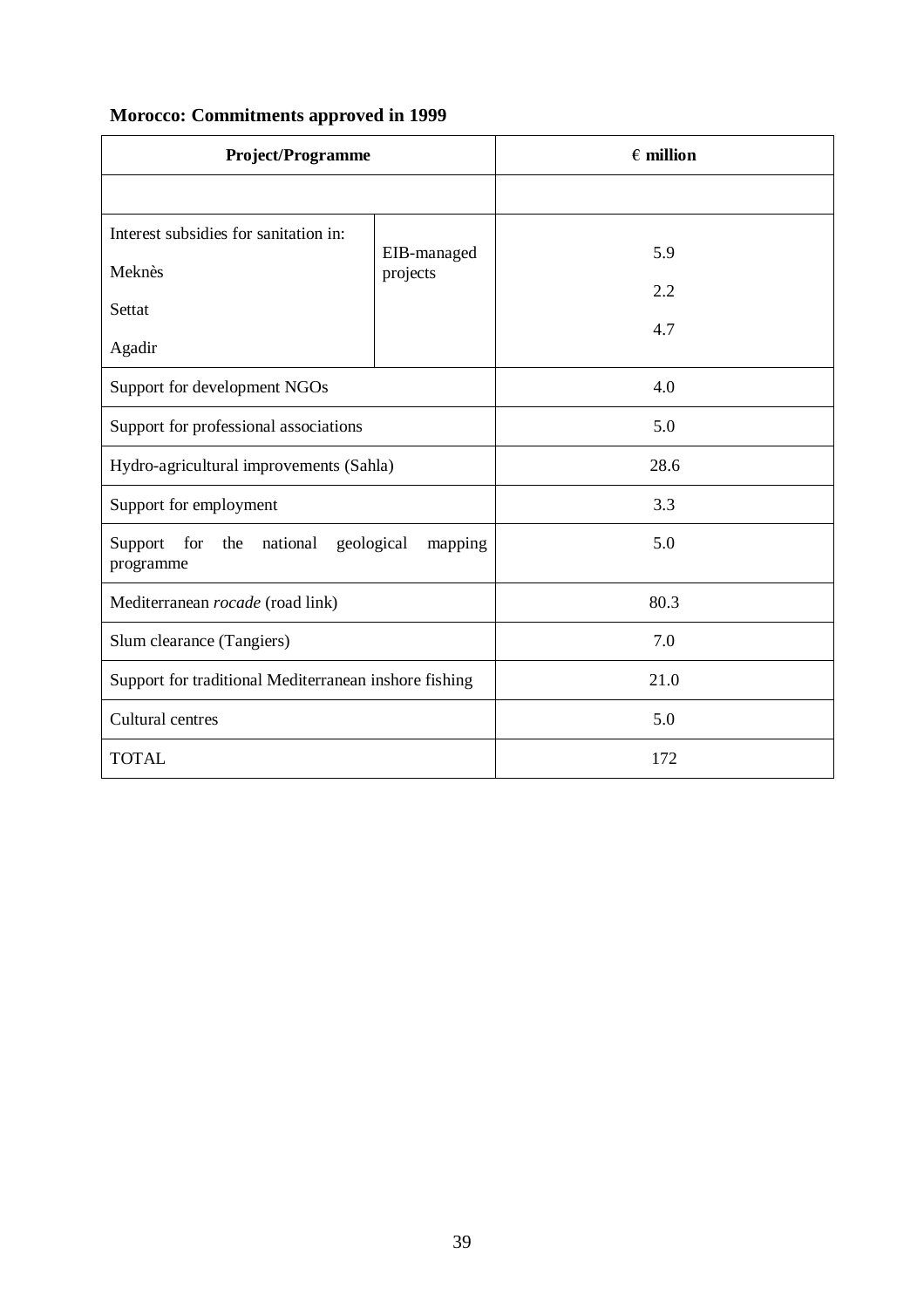| Projects by sector                                                     |       | Share $(\% )$ |
|------------------------------------------------------------------------|-------|---------------|
| A. Support for economic transition                                     |       | 26.4%         |
| Support for upgrading technical training and professional development  | 38.0  |               |
| Support for the quality promotion programme                            | 15.7  |               |
| Support for privatisation                                              | 5.0   |               |
| Support for telecommunications regulation and liberalisation           | 5.0   |               |
| Guarantee fund                                                         | 30.0  |               |
| Euro Maroc Entreprise business centre                                  | 30.0  |               |
| Support for professional associations                                  | 5.0   |               |
| Risk capital (EIB)                                                     | 45.0  |               |
| <b>B. Structural Adjustment Facility</b>                               | 120   | 18.2%         |
| <b>Structural Adjustment Facility</b>                                  | 120.0 |               |
| C. Socio-economic balance support                                      |       | 55.4%         |
| Interest subsidy for sanitation work (EIB)                             | 20.7  |               |
| Water and sanitation in the countryside                                | 40.0  |               |
| Slum clearance in Tangiers                                             |       |               |
| Support for health sector management                                   | 20.0  |               |
| Support for basic education                                            | 40.0  |               |
| Support for employment creation                                        | 3.3   |               |
| Sport development for young people                                     | 6.0   |               |
| Network of cultural centres                                            | 5.0   |               |
| Support for Moroccan development associations                          | 4.0   |               |
| Rural roads and tracks in the north of Morocco                         | 30.0  |               |
| Mediterranean rocade (road link)                                       | 80.3  |               |
| Support for national geological mapping programme                      |       |               |
| Support for traditional Mediterranean inshore fishing                  |       |               |
| Participative development of forested areas in Chefchaouen province    |       |               |
| Hydro-agricultural improvements around Sahla (north Taounate province) |       |               |
| Support for integrated rural development                               |       |               |
| <b>Total</b>                                                           |       | 100%          |

## **Morocco: Commitments 1995-1999**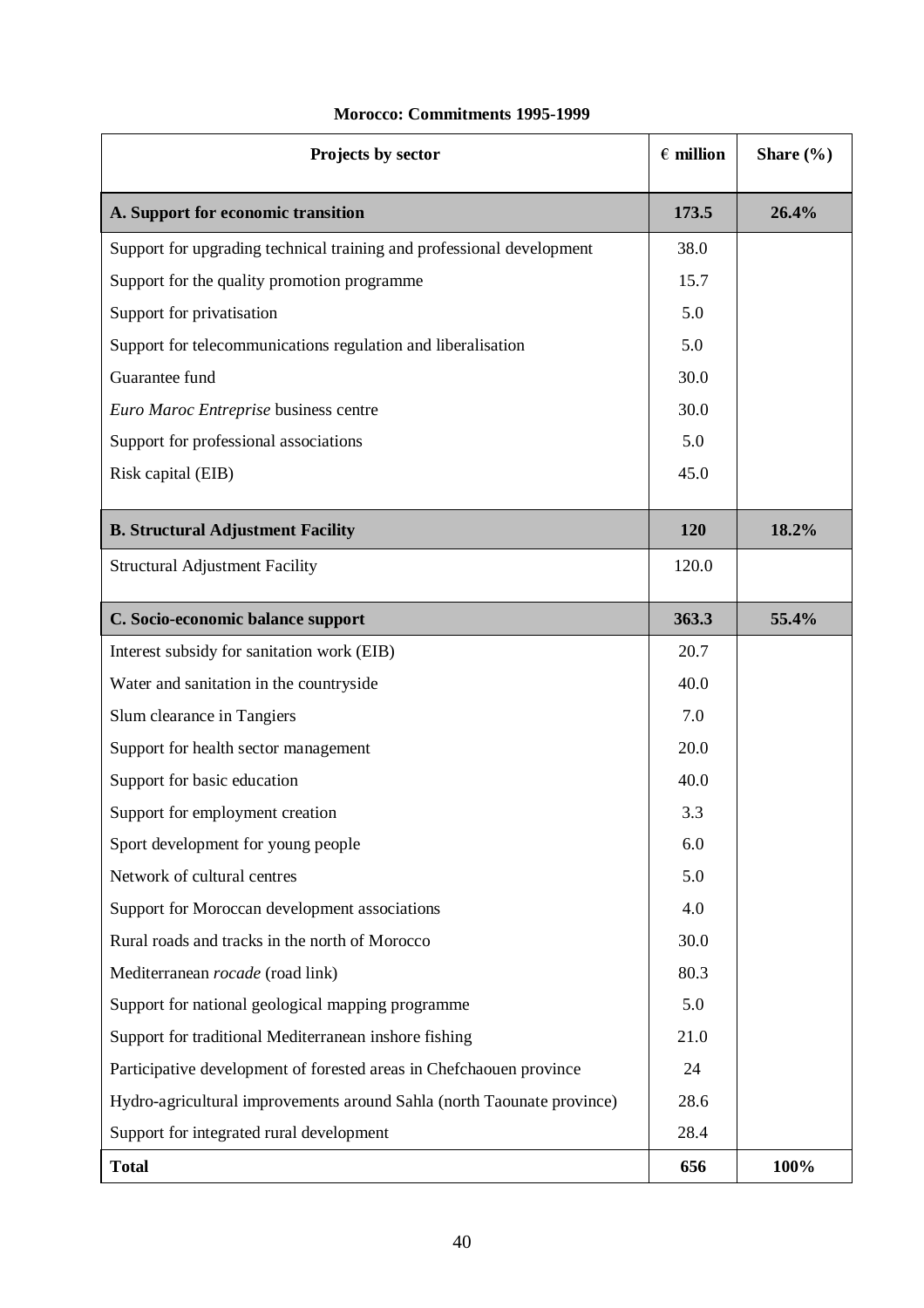## **SYRIA**

### **Bilateral relations**

In the course of 1999, further discussions were held on the MEDA Framework Convention, which was finally signed by the three parties (Commission, EIB and Syrian Government) on 9 November 1999. By the end of 1999, the Convention was still pending ratification on the Syrian side and in the absence of a Framework Convention in force, none of the MEDA I projects was operational.

Negotiations on the Association Agreement continued in 1999. Meetings were held on 16/17 March in Brussels and on 9/10 November in Damascus. Discussions focused on tariff dismantling for industrial and agricultural goods, rules of origin and cooperation in the areas of industry and agriculture. The EU also organised a series of meetings on technical issues, such as rules of origin and possible tariff dismantling schedules. During the fourth round on 9 and 10 November negotiations covered all topics including the human rights clause and the Syrian emergency laws.

### **Recent developments**

The internal political situation did not present major changes in 1999 with President Assad, in power since 1971, re-elected for the fifth time on 10 February.

With respect to foreign affairs, Syria continued strengthening its links with Europe, whilst maintaining good relations with the Gulf States, Iran and several Asian countries. Syria has reinforced its relations with countries of the old Soviet block and, more recently, with Iraq. Relations with both Jordan and Turkey improved significantly in 1999. A breakthrough was achieved in the Middle East peace process with the relaunching of the Syrian-Israeli peace talks in December 1999.

The economy recorded a slight improvement in the course of 1999. The authorities stabilised the exchange rate in the black market and gradually raised the official exchange rate. The inflation rate fell to 1%. Rising oil prices, the announcement of economic reforms and improved business expectations due to the Syrian-Israeli negotiations added to the positive trend and supported the expectations of an economic recovery. The real GDP annual growth rate is expected to have reached about 2% in 1999.

Syrian exports recovered in 1999 and the trade deficit narrowed from 30% to 13% of GDP. The share of public sector production in exports fell to 71% in 1999, compared with 79% in 1997. The Syria-Lebanon Free Trade Agreement, which foresees tariff reductions of 25% annually, led to a significant increase of trade with Lebanon (from US\$1.47 million in 1998 to US\$3.34 million in 1999). The agreement was seen as a stepping stone to the Association Agreement with the EU. The country's external debt continues to be a pressing issue for the Syrian authorities. Although there are indications that an agreement has been reached with Russia, no progress has been recorded on this issue with Germany.

In his inauguration speech on 10 March 1999, President Assad underlined the need for closer links to the EU and for economic reforms, particularly in the business and banking sectors. President Assad's son, Bashar, is considered as reform-oriented. Recently, the authorities announced the revision of Law No.10 (1991) on investment in order to create a more favourable business environment.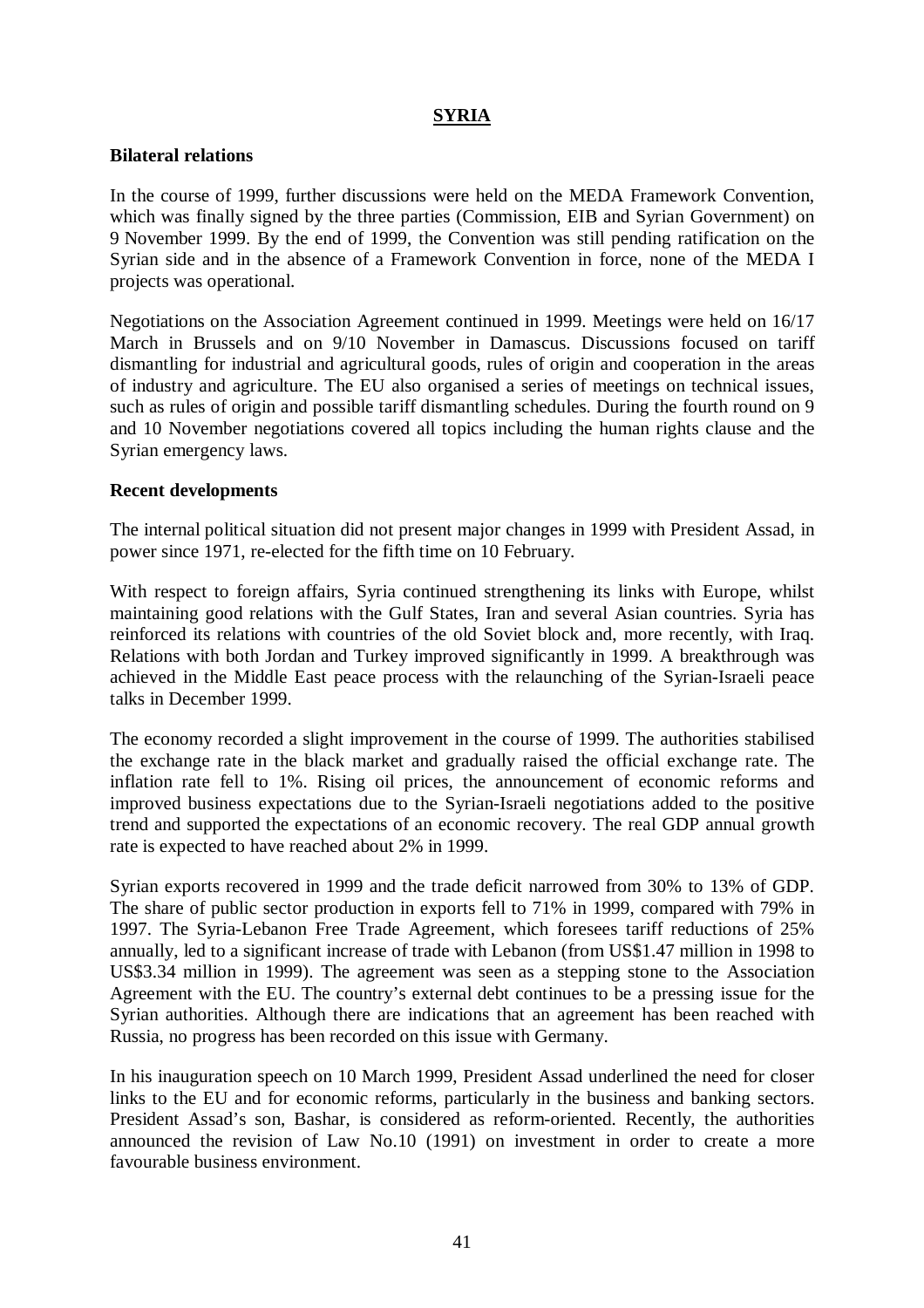### **MEDA interventions**

The projects defined in the MEDA programme (1995-99) focus on key institutional areas including:

- the reform of the administrative and economic structures
- the support of the business sector
- the development of human resources.

MEDA financed projects and programmes mainly relate to public administration (reform and modernisation of the Ministry of Finance and of local administration), infrastructure (telecommunications and electricity) and private sector support (the Damascus Higher Institute of Business Administration).

In 1999 financial commitments were approved for the Syrian-European Business Centre II ( $E12$  million) and the Institutional and Sector Modernisation Facility ( $E21$  million). Owing to the fact that the MEDA Framework Convention had not been ratified by the end of the reporting period, none of these projects have reached implementation phase.

These programmes are intended to support and encourage the Government's reforms, to create the structures and the instruments necessary for the development of the economy of Syria and to establish a favourable economic and institutional environment. The future Association Agreement with the EU will help the country to adopt structural measures intended to reform its economy to cope with free trade.

### **Syria**

| Name of project/programme                                                             | Amount ( $\epsilon$ million) |
|---------------------------------------------------------------------------------------|------------------------------|
| <b>Power Sector Action Plan</b>                                                       | 11                           |
| Syrian-European Business Centre II                                                    | 12                           |
| Institutional and Sector Modernisation<br>Facility                                    | 21                           |
| Archaeological Training Programme (to<br>be financed under MEDA global<br>allocation) | 7                            |
| TOTAL                                                                                 | 44                           |

#### **1999 MEDA Commitments, € million**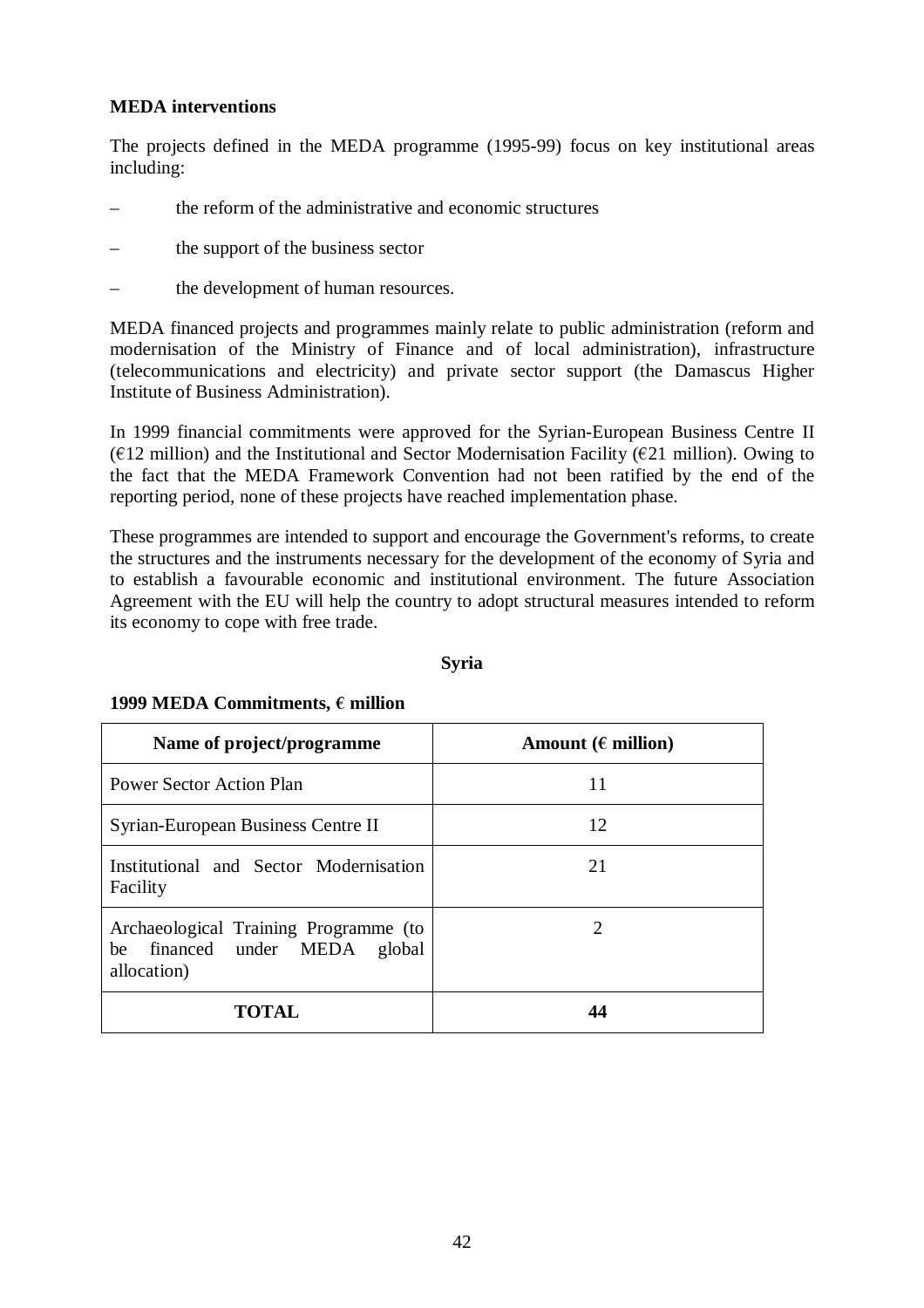# **Syria**

# Commitments 1995-1999,  $\epsilon$  million

| <b>Sector / Programme</b>                                                          | $\epsilon$ million | <b>Share</b> |
|------------------------------------------------------------------------------------|--------------------|--------------|
| <b>A. Economic Transition Support</b>                                              | 92                 | 93.4%        |
| Modernisation of municipal administration I                                        | 6                  |              |
| Modernisation of municipal administration                                          | 12                 |              |
| Telecom sector support programme                                                   | 5.5                |              |
| <b>Business administration sector</b>                                              | 14                 |              |
| Modernisation of Ministry of Finance                                               | 10.5               |              |
| Power sector action plan                                                           | 11                 |              |
| Business centre (II phase)                                                         | 12                 |              |
| Institutional and sector modernisation facility                                    | 21                 |              |
|                                                                                    |                    |              |
| <b>B. Structural Adjustment Facilities</b>                                         |                    |              |
|                                                                                    |                    |              |
| C. Socio-economic Balance Support                                                  | 6.5                | 6.6%         |
| Development of cultural tourism                                                    | 3                  |              |
| Forest sector support programme                                                    | 3.5                |              |
| Archaeological Training Programme (to be<br>financed under MEDA global allocation) | $\overline{2}$     |              |
| <b>Total</b>                                                                       | 99                 | 100%         |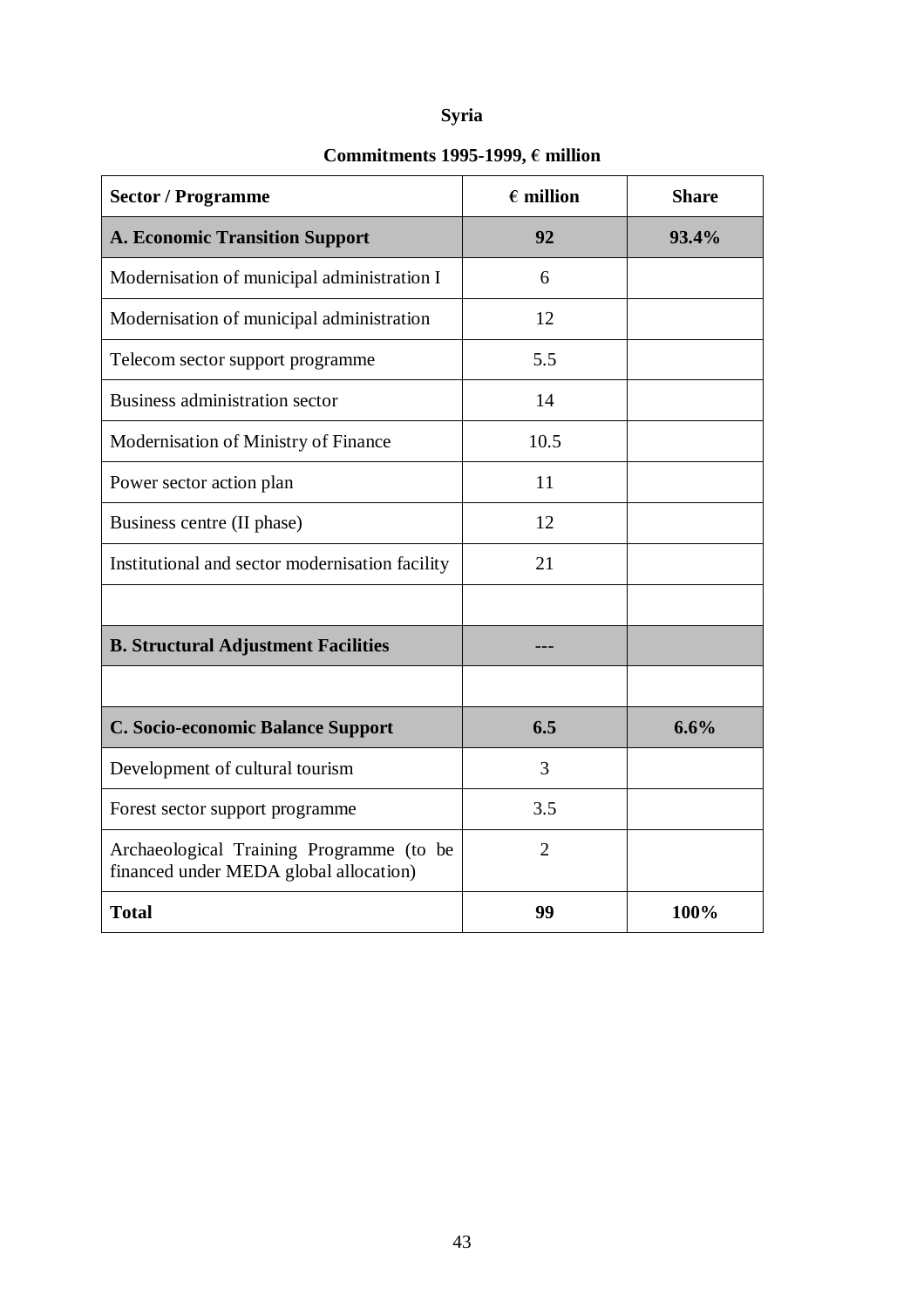## **TUNISIA**

### **EU-Tunisia bilateral relations**

Tunisia was the first Mediterranean country to sign an Association Agreement with the European Union (on 17 July 1995). The Agreement entered into force on 1 March 1998, the first meeting of the EU-Tunisia Association Council was held on 14 July that year and the Association Committee met in Tunis on 25 June 1999.

The Association Committee agenda covered political dialogue (human rights), the establishing of the free trade area, agriculture (olive oil), social issues and the implementation of financial cooperation.

### **Political and economic developments**

1999 was marked by the presidential and legislative elections on 24 October, which were characterised by the introduction of two changes to electoral law whereby other candidates could participate in the presidential elections for the first time, and a minimum of 20% of the seats from the legislative elections were set aside for the opposition. President Ben Ali was re-elected by a virtually unanimous 99.44% of the votes and the *Parti du Rassemblement Constitutionnel Démocratique* confirmed its dominance.

Though the President claims to be in favour of pluralism and press freedom, in practice he leaves a lot to be desired as regards respect for fundamental freedoms, particularly freedom of association and expression. The main product of his desire to promote reform seems to have been the setting-up of a special office under the Prime Minister which is responsible for human rights, communication and relations with the Chamber of Deputies.

Economic forecasts for 1999 indicate that positive trends have continued. GDP growth should be 6%, with an 11.5% rise in investment (26% of GDP). The government deficit should reach 3% of GDP and inflation 2.8%. According to Tunisian Government estimates, customs receipts lost as a result of the Association Agreement being implemented are likely to come to 400 million dinars ( $\epsilon$ 320 million) a year. In order to compensate, the Government has raised VAT to 18% and abolished a number of tax allowances. The weakness in the country's economic development continues to be unemployment, which is running at 15%.

### **MEDA operations**

The MEDA Programme includes support for economic transition in Tunisia, with particular emphasis on structural reforms, private sector development and socio-economic balance. The Commission committed  $\epsilon$ 428.4 million between 1995 and 1999.

The main operations in 1999 were:

*Structural reforms:* Following the successful structural adjustment operation (SAF I) in 1998, a new programme of reforms was drawn up and  $\epsilon$ 80 million was committed for a second operation (SAF II) in February 1999, focusing on a number of key areas: the financial sector, the privatisation process and primary and secondary education. Like its predecessor, SAF II was prepared jointly with the World Bank, which for its part granted Tunisia a loan to back financial sector reform. By the end of 1999, the conditions and criteria for disbursing payments had been met and the Commission made an initial payment of  $\epsilon$ 40 million.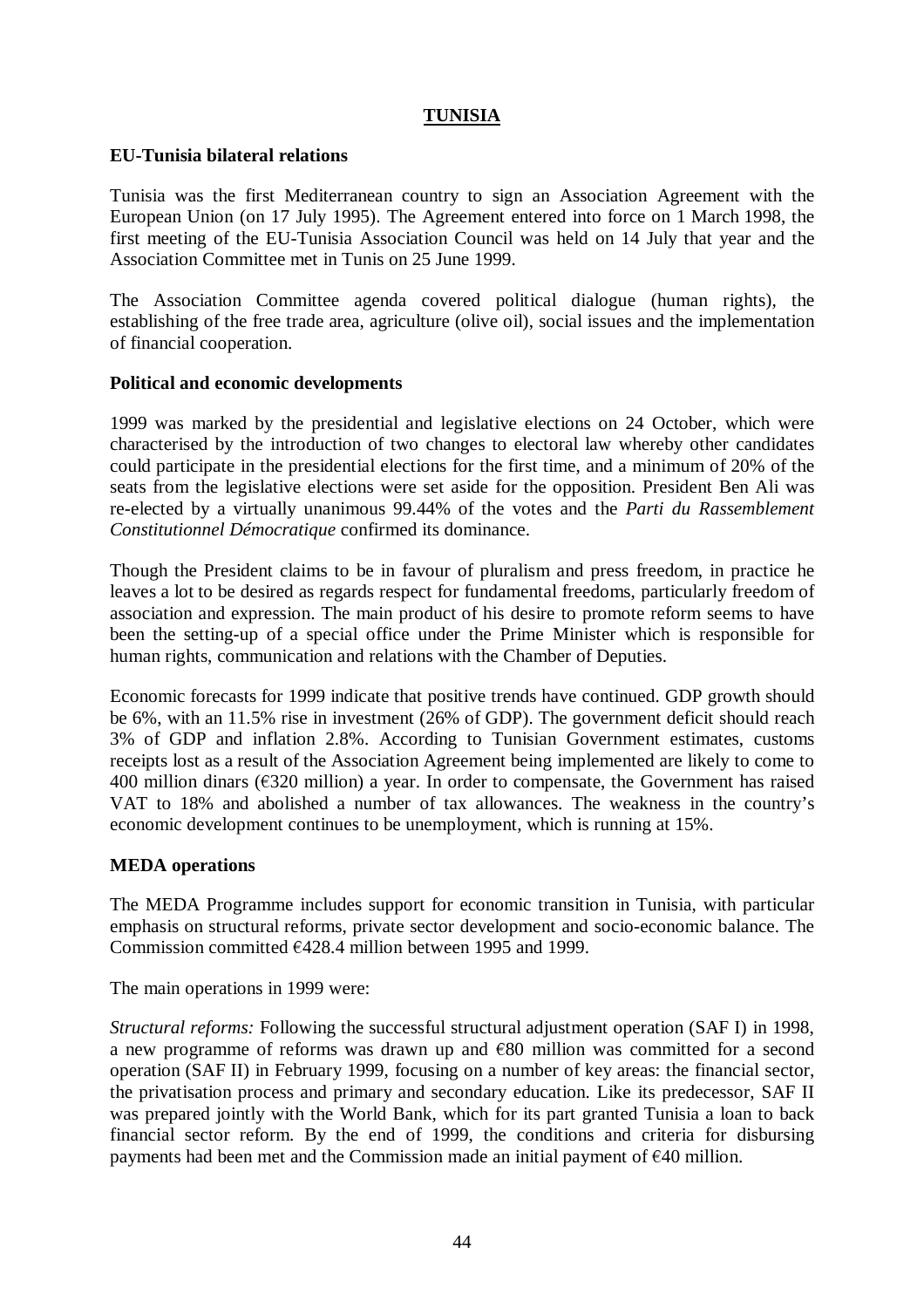*Private sector development:* This is supported by means of several technical assistance and training programmes, the main aim being to make the economy more competitive. The following projects were implemented in this field in 1999:

- a private sector development programme (support to upgrade SMEs through expertise and services);
- support for reform of the vocational training system;
- technical assistance programme for privatisation;
- programme to promote foreign direct investment;
- programme to support economic competitiveness (particularly in the banking sector).

A new heading for risk capital ( $\epsilon$ 30 million), managed by the European Investment Bank and devoted to the restructuring of Tunisian businesses, brought a doubling of the funds already approved by the Commission to finance this kind of operation.

*Socio-economic balance:* Tunisia keeps a close eye on the social impact of the reform process and MEDA Programme support is given to operations with a social dimension.

Two projects are being implemented:

- an integrated rural development programme; and
- a programme to support employment creation (approved at the end of 1998).

A further  $\epsilon$ 11.5 million was committed in interest subsidies to help Tunisia repay an EIB loan for an environmental project in the Gabès region.

At the end of 1999, the Commission committed another  $\epsilon$ 40 million to a sectoral facility for health to support a major project to reform Tunisia's health insurance system (see box).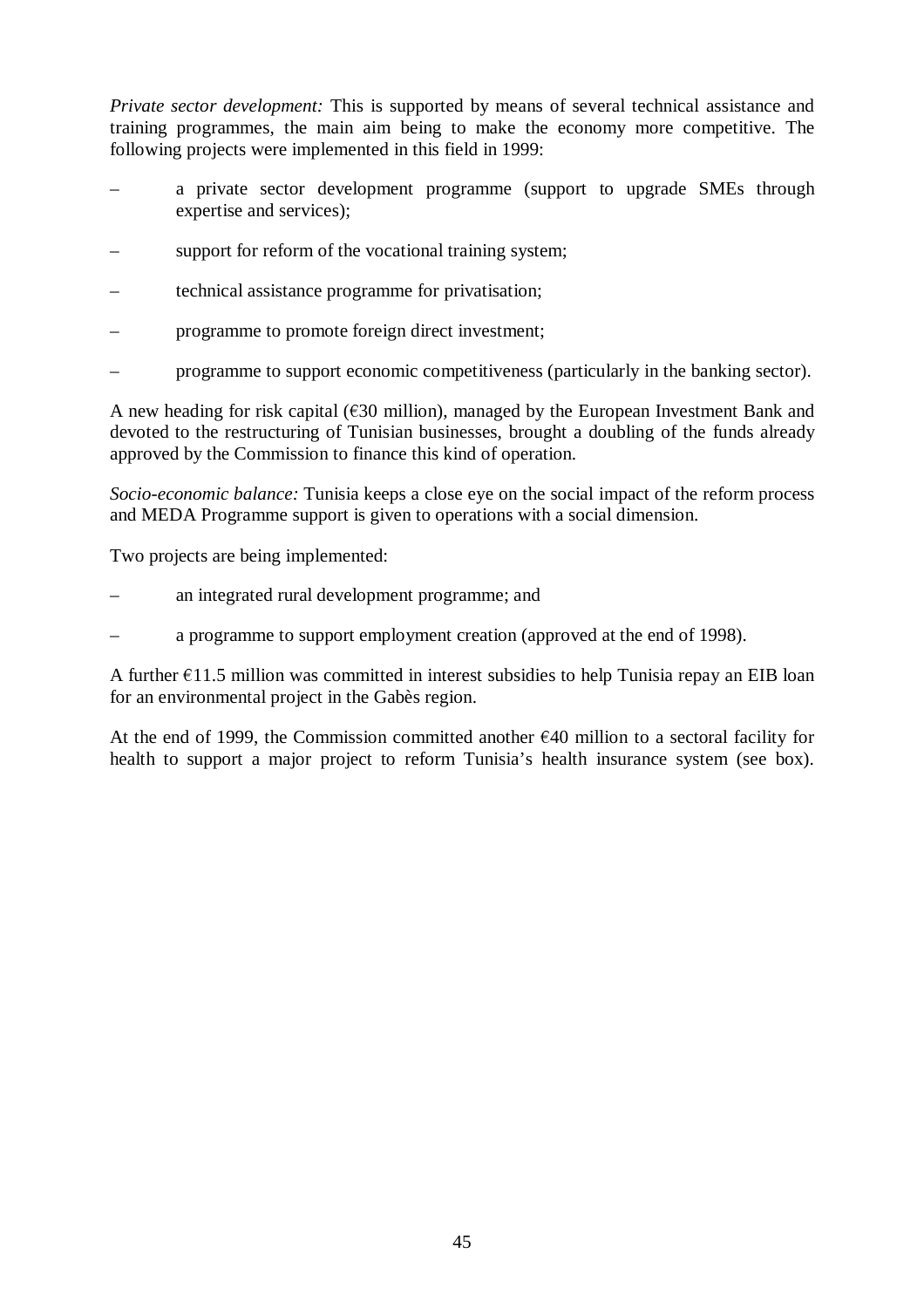### **MEDA Sectoral adjustment programme:** health insurance reform in Tunisia, €40 million.

The sectoral adjustment programme in favour of Tunisia's health sector was approved in November 1999 and is the first sector adjustment programme funded under MEDA.

Contrary to a structural adjustment programme that has in general a global objective of restoring / consolidating macroeconomic balances accompanied by the introduction of a series of economic reform measures (legal framework, privatisation, social safety net, tax reform measures etc), sector adjustment programmes have a more limited focus supporting policy and institutional reforms in major sectors.

The Tunisian sectoral programme aims at a comprehensive reform of the health insurance system. The programme also contains certain macro economic conditions to reinforce the sustainability of the reforms.

The programme's *primary objective* is the publication in the official journal of Tunisia (following the adoption by Parliament) of a law reforming the health insurance system. It also supports the adoption and publication of a series of implementation decrees (for example, on the services covered by the basic package, the development of a complementary insurance system or on measures that improve targeting of free services or of services at reduced user fees). These decrees are a *condition sine qua non* for the rapid entry into force of the law once it has been adopted.

*Why a programme in the form of a sector adjustment operation?* Firstly, the initiative to the reforms dates back to 1996. Since then the Government of Tunisia has been working consistently on its preparation, especially in the context of the CNAM (Commission Nationale d'Assurance Maladie) and the seven specialised working groups established by the CNAM. This indicates that there is a strong ownership of the programme. Secondly, the Tunisian authorities have demonstrated that they have the necessary know-how to prepare and implement this programme. Thirdly, in the concrete case of Tunisia, the World Bank is already supporting the health sector through an investment loan of US\$50 million. Fourthly, the Commission, together with the World Bank, has a good experience with structural adjustment programmes in Tunisia.

In view of the specialised character of the operation, the Commission will have at its disposal specialised technical expertise to monitor the implementation and evaluate the impact of the reforms.

The programme has been closely co-ordinated with Member States and the World Bank.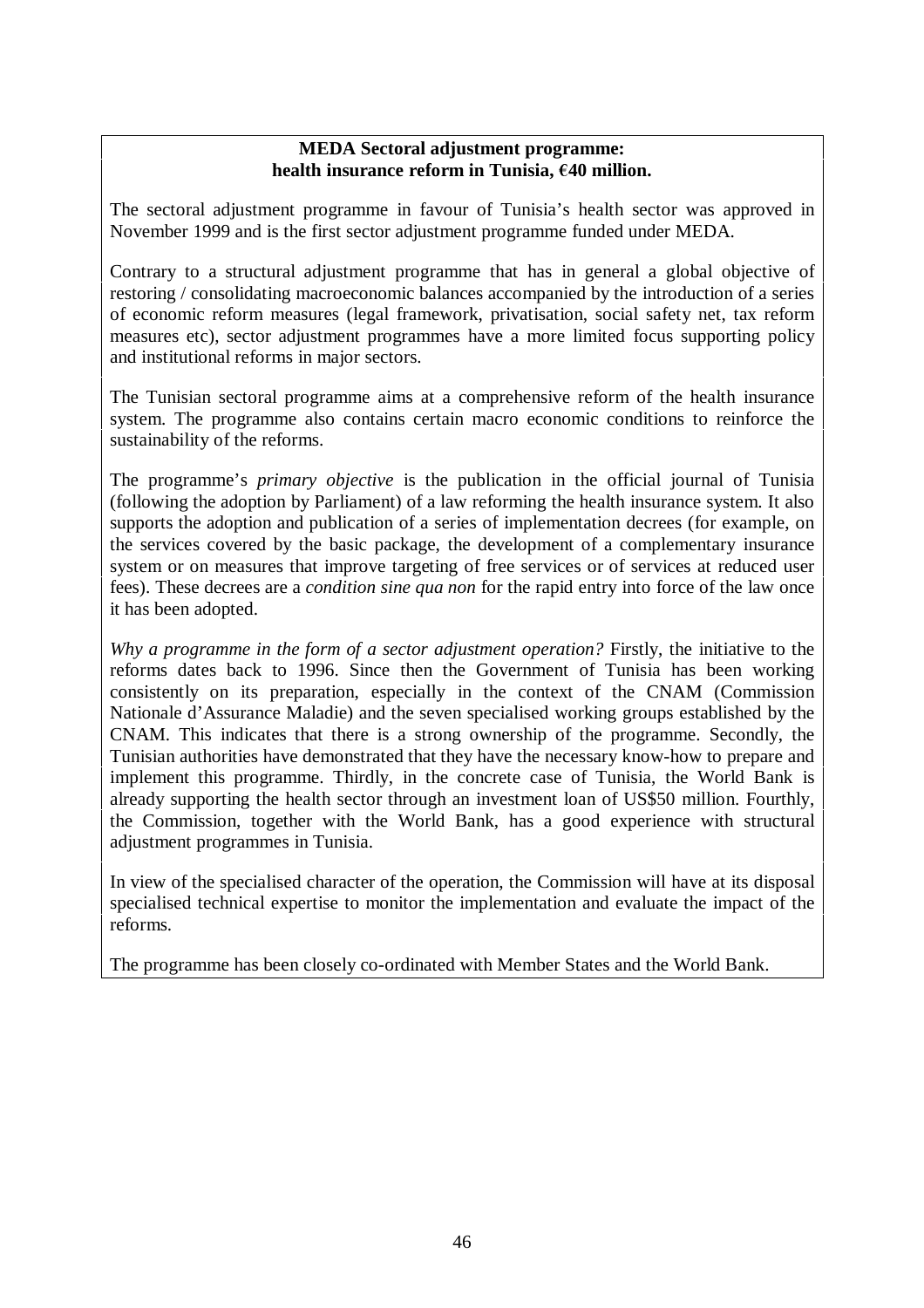| Name of programme                                        | $\epsilon$ million |
|----------------------------------------------------------|--------------------|
| 1 - Support for economic reform (SAF II)                 | 80                 |
| 2 - Support programme for health insurance reforms       | 40                 |
| 3 - Pollution reduction in Gabès: interest subsidy (EIB) | 11.5               |
| 4 - Risk capital for private sector support (EIB)        | 30                 |
| <b>Total</b>                                             | 161.5              |

**Tunisia: Commitments 1995-1999**

# **Tunisia: MEDA commitments approved in 1999**

| <b>Sector/Programme</b>                                   | $\epsilon$ million | <b>Share</b> |
|-----------------------------------------------------------|--------------------|--------------|
| A. Support for economic transition                        | 119.0              | 27.8%        |
| 1 – Vocational training (MANFORM)                         | 45.0               |              |
| $2 - Risk capital - restructure (EIB)$                    | 15.0               |              |
| $3 - Risk capital - privatisation (EIB)$                  | 15.0               |              |
| $4 -$ Support for privatisation                           | 10.0               |              |
| 5 – Promoting competitiveness of the economy              | 10.0               |              |
| 6 – Promotion of outside investment (FIPA)                | 4.0                |              |
| 7 – Euro Tunisie Entreprise business centre               | 20.0               |              |
| <b>B. Structural/Sectoral Adjustment Facilities</b>       | 220.0              | 51.4%        |
| 8 – Support for economic reform (SAF I)                   | 100.0              |              |
| $9 -$ Support for economic reform (SAF II)                | 80.0               |              |
| 10 – Support programme for health insurance reforms       | 40.0               |              |
| C. Socio-economic balance support                         | 89.4               | 20.8%        |
| 11 – Integrated rural development (DRI/GRN)               | 50.0               |              |
| $12$ – Support for employment creation                    | 9.6                |              |
| 13 – Sanitation - Lac Sud: interest subsidy (EIB)         | 9.25               |              |
| 14 – Sanitation - ONAS III: interest subsidy (EIB)        | 9.05               |              |
| 15 – Pollution reduction in Gabès: interest subsidy (EIB) | 11.5               |              |
| <b>Total</b>                                              | 428.4              | 100%         |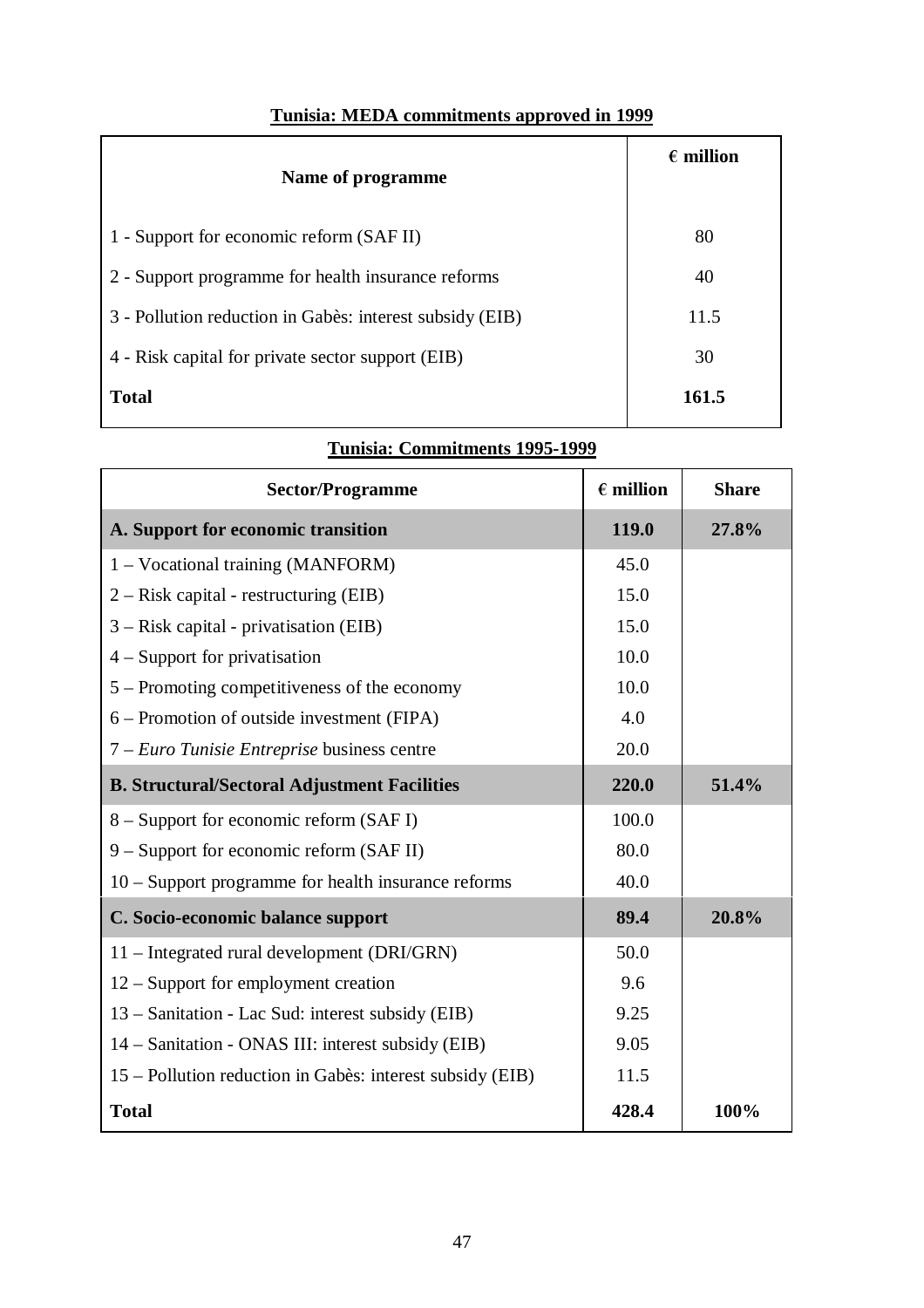### **TURKEY**

### **EU-Turkey bilateral relations**

In international terms, the key event in EU/Turkey relations in 1999 was the recognition by the Helsinki European Council in December of Turkey's status as a candidate for EU accession. Turkey will be treated in the same way as the other candidate countries; an accession partnership is being prepared.

### **Political and economic developments**

At home, the centre-right/leftist coalition, which enjoys a large majority in Parliament, launched a programme of structural reforms addressing the functioning of political life, the legal system, the protection of human rights, public administration and social security. Economically, the reforms are directed at the banking system and support for agriculture. The stability of the Government coalition augurs well for effective implementation of the reform plans, in particular for controlling inflation.

The earthquake that struck Turkey in August caused 17 000 deaths and significant economic damage. The spontaneous expressions of solidarity that followed served as a catalyst for *rapprochement* between Turkey and Greece.

Turkey was also hit by recession in 1999, with GDP falling by 5.8%. Among the causes cited are trade difficulties and the restrictive policies adopted to combat inflation, which dampened domestic demand. The August earthquake only made things worse.

Turkey failed to achieve its objectives in the struggle against inflation: the rate remained at 68.9%, only just below the 1998 level of 69.7%. The Government deficit rose to 12% of GDP, as against 8.9% in 1998. The Government has set itself the target of getting inflation down to 25% by the end of 2000. The credit stand-by agreement for US\$4.3 billion signed with the IMF in December will help bring inflation down.

Trade volumes dropped by around 10% (figures for January to November) as a result of recession at home and in Russia. By the same token, however, the trade deficit fell by almost 30% thanks mainly to fewer imports. Invisibles (e.g. rebates, tourism) kept the balance of payments in the black, despite an overall drop in income from tourism.

The EU remains Turkey's top trading partner with 54% of all trade. Turkey's trade deficit with the EU fell substantially from  $\epsilon$ 8.9 million in 1998 to  $\epsilon$ 5.7 million (January to November). 90% of its imports from the EU are capital goods, raw materials and semi-finished products.

### **MEDA operations**

It was agreed with the Turkish authorities that Community financial assistance in 1999 would focus on a limited number of priorities. The aim was twofold: to be able to allocate sufficient resources to achieve projects' objectives, and to enhance the impact of EU action.

The three main programmes for the year were in the fields of basic education ( $\epsilon$ 100 million), administrative cooperation ( $\epsilon$ 12 million) and civil society ( $\epsilon$ 8 million). The Commission also contributed  $\epsilon$ 1.7 million to help establish effective intellectual property legislation and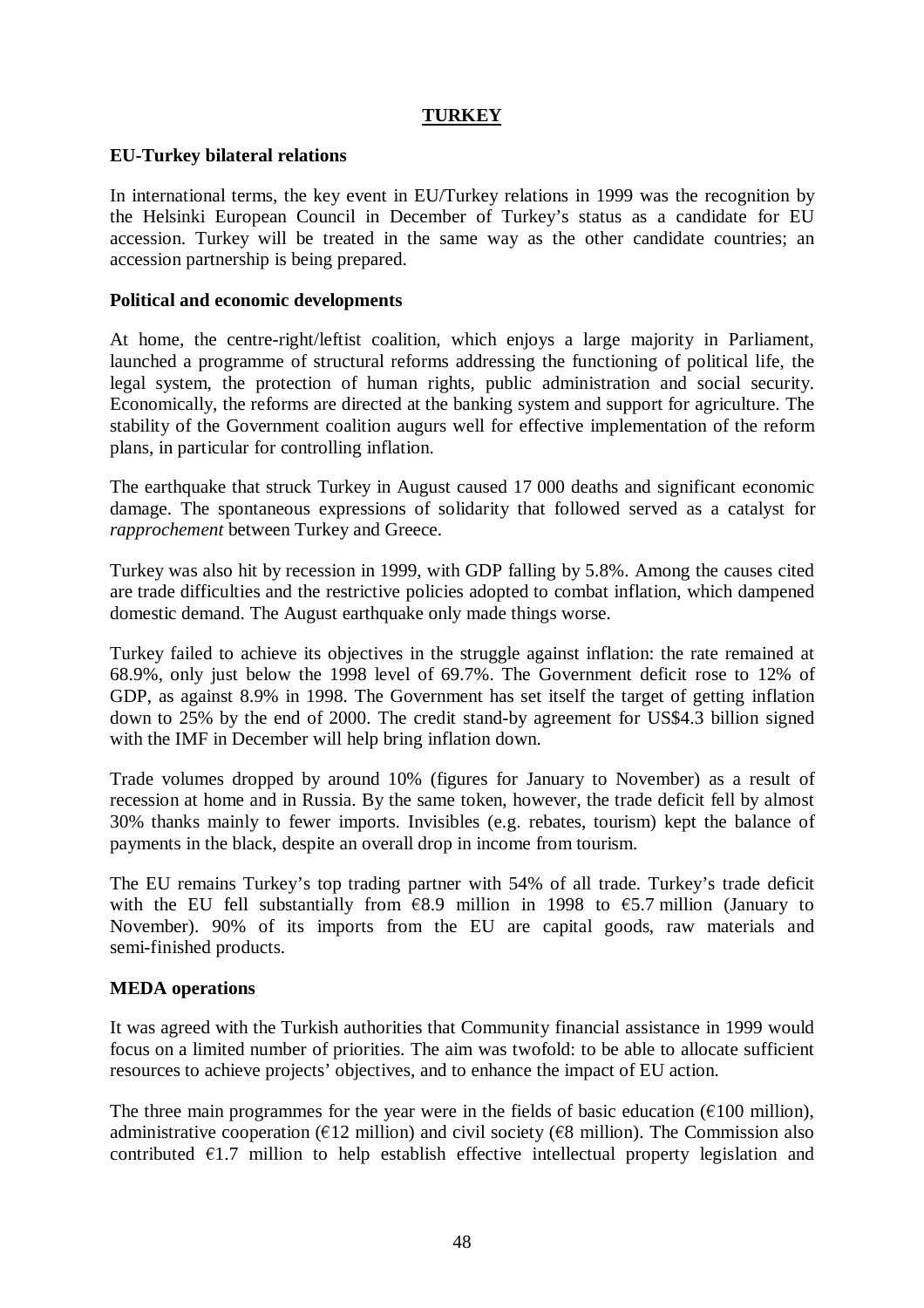committed  $E$ 18.6 million in interest subsidies for EIB loans for environmental projects (waste water networks in Tarsus and Diyarbakir).

The Community's largest contribution in the framework of financial cooperation with Turkey  $\div 100$  million - went to a basic education project supporting the extension of primary education for children between the ages of five and eight. Aid will be given to the Ministry of National Education to pay for a qualitative overhaul of initial and vocational training, ensuring a positive spin-off for the country as a whole. In addition, substantial support will be devoted to implementing the reform in twelve of the most disadvantaged provinces to achieve a quantitative and qualitative improvement in education, for girls and women in particular. Finally, support will be given to the opening of local multidisciplinary centres for sections of the population excluded from basic education (children, young people and adults) in cities with a high level of immigration, mainly Istanbul.

The administrative cooperation programme is proving very important in allowing the Turkish authorities to implement the customs union agreement and generally pursue greater integration with the EU across the board. It will be used to finance visits by Turkish officials and experts to meet their EU counterparts, and also to carry out work by specialists to help the Turkish administration and to organise training for Turkish ministries, etc.

The framework programme for the development of civil society is aimed in particular at backing citizens' initiatives and helping to establish more equitable relations between people and government.

As regards geographical distribution, project operations tends to focus on the provinces to the south-east and east whose development is lagging behind that of the rest of the country. Particular attention was given to those provinces affected by the earthquake in August. A special effort was also made to address gender issues.

With  $\epsilon$ 140.3 million committed in 1999, Turkey will have received a total of  $\epsilon$ 376.2 million in the course of the MEDA I Programme (1995-1999). Around fifty projects have been conducted, in the following areas: private sector support (SMEs), public health, basic education and vocational training, environment, and the defence and promotion of human rights and civil society.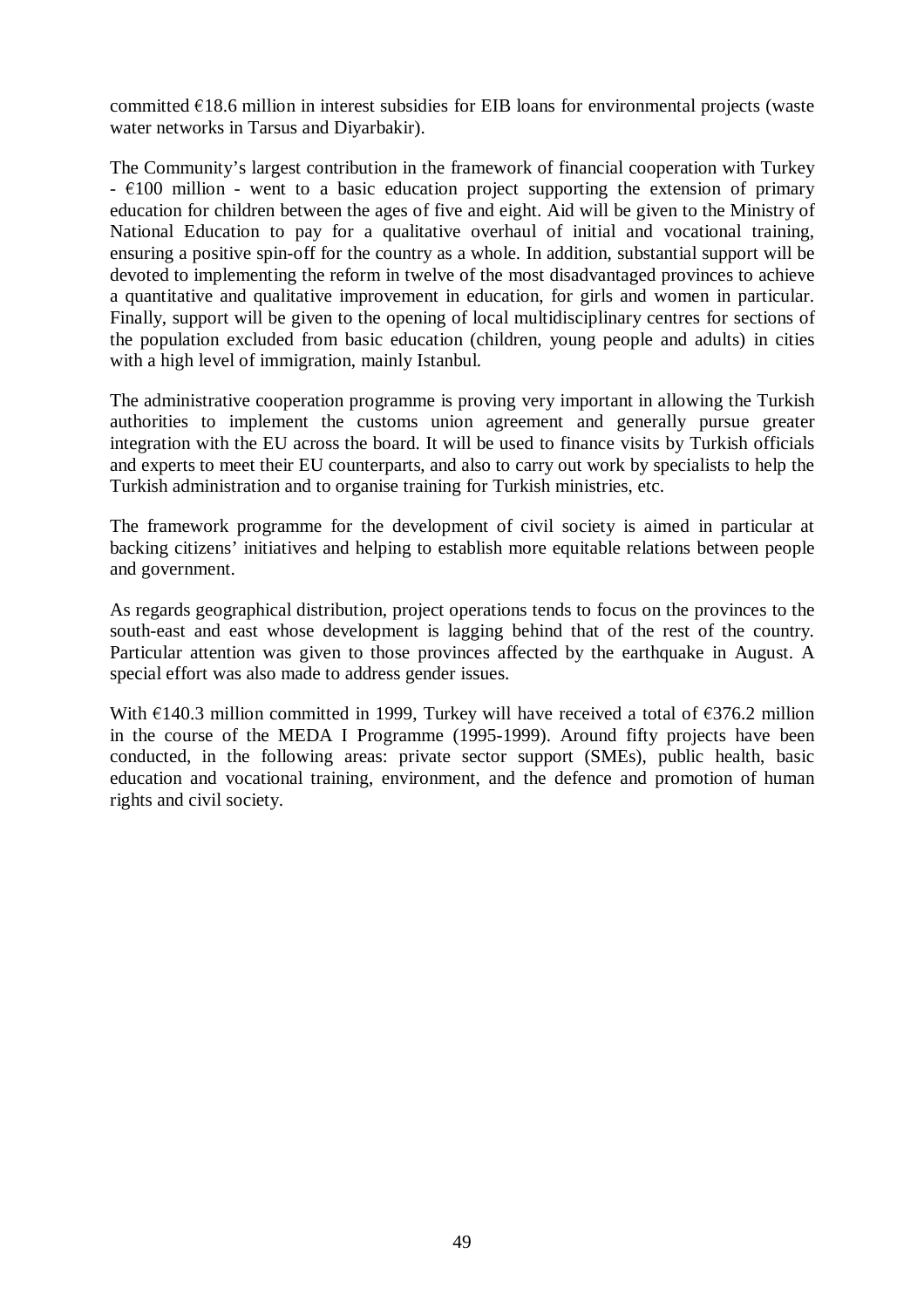# **Turkey**

| Name of project / programme                                                                                    | <b>Amount</b> |
|----------------------------------------------------------------------------------------------------------------|---------------|
|                                                                                                                |               |
| Support to basic education                                                                                     | 100           |
| Administrative cooperation programme                                                                           | 12            |
| for<br>Framework<br>the<br>programme<br>development of Civil Society                                           | 8             |
| Effective enforcement of intellectual<br>property rights                                                       | 1.7           |
| Interest rate subsidies<br>(E.I.B.)<br>Tarsus waste water<br>management<br>- Diyarbakir waste water management | 9.5<br>9.1    |
| <b>Total</b>                                                                                                   | 140.3         |

# 1999 MEDA commitments,  $\boldsymbol{\epsilon}$  million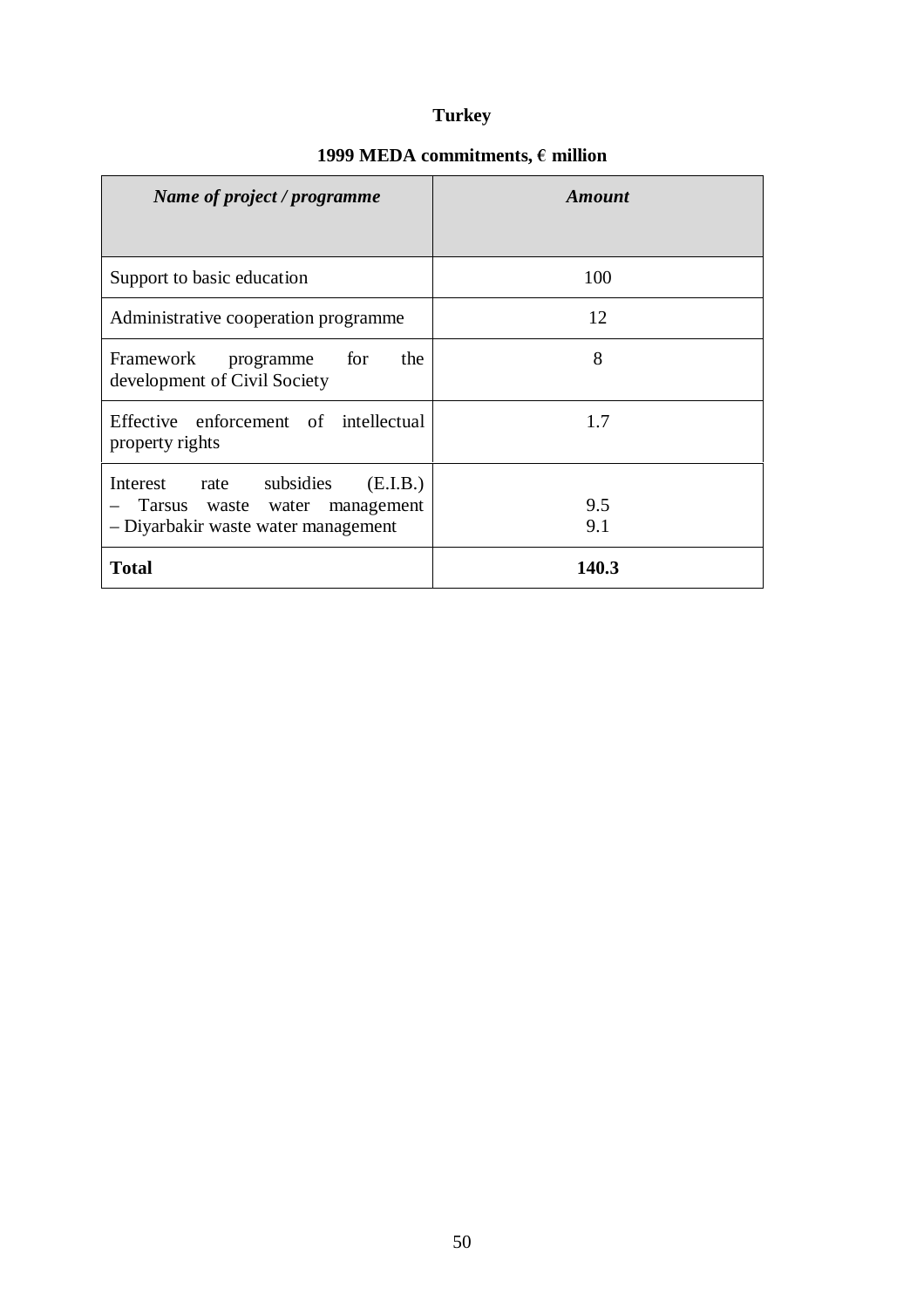|                                                                | $\in$ million | <b>Share</b> |
|----------------------------------------------------------------|---------------|--------------|
| A. Economic transition support                                 | 138           | 37%          |
| Food inspection                                                | 10.1          |              |
| Business innovation centers                                    | 3.1           |              |
| Interest rate subsidy : wastewater for Izmit (E.I.B.)          | 11.4          |              |
| Risk capital (E.I.B.)                                          | 12            |              |
| Interest rate subsidy: wastewater for Adana (E.I.B.)           | 10.7          |              |
| Industrial zone for SMEs (automotive components)               | 1.2           |              |
| Information network for SMEs (KOBINET)                         | 0.8           |              |
| Mechatronics                                                   | 1.8           |              |
| Development EU-Turkey Business centers                         | 17.3          |              |
| Strengthening of the Vocational Education and Training system  | 51            |              |
| Interest rate subsidy: Diyarbakir wastewater (E.I.B)           | 9.1           |              |
| Interest rate subsidy: Tarsus wastewater (E.I.B.)              | 9.5           |              |
|                                                                |               |              |
| <b>B. Structural Adjustment Facilities</b>                     |               | $0\%$        |
|                                                                |               |              |
| C. Socio-economic balance support                              | 237           | 63%          |
| Jean Monnet Fellowship Programme                               | 5             |              |
| Modernisation of education and vocational training (8 sectors) | 14            |              |
| Mobilisation for economic and social development               | 0.9           |              |
| Sanliurfa drinking water supply                                | 21.3          |              |
| Rehabilitation of Balat and Fener districts (Istanbul)         | 7             |              |
| Programme of Reproductive Health                               | 55            |              |
| Support to basic education                                     | 100           |              |
| Administrative cooperation                                     | 12            |              |
| Civil society development programme                            | 8             |              |
| <b>Urban Community Empowerment</b>                             | 1             |              |
| State reform programme                                         | 0.6           |              |
| Forming Consumer Awareness                                     | 0.4           |              |
| Women cancer pre-diagnosis                                     | 1.9           |              |
| Women entrepreneurs                                            | $\mathbf{1}$  |              |
| Effective enforcement of intellectual property rights          | 1.7           |              |
| Other small projects                                           | 7.3           |              |
| <b>Total</b>                                                   | 375           | 100%         |

## **TURKEY: Commitments 1995-1999**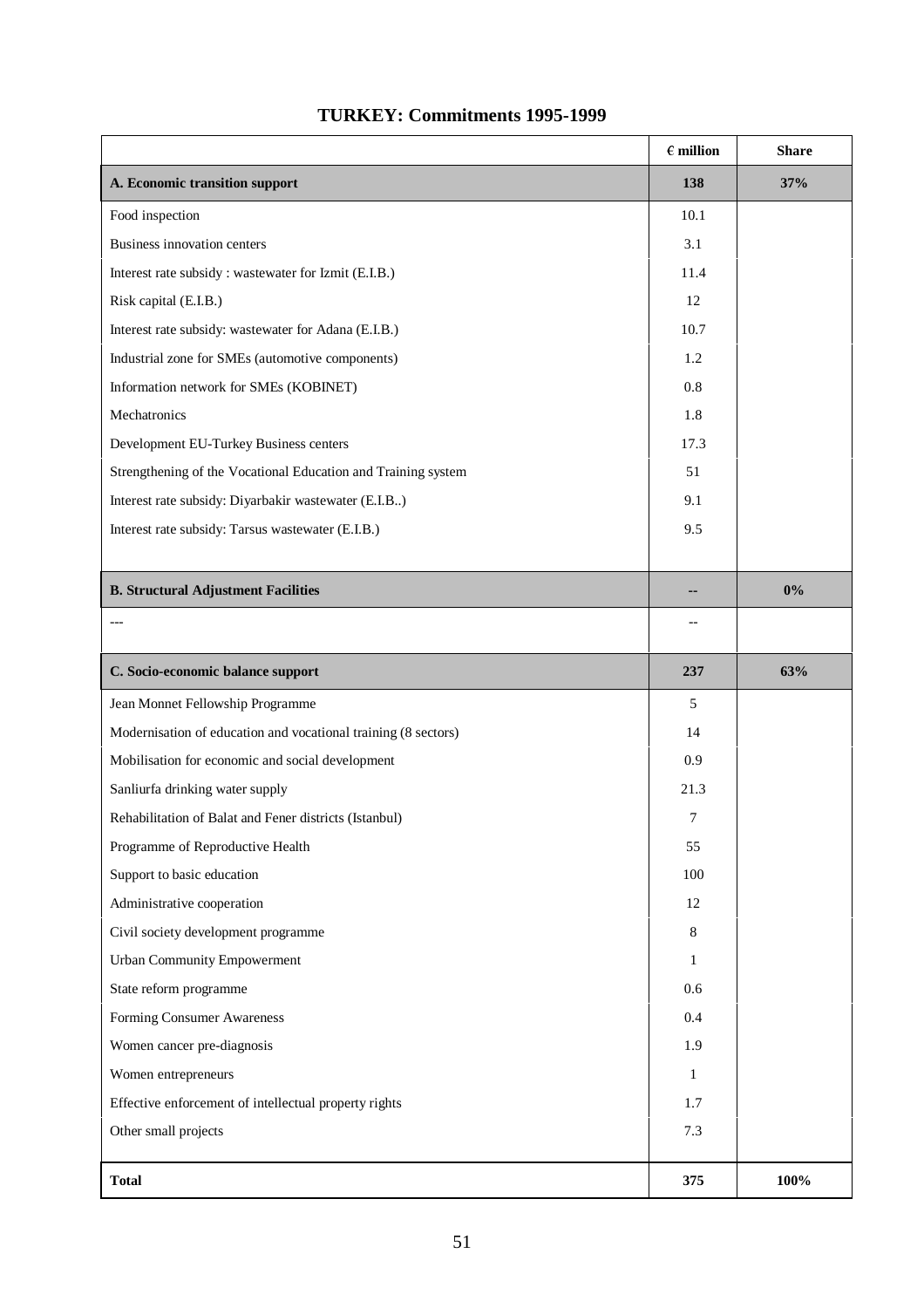## **WEST BANK AND GAZA STRIP**

The European Community's cooperation with the West Bank and Gaza Strip is mainly financed through a specific budget line entitled "Support to the Middle East Peace Process" (B7-420). Cooperation activities under this title, which amounted to around  $\epsilon$ 41 million in 1999, are the subject of a separate report which will be prepared by the Commission in compliance with Article 6 (1) of Council Regulation (EC) No 1734/94.

MEDA financing is integrated into the overall cooperation strategy being pursued in the abovementioned framework. The objective is to improve the living conditions of the Palestinian population and to support the peace process in the region by financing investment and operating costs in infrastructure, urban and rural development, education, health, environment, services, foreign trade and institution building.

In 1999 the MEDA programme financed an operation entitled "Cargo Facility for Gaza International Airport" for an amount of  $\epsilon$ 25 million. Following the signature of the Wye Memorandum, Israel agreed that an airport in Gaza could be opened. In view of its strategic economic importance, the Palestinian Authority raised with the Commission the possibility of getting financial assistance for the development of cargo checking facilities. Since one of the objectives of the Euro-Mediterranean Partnership is to promote trade in the region it was decided to make MEDA funding available from the 1999 budget for the construction of the cargo facility as a first step to enable trade operations to begin at the airport. It was also felt that this project would contribute to the EC's efforts to implement fully the EC-PLO Interim Agreement on Trade and Cooperation.

In addition, the MEDA programme financed a Risk Capital Operation (EIB) for the "Palestinian Banking Corporation" (PBC) for an amount of  $\epsilon$ 8 million. The operation aims to provide long-term funding to assist small and medium sized Palestinian enterprises to start-up or expand in all the business sectors of the economy, through an operation on risk capital which would allow PBC to finance direct or quasi-equity participation in suitable projects.

| Cargo Facility for Gaza International<br>Airport (grant) | 25 |
|----------------------------------------------------------|----|
| Palestinian Banking Corporation<br>(risk capital)        |    |
| <b>Total</b>                                             | 33 |

### **WBGS: 1999 MEDA commitments (** $\epsilon$  **million)**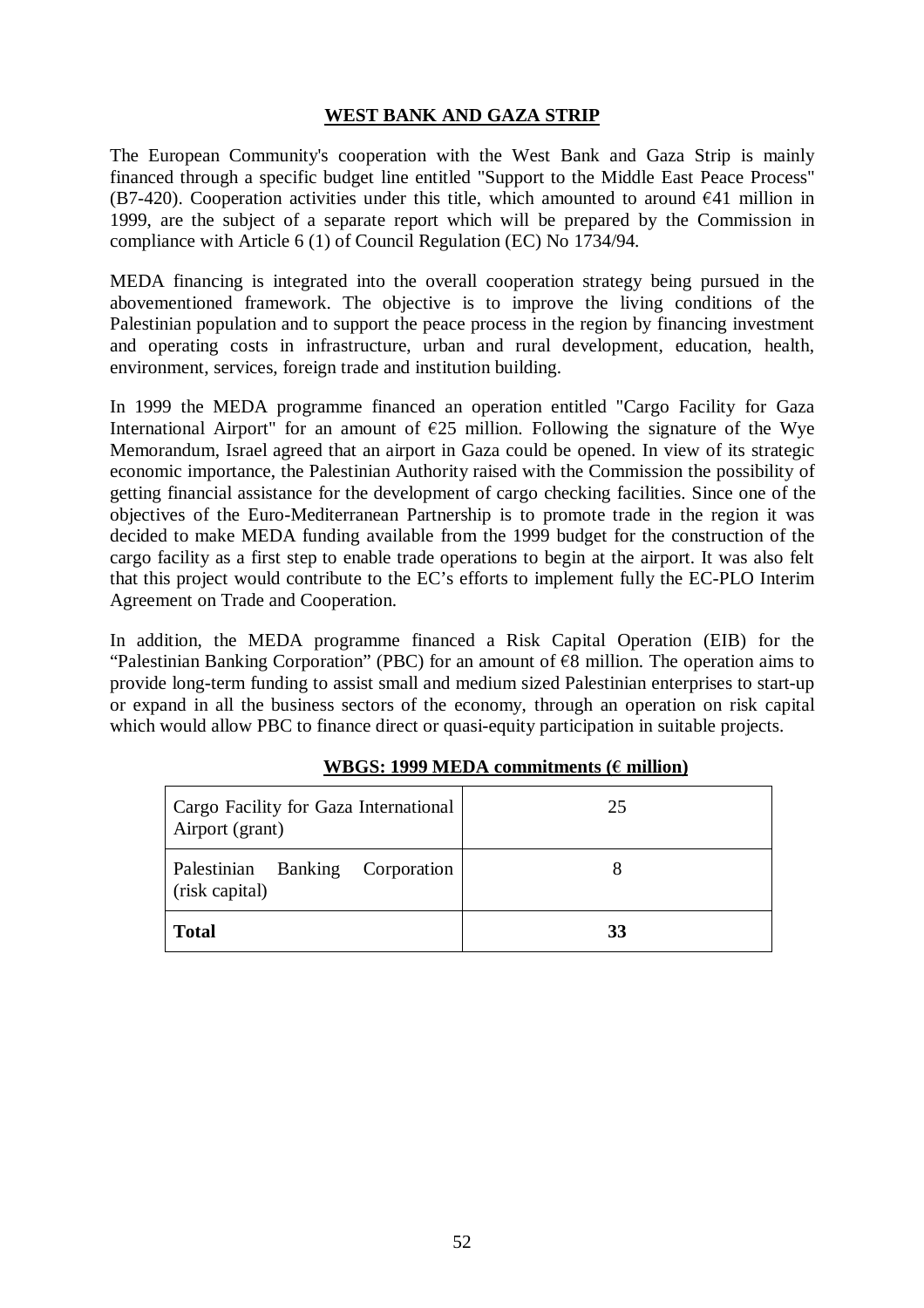| <b>Economic transition support</b>                        | 90.5 | 81.5% |
|-----------------------------------------------------------|------|-------|
| Economic policy support programme                         | 0.5  |       |
| Technical assistance on customs administration            | 1.2  |       |
| Budget stabilisation fund                                 | 25   |       |
| EIB interest rates subsidy (Gaza water and sanitation)    | 7.4  |       |
| Technical assistance to the Palestinian authority (Coter) | 3.6  |       |
| EIB interest rate subsidy (industrial estates)            | 1    |       |
| EIB risk capital Investment guarantee fund (MIGA)         | 5    |       |
| Private sector development                                | 3    |       |
| EIB, risk capital (Palestinian Banking Corporation)       | 8    |       |
| EIB, interest rate subsidy (West Bank water project)      | 8.6  |       |
| Gaza Airport Cargo Facility                               | 25   |       |
| EIB interest rate subsidy                                 | 2.3  |       |
|                                                           |      |       |
| <b>Structural Adjustment Facility</b>                     |      | 0%    |
|                                                           |      |       |
| Socio-economic balance support                            | 20.5 | 18.5% |
| Recurrent costs of the Education Ministry                 | 20   |       |
| Monitoring Israeli colonising activities                  | 0.5  |       |
|                                                           |      |       |
| <b>Total</b>                                              | 111  | 100%  |

# **WBGS commitments 1995-1999 (€ milion)**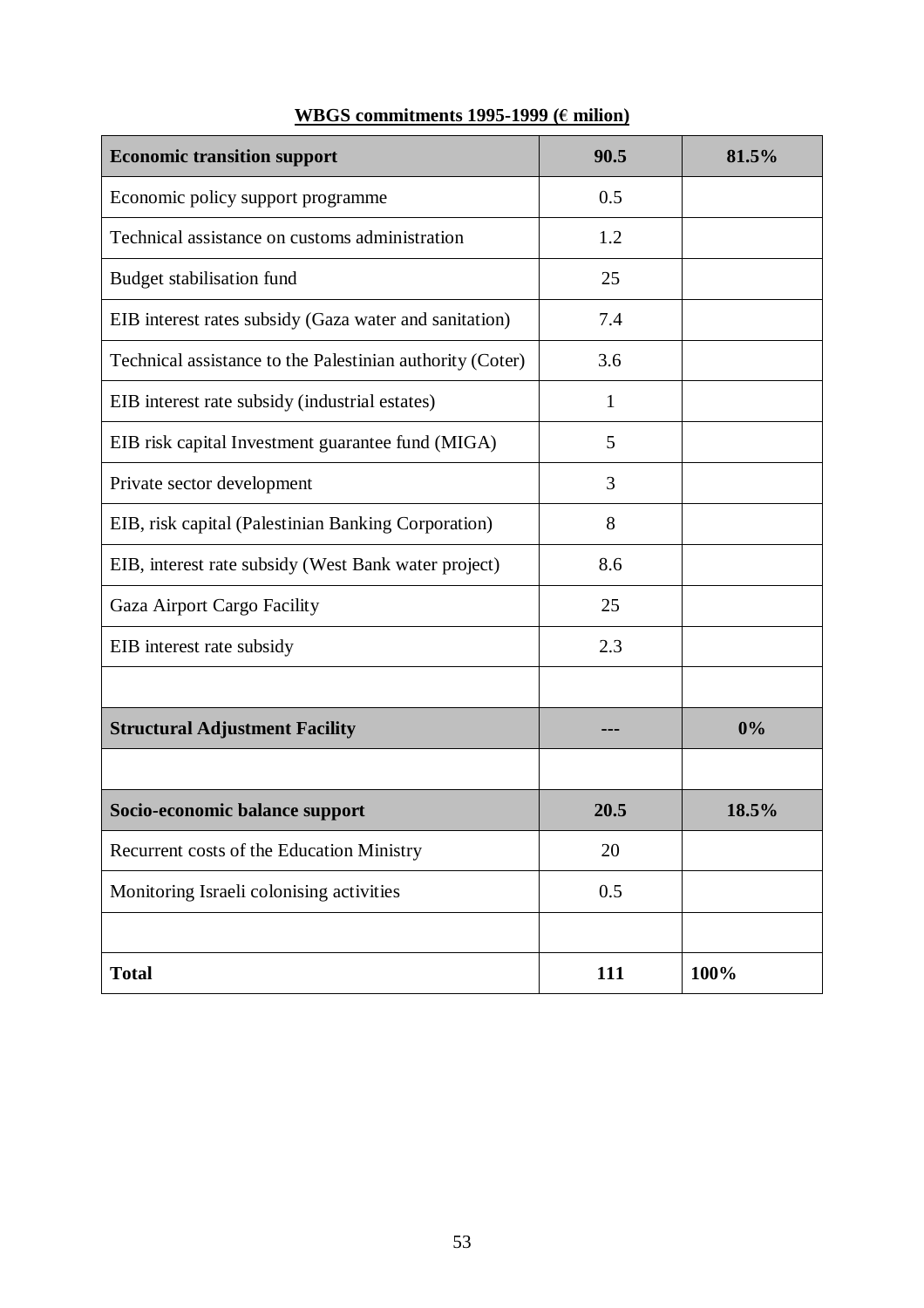## **II.2.2. REGIONAL COOPERATION**

The implementation of the regional indicative programme expanded significantly in 1999. The emphasis was mainly on introducing a tighter focus on priorities identified for regional cooperation and ensuring that this is reflected in the critical mass of the projects financed. A high level conference on regional cooperation was held in Valencia on 28-29 January which confirmed the priorities for cooperation, emphasised the need for complementarity between regional and bilateral activities and endorsed the principle allowing for a sub-regional approach (whereby programmes of activities open to all partners could be made up of a series of projects with the participation of a smaller number of participants). The role of civil society was also underlined. The Valencia Conference also confirmed the importance of South-South cooperation particularly concerning harmonisation and compatibility of measures related to the EU Single Market.

The conclusions of the Valencia Conference were endorsed at the Stuttgart Foreign Ministers Conference on 15-16 April, which also called for the Commission to prepare a reflection paper on the methodology for regional cooperation. This paper, outlining the respective roles of the Euro-Mediterranean Committee for the Barcelona Process and the Med Committee in the elaboration of regional cooperation activities, was prepared during the year.

The main developments in specific programmes during the year were as follows:

- **Industrial cooperation**: 1999 was the year of strategic reform for industrial cooperation. In line with the new methodology, four priority themes were defined – investment promotion, innovation and quality, Euromed market instruments and mechanisms and SMEs.  $63.95$  million was committed for the first theme, investment promotion, to establish a regional network of Investment Promotion Agencies.
- **Environment:** the amount of  $\epsilon$ 6 million was committed for the first series of projects selected in the context of the Short and Medium-Term Priority Environmental Action Programme (SMAP). The Programme aims at identifying and implementing appropriate activities for five priority fields and promotes action plans that offer environmentally sound, technically and economically feasible and socially acceptable solutions for the conservation and rehabilitation of the Mediterranean environment.
- **Information Society:**  $\epsilon$ 45 million was committed for the implementation of the Euro-Mediterranean programme on the Information Society (EUMEDIS) comprising a network of focal points and their interconnection, and a series of pilot projects on applications in the fields of electronic commerce, industry, education, health, cultural heritage and tourism
- **Local Water Management:** a Ministerial Conference was held in Turin on 18-19 October which reached agreement on the general lines of an action plan designed to lead to the launching of a regional cooperation programme in this sector
- **Audio-visual:**  $\epsilon$ 20 million was committed for the first phase of the Euromed Audiovisual programme, which comprises a cluster of 6 regional projects selected after a call for proposals. These projects have a duration of 3 to 4 years and mainly deal with audio-visual archives preservation, support to co-production / distribution, and training in the field of cinema and television.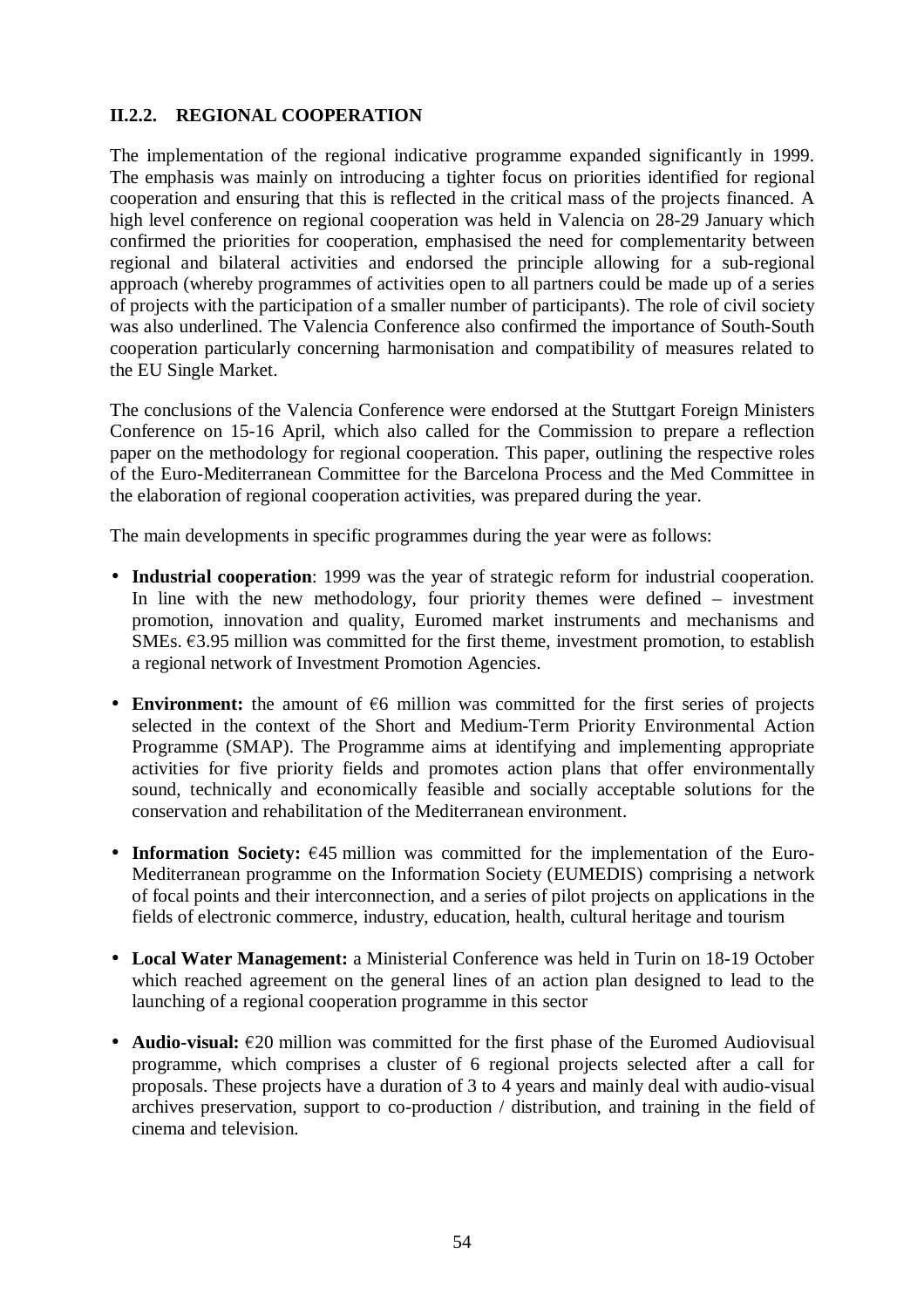### **II.3. INFORMATION ACTIVITIES ABOUT THE EURO-MED PARTNERSHIP**

To increase the visibility of the Euro-Med Partnership, the Commission has pursued the following initiatives, initiated in 1998 for the majority of them. Beyond this list of activities, the Commission is currently carrying out a reflection on a more ambitious information and communication strategy.

### Euromed Internet Forum and Publications

The EUROMED INTERNET FORUM website has been set up by the University of Malta's Mediterranean Academy of Diplomatic Studies with the support of the European Commission. This site has been operational since the second Euro-Mediterranean Conference of Foreign Affairs Ministers (Malta, April 1997). It is open to all Internet users (http://www.euromed.net) and provides detailed information on the Euro-Mediterranean Partnership. In 1999, this website saw a substantial improvement in terms of quantity and quality.

In addition, a series of brochures and information notes has been compiled, containing basic information on specific activities, programmes or themes related to the Euro-Mediterranean Partnership. Brochures published cover the Barcelona Declaration, the Euro-Mediterranean Partnership, Private Sector Development and Structural Adjustment. During 1999, two new brochures were published on the MEDA Programme and the environmental programme SMAP (Short and Medium-Term Priority Environmental Action Programme).

The following documents are also available on the Euromed Internet Forum:

*Euromed Synopsis*: weekly news bulletin on the main ongoing and forthcoming projects, programmes and events related to the Euro-Mediterranean Partnership. It announces the most relevant events scheduled within a period of four to five weeks and also contains background information as well as a follow-up of the most recent events.

*Euromed Special Feature*: monthly publication that addresses in depth one specific issue within the framework of the Barcelona Process such as a regional programme, a Mediterranean Partner profile, a project or a theme of common interest for the 27 Euro-Mediterranean partners.

*Euromed Report*: irregular publication for quick dissemination of conclusions of major meetings and of summaries of reports concerning the Euro-Mediterranean Partnership.

*Monthly Calendar*: published every month, it brings to the attention of the general public important information on events related to the Euro-Mediterranean Partnership. It is divided into three sections: calendar of priority actions of the Barcelona process; information sheets on future meetings; and conclusions of previous meetings.

### Information visits for specific groups from the Mediterranean Partners

The main objective of these information visits is to allow representatives of media and civil society from the Mediterranean Partners to come to Brussels to visit the European institutions and meet EU officials, and acquire information about the Euro-Mediterranean Partnership, mainly with respect to their specific field of activity. These visits were in the past addressed only to journalists, but they have now been extended to other groups from the civil society and from the private sector. Three visits of this kind took place in 1999.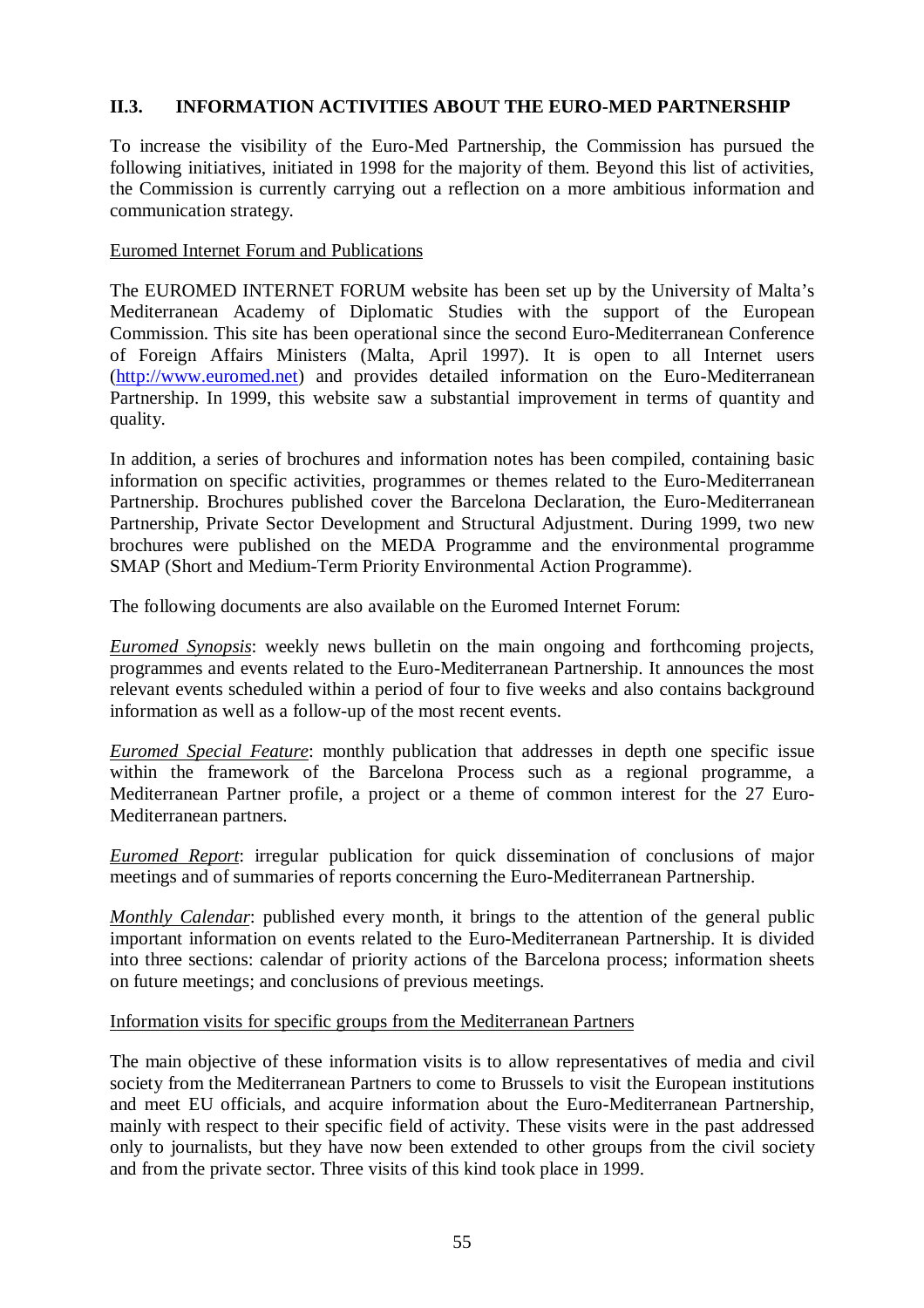Information and culture activities of Delegations

Since 1995, within the MEDA Programme, the Delegations of the European Commission in the 12 Mediterranean Partners receive annual funding for their culture and information activities programme. These activities are divided in three main categories: local cultural activities, regional cultural activities and information activities, the latter being designed to inform the public in the Mediterranean Partners about the activities undertaken in the framework of the Euro-Mediterranean Partnership (information seminars, visits to MEDA funded projects, contacts with local media, leaflets and brochures). All activities are identified by the Delegations and proposed to Headquarters on a yearly basis. In 1999,  $\epsilon$ 262 000 have been allocated for these activities (compared to  $\epsilon$ 230 000 in 1998).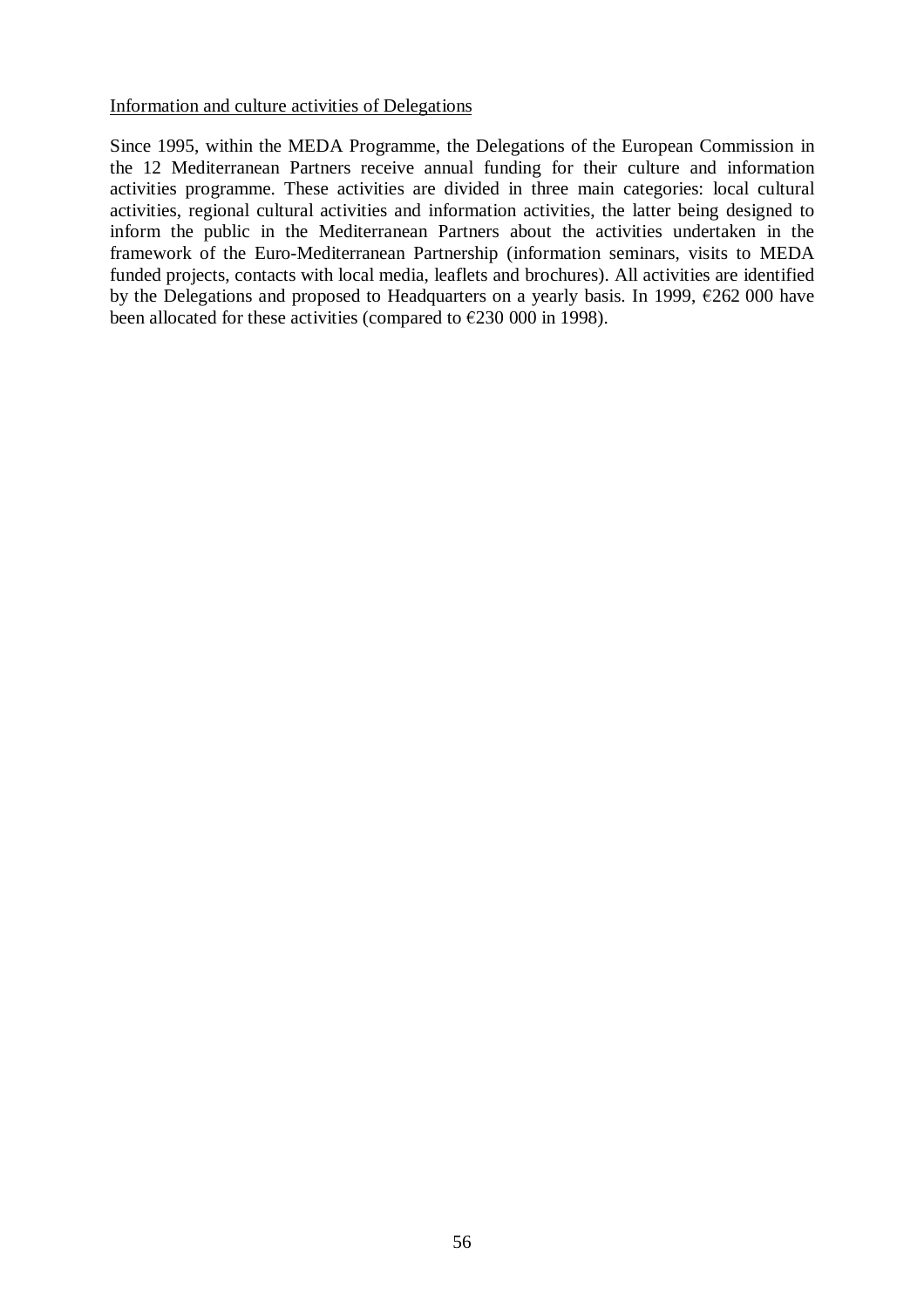# **III. EUROPEAN INVESTMENT BANK OPERATIONS IN THE MEDITERRANEAN REGION**

In the **Mediterranean region**, the European Investment Bank's (EIB) lending takes place mainly within the framework of the Euro-Mediterranean Partnership, in support of the economic development of the countries concerned. EIB lending supports individual investment projects and, through the global loan mechanism, smaller projects and SMEs, while at the same time strengthening the financial sector in the various countries. Under the terms of the Euro-Mediterranean Partnership, EIB's lending is complemented by interest subsidies (for loans in the environmental sector) and risk capital from EU budgetary sources, managed by the Bank.

### **Lending activities**

In the **Mediterranean region**, the Bank signed 21 loans in 7 countries in 1999 for a total of  $\epsilon$ 745 million (not including 2 loans totalling  $\epsilon$ 200 million in Cyprus under the Pre-Accession Facility). Loans for projects in Egypt and Morocco accounted for 60% of the overall amount.

- 16% of total financing  $(122 \text{ million})$  was allocated to the **Water Management and Miscellaneous** sector, underlining the importance of water as a scarce resource in this part of the world. Projects financed include the rehabilitation and extension of wastewater networks sewerage networks and treatment plants in Morocco, Egypt and Turkey.
- In the **Energy** sector, which accounted for 4% of total financing  $(\epsilon 28$  million), a gas pipeline in Egypt was supported.
- Egypt, Jordan, Morocco and Tunisia benefited from loans to the **Industry and Services** sector for 44% of total financing  $(\epsilon$ 330 million). The loans supported an industrial gases plant and a hydrocracking unit in Egypt, two chemical plants in Morocco, fertiliser plants in Tunisia and Jordan, and a phosphate mine in Jordan.
- A railway project in Tunisia and a road project in Morocco were financed under the heading of **Communications** and accounted for 23% of total financing in the region  $(£170 million).$
- **Global** loans in Egypt, Lebanon and Turkey accounted for almost 13% of overall financing  $(695$  million).
- As regards MEDA Budgetary Funds, several Risk Capital operations were mounted during  $1999:$ 
	- $E$ 2 million equity participation in Morocco
	- $\epsilon$ 34 million for building up equity of private companies and a global loan to local development banks in Tunisia
	- $\epsilon$  =  $\epsilon$ 12 million for participation in investment funds in Turkey
	- $E$ 8 million for SMEs in Gaza-West Bank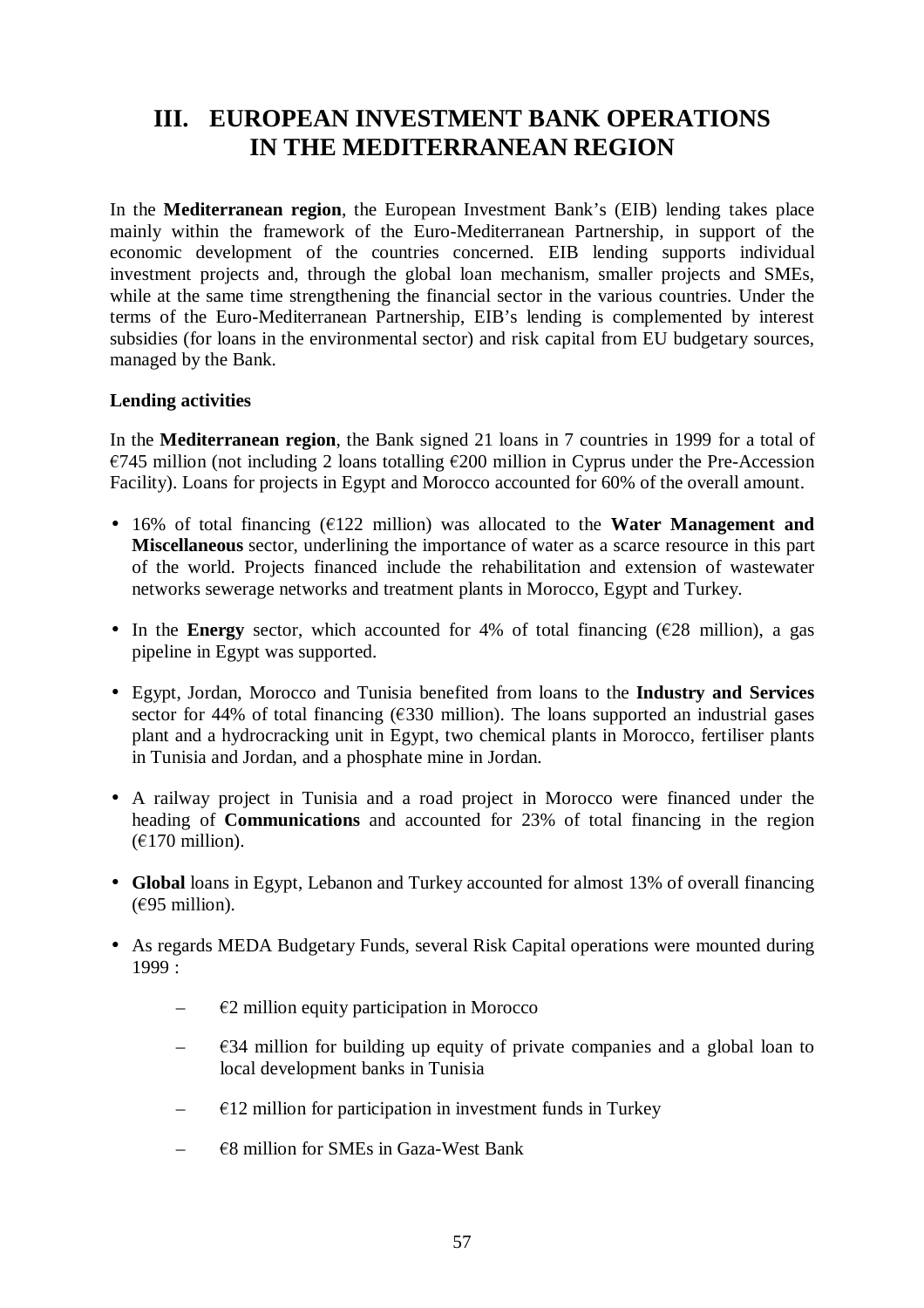In the **Mediterranean region**, the Bank's activities are conducted within the framework of EU policy and form part of a concerted approach that is being pursued in close cooperation with the Commission and, as appropriate, with other international financial institutions, including through co-financing operations.

The aforementioned projects represent a good cross-section of operations, which are designed to underpin the sustainable economic development of the Mediterranean partners concerned. Falling within the Financial Cooperation *volet* of the Barcelona Declaration, these actions are compatible with the development strategies of the beneficiary countries and coherent with the activities of other Donors and Financing Agencies in the Middle East and North Africa region.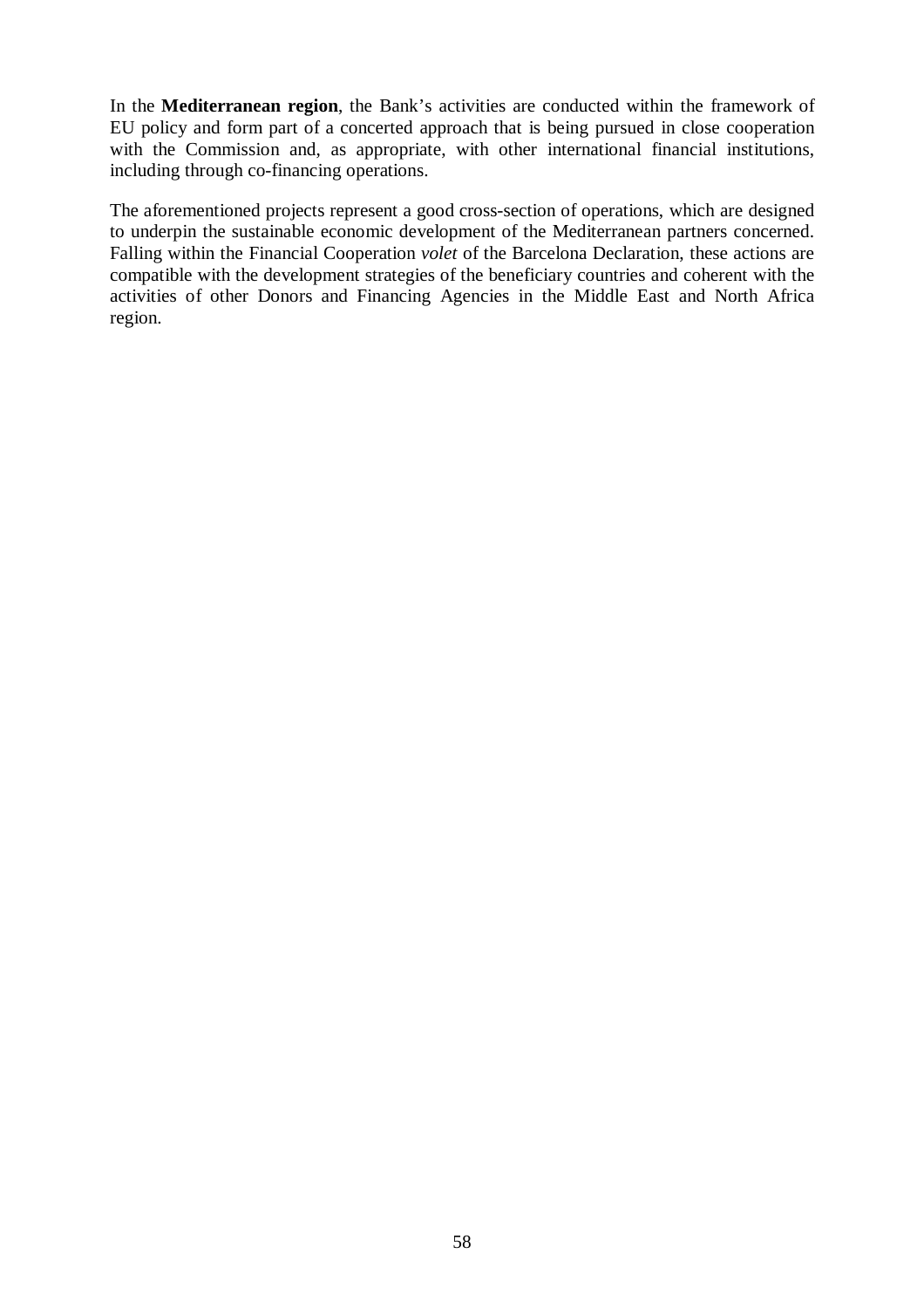# **IV. EVALUATIONS OF THE MEDA PROGRAMME**

The MEDA Regulation provides for regular evaluations of both the overall programme as well as of aspects of it in order to increase transparency and assess the efficiency of the EU action in the Mediterranean region. In this connection, the following evaluations were launched and carried out by independent experts in 1998 and 1999<sup>15</sup>:

- 1. Evaluation of the MEDA Regulation,
- 2. Evaluation of Structural Adjustment Facilities,
- 3. Evaluation of the MEDA Democracy Programme, and
- 4. Evaluation of cooperation with West Bank and Gaza Strip ;

The main conclusions of the three evaluations are the following:

### **MEDA Regulation**

The evaluation concludes that the coherence between EU financed projects and programmes and the overall MEDA objectives has been strengthened in the context of the indicative programming. Significant improvements have been achieved in the designing of the EU projects for the Mediterranean countries. The need for an ongoing political dialogue between the Commission and the authorities of the Partner countries is emphasised to better adjust EU programming to country-specific priorities.

To make the indicative programming system effective, the evaluation suggests the setting of strategic plans. Their function would be: (a) to help define and measure, by quantified indicators, the overall goals and MEDA programme objectives in the context of the needs, and the institutional and absorptive capacity of the Mediterranean partners, and (b) develop monitoring systems, in the absence of which it would be impossible to access "outcome-topurpose" impacts. At present, "such strategic planning and monitoring is unsatisfactory".

It is further underlined that the performance-based programming exercise has been seriously constrained by MEDA I procedures. Particular reference is made to the requirement to seek approval for each significant financing decision from the MED Committee (in which Member States are represented). It is noted that the MED Committee is already involved at an earlier stage, that of the National Indicative Plans. The evaluators conclude that this MED Committee involvement in the Commission's commitment system at the level of single programme/project increases the administrative workload of the Commission.

It is also stressed that the negotiating process and the establishment of rules and procedures for financial and technical co-operation under MEDA I (except in the case of Structural Adjustment Facilities) became a time-consuming undertaking and led to serious delays for the implementation process. In particular, the late conclusion of the Financing Framework Conventions hampered efficiency in terms of implementation, since they provide the necessary legal and administrative framework for procedures to be laid down before Financing Agreements could be signed.

<sup>15</sup> For more information see http://europa.eu.int/comm/scr/evaluation.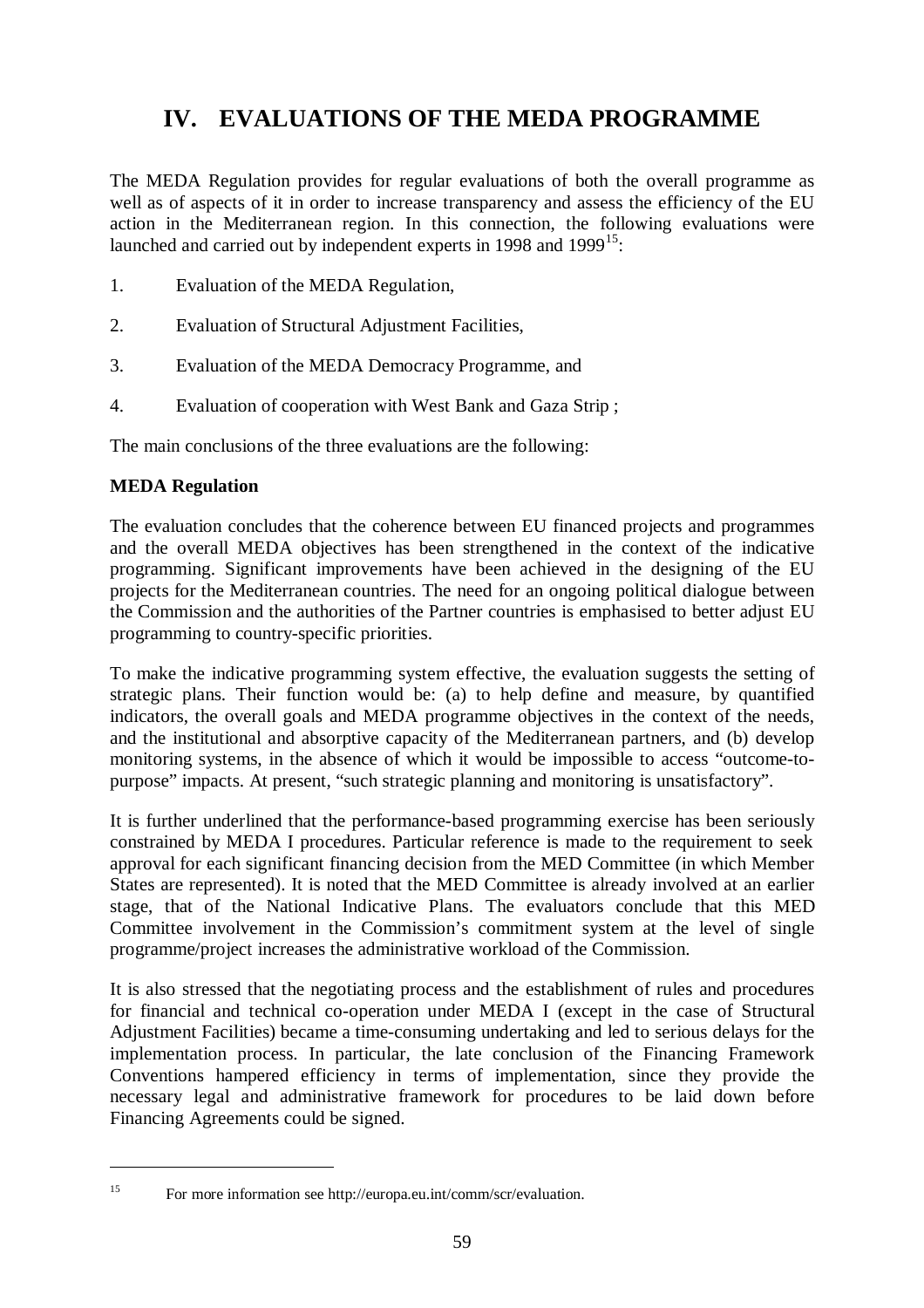The overall recommendations of the evaluation report includes, inter alia, the streamlining of the programming process, the simplification of the implementation rules and procedures and the strengthening of the Commission's capacities for programming and implementation. The evaluation proposes the revision of the MEDA Regulation for further enhancing the impact of the EU Mediterranean policy.

### **Structural adjustment**

A separate evaluation has been carried out on the support for structural adjustment implemented through the instrument of the Structural Adjustment Facility (SAF). SAFs make up a substantial share of the overall MEDA programme (15% in 1995-99), providing direct budgetary support conditioned to the effective implementation of a reform programme agreed with the partner country.

The evaluation study, finalised during the first semester of 1999, concluded that SAFs had a beneficial impact on the Mediterranean economies since they have clearly contributed to an improvement of the macro economic situation. In the context of the preparatory work, an intensive economic dialogue was held between the authorities of the Partner countries and the Commission services. Furthermore, the operations were well co-ordinated with the IMF and the World Bank.

However, difficulties in the implementation of the conditionality have led to delays in the implementation of the adjustment operations The study recommends a better linkage of SAF conditionalities to the preparation of the free trade area with the European Union and the strengthening of the socio-economic balance in the countries concerned.

### **MEDA Democracy**

The evaluation examines the impact of the MEDA Democracy Programme (MDP) launched in 1996 following the 1995 Barcelona Declaration and now an integral part of *the European Initiative for Democracy and Human Rights*. Under the MDP subsidies are granted to nonprofit-making associations, universities, research centres and various public bodies. At the time of reporting, 148 operations had been funded at a cost of  $\epsilon$ 22.85 million.

The main findings of the evaluation indicate that the MDP had correctly addressed the issues most relevant to human rights and democracy. Projects were mostly well designed, linked well with other programmes and were efficient and relevant to need. Training and education projects targeted a limited number of beneficiaries but had high impact on them, whereas human rights and democracy awareness programmes targeted larger numbers but yielded lower beneficiary impact. The programme should improve its strategy in addressing human rights problems in Tunisia and Syria. The study recommends that a new and more comprehensive programme guide to local civil societies should be prepared for each Mediterranean partner and made available on the Europa Internet site.

### **West Bank and Gaza Strip Assistance**

This evaluation examined the EU programme of assistance to the Palestinian Authority in support of local economic and social development in the WBGS.

The main findings show that the programme had provided considerable help in the area of private sector development. The strengthening of the financial credit sector has brought about significant improvements in job creation and credit recovery levels. However the average duration of credits remained too short to support many investments. In the education area, the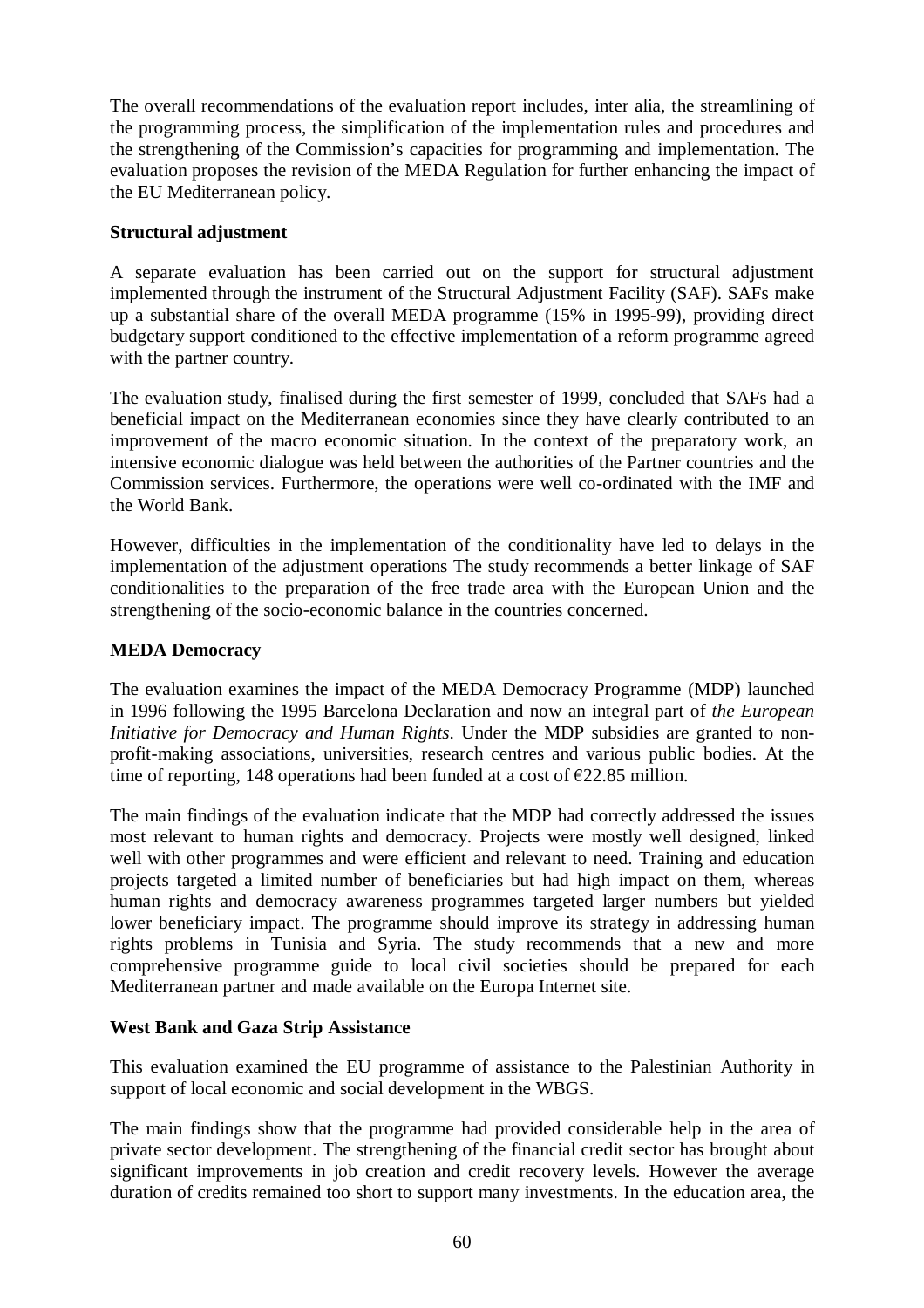EU programme contributed to the implementation of a number of key internal reforms, particularly with respect to the drafting of a new Law on Higher Education.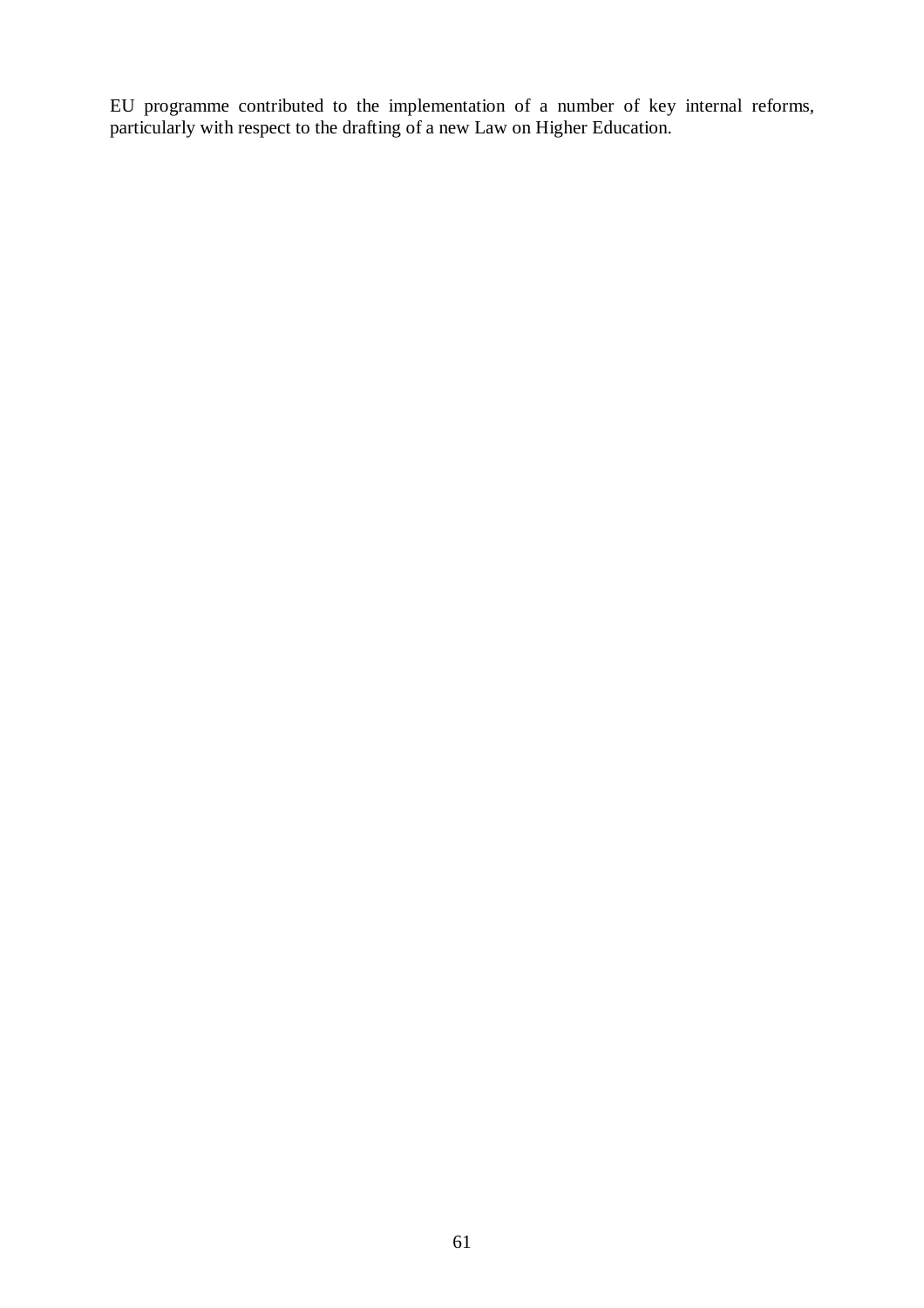#### **Euro-Mediterranean Partnership**

### **FOURTH MEETING OF EXPERTS ON**

#### **ECONOMIC TRANSITION IN THE EURO-MEDITERRANEAN AREA**

#### **BRUSSELS, 2-3 OCTOBER 2000**

### **WORKING DOCUMENT**

1. This year's Meeting of Experts on Economic Transition in the Euro-Mediterranean Area will be held shortly before the fourth Euro-Mediterranean Conference of Ministers of Foreign Affairs in Marseilles. It is therefore an appropriate forum to take stock of economic progress achieved by Mediterranean partners and review future prospects. Both the present framework document of the Commission as well as FEMISE's *Second Report on The Euro-Mediterranean Partnership* are inputs to the Meeting's discussions*.*

#### STABILISATION HAS ADVANCED, BUT GROWTH REMAINS WEAK

2. Following the implementation of successive adjustment programmes over the last twenty years, Mediterranean partners have achieved considerable macroeconomic stabilisation. This is an achievement which, however, cannot be taken for granted. Indeed, some countries in the region are still facing today an important stabilisation agenda, while in others macro-economic consolidation is fragile.

3. Mediterranean partners have also made notable progress in demographic transition and a relative stabilisation of their population is projected within the coming 20 years. However, the population of these countries is predominantly young due to past demographic trends. A higher level of new entrants together with the expected intensification of women's activity imply a significant rise of pressure on their labour market in coming years.

4. According to international estimates, Mediterranean economies need to achieve real GDP growth rates of the order of 6-7% to absorb the excess labour supply. However, the growth performance of Mediterranean partners has been weak in recent years, despite their considerable progress in macroeconomic stabilisation and the improved international environment This seems to be due in great part to the hesitant progress in structural reform which has resulted in an inadequate mobilisation of investment –domestic and foreign – and low productivity.

5. To generate the necessary economic growth and close the gap between their present and needed growth rates, Mediterranean partners could adopt a double strategy based on accelerating structural reform and preparing themselves to take advantage of new forms of economic growth. The implementation of this strategy would also consolidate progress in stabilisation and shape the conditions for sustainable growth.

#### ASPECTS OF THE REFORM AGENDA

6. What could be the elements of such a strategy? The reform of the state is one of its cornerstones. The public sector in the Mediterranean economies remains large. It often dominates the financial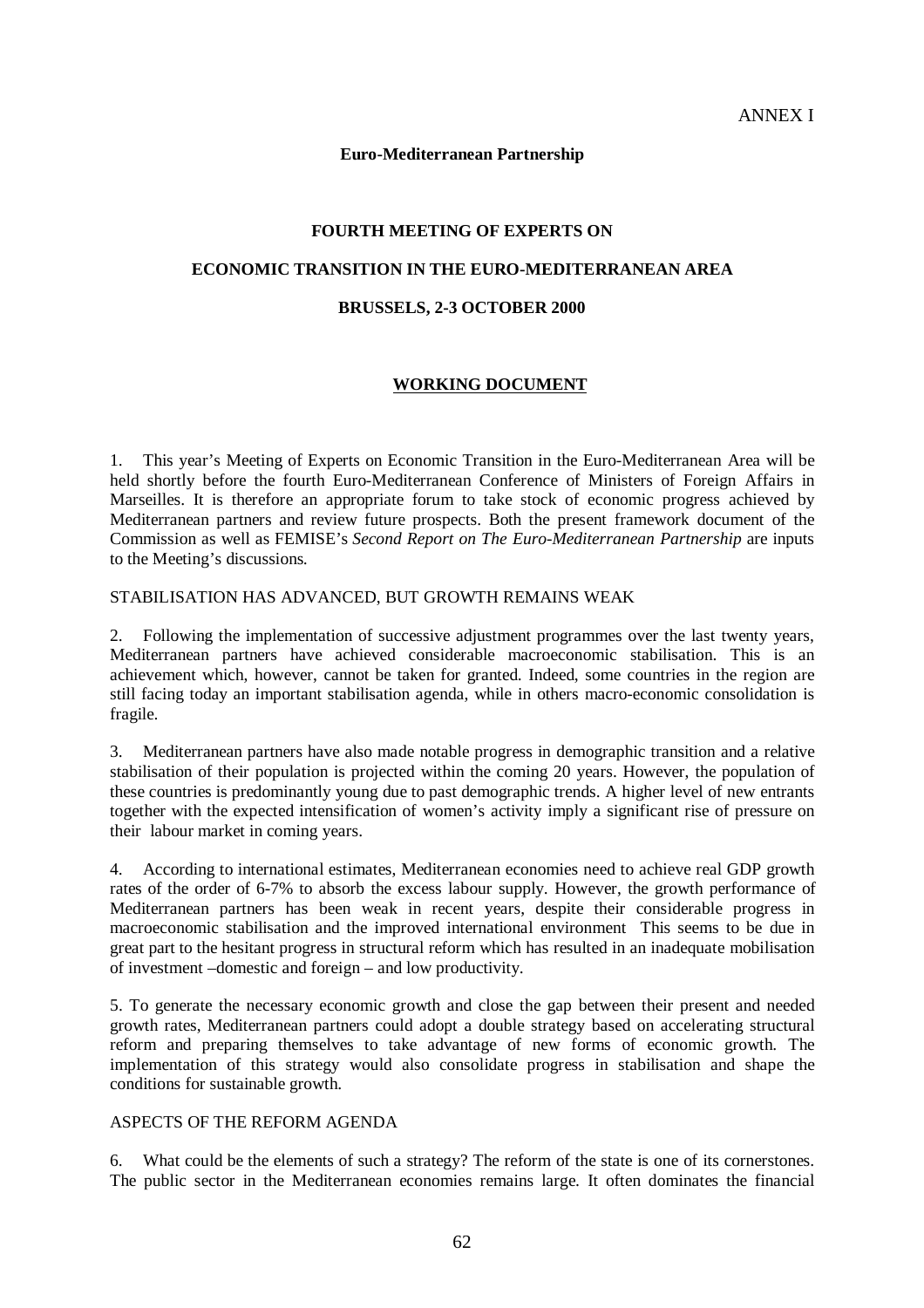sector through public commercial banks, thus harming the quality of financial inter-mediation, affecting adversely small- and medium-sized enterprises, as well as the development of a dynamic capital market. The accelerated privatisation of public industrial and financial enterprises would liberate new forces in the economy.

7. The state's institutional capability should also be strengthened since it improves the capacity of governments to implement change effectively. Weak institutions and weak organisations impede policy reforms. International experience shows how the failure to improve governance, in both the public and corporate sectors, is at the heart of weak investment, the failure of enterprises to restructure and capital flight.

8. Whilst the "first generation" of reforms focused on stabilisation and growth, a "second generation" focusing on the regulatory functions of the state needs now to be implemented. They would address the incentives and actions that are required for private sector development and for developing the institutional capacity for reforms. A greater flexibility in the labour market and the modernisation of the financial sector would also contribute to channelling private investment into efficient activities and attracting a return of flight capital. Competition policy backed by modern competition law and efficient competition agencies would help establish a level playing field for business activity and control the possible abuse of power in the market place.

9. The room for further progress with respect to foreign direct investment remains considerable. Although it is true that most countries have developed a more welcoming attitude towards it, certain sectors remain the exclusive domain of public enterprises and domestic investors. This concerns in particular the services sector. Moreover, it should be recognised that foreign investors are particularly sensitive regarding the process of obtaining approval for their investment (speed and efficiency of the registration and approval process), investment conditions (investment in land is often not permitted) as well as the regulatory framework that directly affects their operational performance (conditions of work for non-nationals, labour code, tax laws, social security provisions, environmental legislation).

10. Accelerating reforms is also needed in view of tariff dismantling vis-à-vis the EU. The counterpart of lower domestic prices resulting from this is a revenue loss for the Government. This can be considerable in countries that have a high dependency on trade taxes. Fiscal reform could focus on modernising the tax system (introducing VAT in countries that do not yet have it), creating more equitable and efficient tax systems, broadening the tax base particularly by simplifying procedures and limiting exemptions in indirect and direct taxation, as well as upgrading the system of tax administration. Projects and programmes in the area of fiscal reform would play a central role in financing plans under the revised MEDA Regulation.

11. The importance of agriculture for the Mediterranean partners is understandable. The sector still plays an important role in the economies of the Mediterranean partners and is crucial for the welfare of their rural populations. The association agreements foresee a resumption of negotiations with a view to deepening the exchange of concessions on a reciprocal basis. In this respect it can be expected that the reform of the CAP, as well as the resumption of negotiations under the auspices of the WTO as part of the Uruguay Round agreement on agriculture can give a welcome impetus to these negotiations.

12. Because of the small size of most Mediterranean economies, trade could become an essential source of demand. Further diminishing the degree of protection of the local markets particularly with respect to tariff barriers and taking favourable measures for exporters would encourage trade. However, trade should also be encouraged in the south-south context. Accelerated south-south integration would certainly offer enhanced growth potentialities for the Mediterranean economies and attract additional foreign direct investment.

13. New technologies are rapidly changing the face of the global economy. The Mediterranean countries have to develop bolder strategies allowing them to better adapt to the new conditions of economic growth. They will soon have to tackle issues relating to the telecoms regulatory framework as well as to the legal framework for electronic commerce. The access to Internet, currently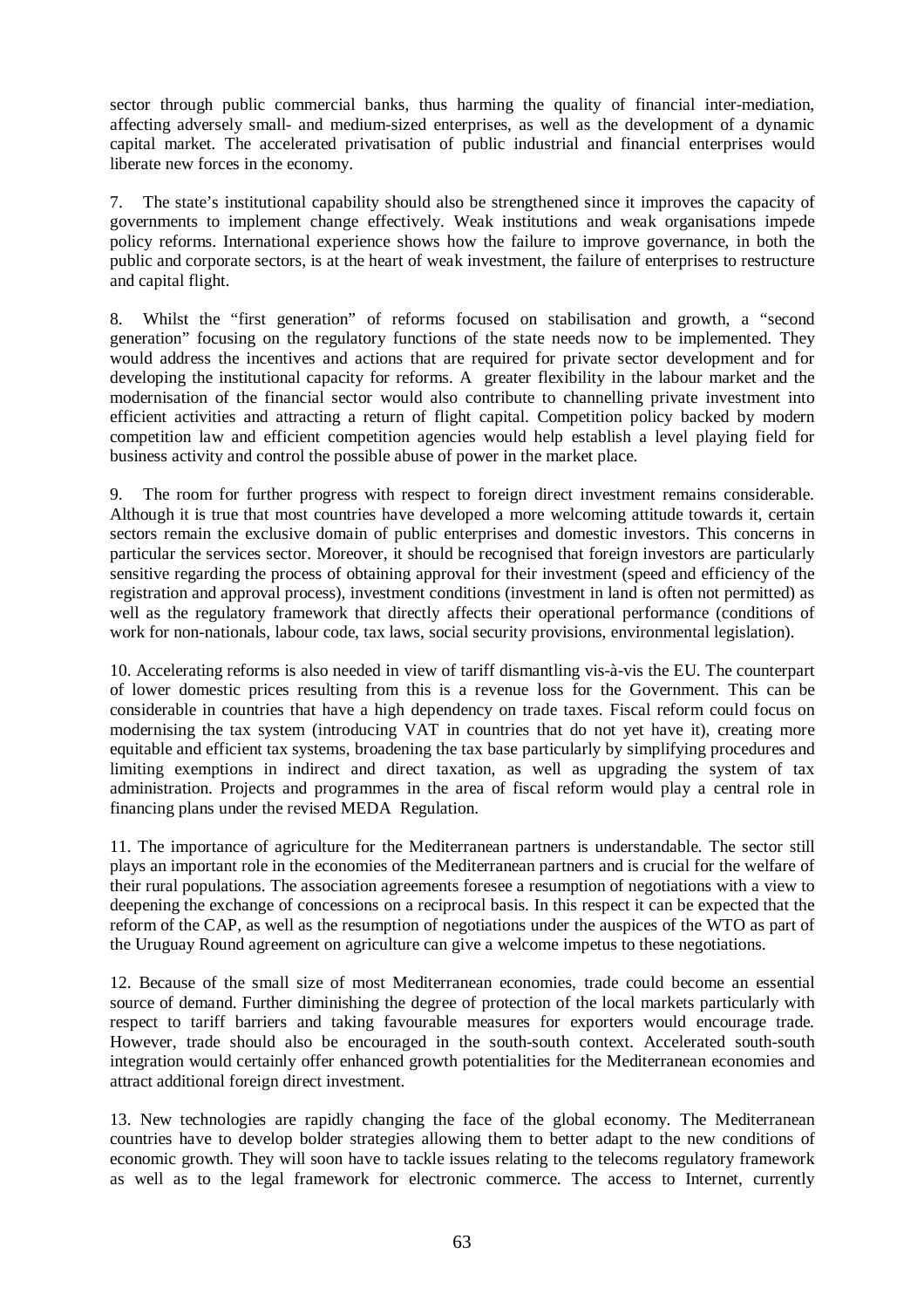particularly expensive in the Mediterranean partners, should be facilitated. The shift to a knowledgebased economy, prompted by new goods and services, would be a powerful engine for growth and jobs.

14. However, to underpin reform, a broad base of social support is needed. Growth should be not only sustainable but also equitable. The strengthening of the social safety net to support restructuring and growth contribute to the shaping of consensus in society on the reform agenda. Investment in education helps the new generation cope with the market economy. Job schemes facilitate the reintegration of those who have been affected by the stabilisation programmes, particularly women.

#### THE ROLE OF THE EU

15. The main economic thrust of the EU's Mediterranean policy, notably since the decision to establish a Euro-Mediterranean free trade area by 2010, provides an appropriate and indispensable framework for the partners' reform process. To alleviate the economic and social costs of reform and particularly of the establishment of the FTA, the EU has steadily increased its financial aid to Mediterranean partners. In the period 1995-99, the EU has provided over  $\epsilon$  4.6 billion in grants to the Mediterranean region ( $\epsilon$  3.4 billion under the MEDA programme and 1.2 billion under other budget lines) while in addition the EIB has granted loans of over  $\epsilon$  4.6 billion. Furthermore, Member States have provided considerable aid to Mediterranean partners in the context of bilateral co-operation programmes.

16. Through the MEDA Programme, the main instrument of financial co-operation in the Euro-Mediterranean Partnership, the Union is financing projects in the area of economic transition in Mediterranean Partners, such as the modernisation of the industrial sector, the acceleration of the privatisation process, the restructuring of the financial sector, the upgrading of the public administration, the development of key infrastructure. MEDA projects further aim at strengthening the socio-economic equilibrium by improving basic education and facilitating the access of girls and women to it, modernising health services and pension systems, strengthening civil society and protecting cultural heritage. Regional projects focus inter alia on the promotion of industrial cooperation, environmental protection and the development of the information society.

17. Although commitment appropriations in the context of the MEDA Programme were fully utilised in 1995-1999, payments averaged only 26% of commitments. One of the reasons for the delays in the implementation of the Programme has been its cumbersome and rigid decision-making procedures. The revision of the MEDA Regulation, currently under negotiation at the Council, aims at achieving significant time gains in the decision process. In addition it favours a more strategic programming of aid so as to ensure that MEDA interventions are coherent with national reform strategies. Moreover, the ongoing reorganisation of the Commission services involved in delivering external aid to the Mediterranean should also contribute to a more efficient and rapid delivery of assistance, as well as to its qualitative improvement.

18. However, lack of determination on the side of the Mediterranean partners to implement key structural reforms has also borne a significant share of responsibility for delays in the implementation of the Programme. In an overall challenging budgetary context, MEDA funds will be increasingly channelled towards partners that have confirmed absorption capacity as well as a good implementation record of their association agreement concluded with the European Union. The commitment of the partners to the implementation of their respective national reform strategies would be decisive in the assessment of their absorption capacity. The economic dialogue between the Union and its Mediterranean partners would be a key instrument in this exercise.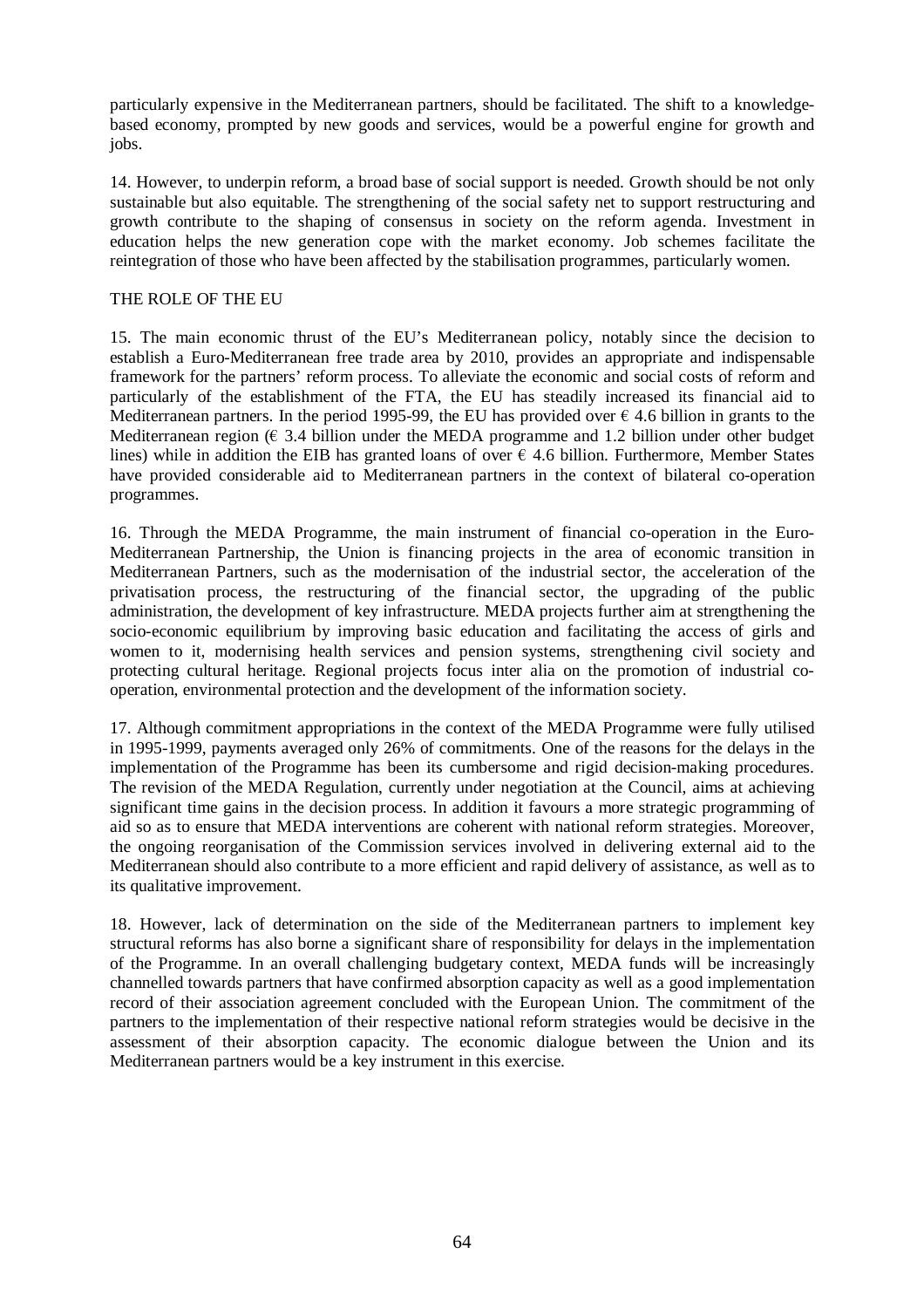## **GDP growth (annual percentage)**

| <b>Countries</b>          | 1995           | 1996           | 1997    | 1998 | 1999           |
|---------------------------|----------------|----------------|---------|------|----------------|
| <b>Algeria</b>            | 38             | 38             | $1.1\,$ | 5.1  | 35             |
| <b>Cyprus</b>             | 6 <sub>1</sub> | 19             | 25      | 45   | 4.5            |
| Egypt                     | 47             | 5.0            | 55      | 56   | 59             |
| <b>Israel</b>             | 7.1            | 46             | 29      | 2.2  | 2.0            |
| Jordan                    | 39             | 1 <sub>0</sub> | 13      | 2.2  | 1.2            |
| Lebanon                   | 65             | 4.0            | 40      | 5.0  | $\sim$ $\sim$  |
| Malta                     | 6 2            | 39             | 48      | 41   | $\sim 1$       |
| Morocco                   | $-66$          | 12.2           | $-23$   | 65   | 0 <sub>2</sub> |
| <b>Syria</b>              | 67             | 2.2            | 4.0     | 5.0  | 53             |
| Tunisia                   | 2 <sub>3</sub> | 7.1            | 54      | 5.0  | 6.2            |
| <b>Turkey</b>             | 73             | 68             | 77      | 28   | 0.4            |
| <b>West Bank and Gaza</b> | $-1.4$         | $-1.0$         | $-0.7$  | 40   | 3.8            |
| European Union (15)       | 2.4            | 1.6            | 2.5     | 2.7  | 2.3            |
| World                     | 27             | 3.7            | 36      | 17   | 28             |

Source: *World Development Indicators* database

### **GDP deflator (annual %)**

| <b>Countries</b>          | 1995           | 1996          | 1997           | 1998                          | 1999          |
|---------------------------|----------------|---------------|----------------|-------------------------------|---------------|
| <b>Algeria</b>            | 28.5           | 25.7          | 65             | $-42$                         | 87            |
| <b>Cyprus</b>             | 3 <sub>0</sub> | 17            | 23             | 23                            | $1.0\,$       |
| Egypt                     | 114            | 71            | 59             | 36                            | 5.6           |
| <b>Israel</b>             | 98             | 11.4          | 88             | 67                            | 69            |
| Jordan                    | 3.4            | 23            | 3 <sub>7</sub> | 3.7                           | 1.8           |
| Lebanon                   | 10.6           | 89            | 85             | 80                            | $\sim 10$     |
| Malta                     | 49             | 0.9           | 23             | 0 <sub>5</sub>                | $\sim$ $\sim$ |
| Morocco                   | 80             | 1.0           | 20             | 0 <sub>7</sub>                | 10            |
| Syria                     | 5.4            | 126           | 85             | 70                            | 58            |
| Tunisia                   | 5.2            | 47            | 40             | 3.5                           | 36            |
| <b>Turkey</b>             | 870            | 78 3          | 81 2           | 74 2                          | 52.2          |
| <b>West Bank and Gaza</b> | 10.1           | 11.0          | 15.4           | 56                            | 58            |
| European Union (15)       | 3.0            | 2.5           | 1.9            | 2.0                           | 1.6           |
| <b>World</b>              | $\sim$ $\sim$  | $\sim$ $\sim$ | $\sim$ $\sim$  | $\mathbf{a}$ . $\mathbf{a}$ . | $\sim$ $\sim$ |

Source: *World Development Indicators* database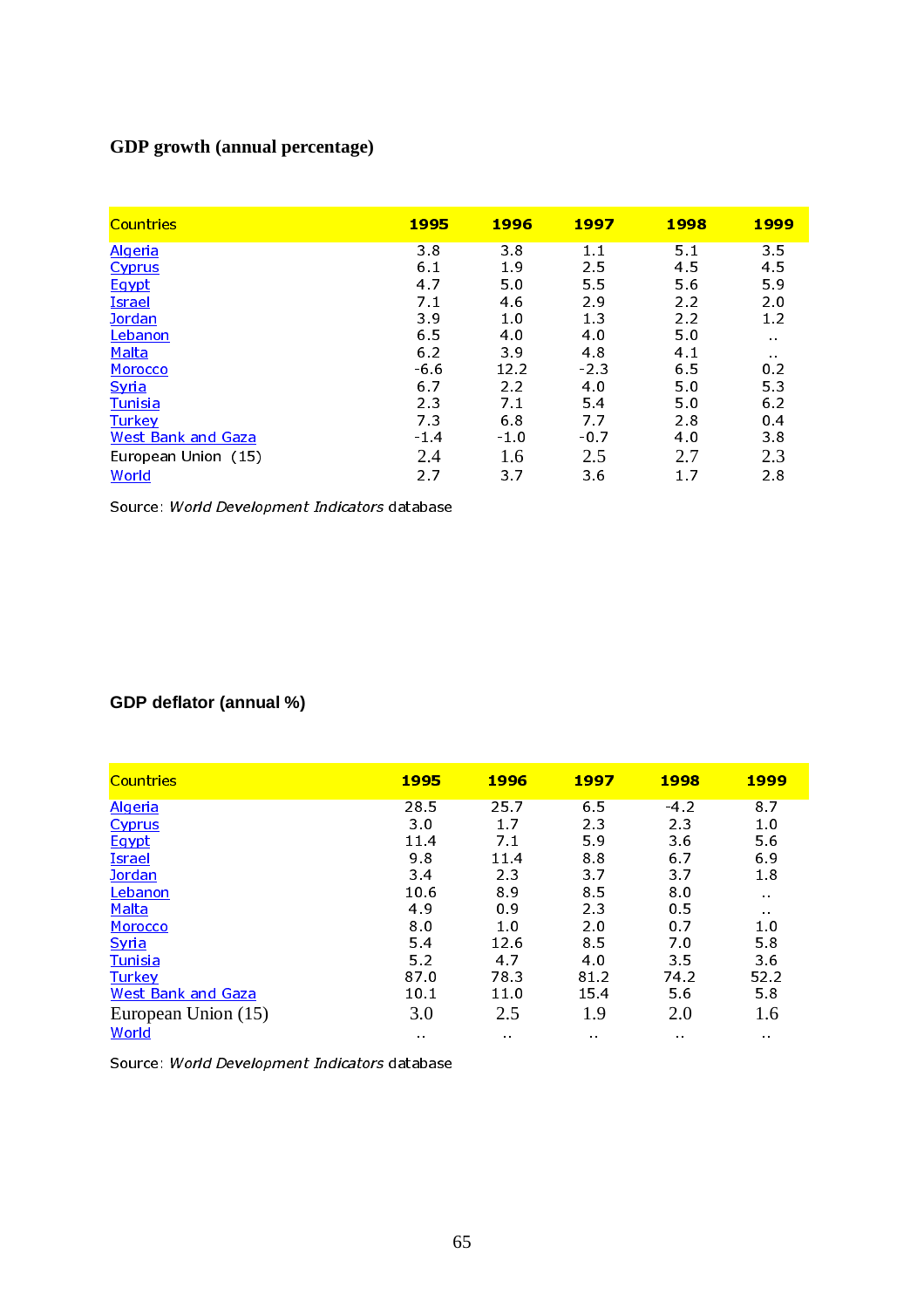# **Current Account Balance (% of GDP)**

| <b>Countries</b>          | <b>1995</b>                   | 1996            | 1997                          | <b>1998</b>                   | <u> 1999</u>                  |
|---------------------------|-------------------------------|-----------------|-------------------------------|-------------------------------|-------------------------------|
| <u>Algeria</u>            | $\sim 10$                     | $\sim$ 10 $\pm$ | $\sim$ 10 $\pm$               | $\sim 10$                     | $\mathbf{0}$ , $\mathbf{0}$ , |
| <b>Cyprus</b>             | $-1.8$                        | -51             | -37                           | $-6.2$                        | $\sim 10$                     |
| Egypt                     | 06                            | $-0.3$          | 0.2                           | -33                           | $-2.7$                        |
| <b>Israel</b>             | $-5.9$                        | $-5.6$          | -35                           | $-0.7$                        | $-2.6$                        |
| Jordan                    | $-3.9$                        | $-3.3$          | 0 <sub>4</sub>                | 0.1                           | 08                            |
| Lebanon                   | $-28.2$                       | $-25.7$         | $-23.3$                       | $-226$                        | $\sim 10$                     |
| Malta                     | $-10.9$                       | $-10.6$         | $-6.0$                        | $-5.8$                        | $\mathbf{u} \in \mathbf{R}$ . |
| Morocco                   | $-3.6$                        | 0 <sub>1</sub>  | $-0.3$                        | $-0.4$                        | $-1.3$                        |
| Syria                     | 2.2                           | 0.5             | 29                            | 0 <sup>3</sup>                | $\sim 10$                     |
| Tunisia                   | $-43$                         | $-2.4$          | $-3.1$                        | $-3.4$                        | -3.7                          |
| <b>Turkey</b>             | $-1.4$                        | $-1.3$          | $-1.4$                        | 0.9                           | $\alpha$ . $\alpha$           |
| <b>West Bank and Gaza</b> | $\mathbf{0}$ , $\mathbf{0}$ , | $\sim 10$       | $\mathbf{0}$ , $\mathbf{0}$ . | $\sim 1$                      | $\mathbf{u} \in \mathbf{R}$ . |
| European Union            | 0.6                           | 1.0             | 1.5                           | 09                            | 0.2                           |
| World                     | $\alpha$ . $\alpha$           | $\mathbf{a}$    | $\mathbf{a}$ . $\mathbf{a}$ . | $\mathbf{0}$ , $\mathbf{0}$ , | $\mathbf{0}$ , $\mathbf{0}$ , |

Source: *World Development Indicators* database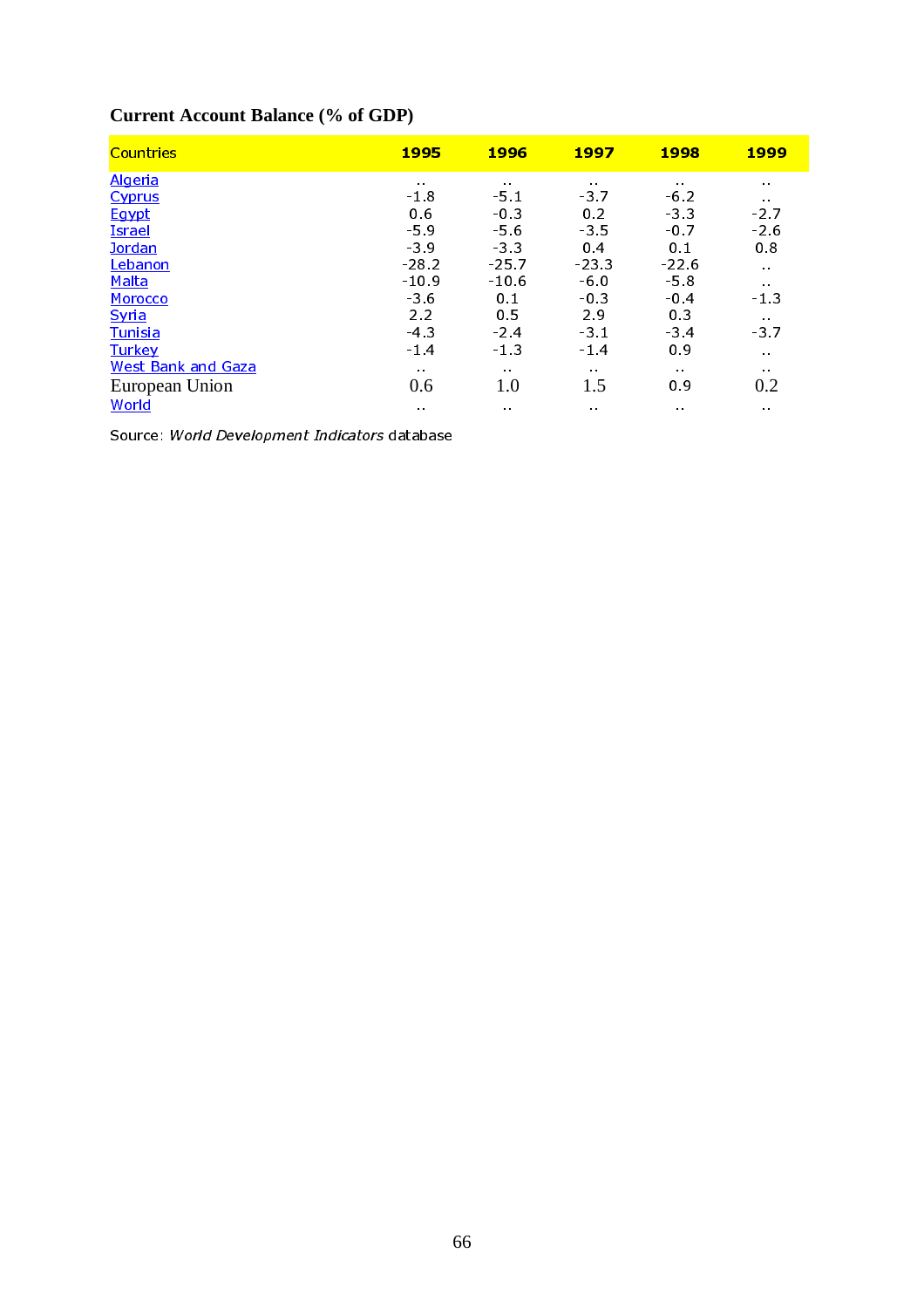|                | 1987-1992      | 1993  | 1994  | 1995  | 1996  | 1997  | 1998  |
|----------------|----------------|-------|-------|-------|-------|-------|-------|
|                | annual average |       |       |       |       |       |       |
| Algeria        |                | $-59$ | 22    | $-24$ | 447   | 630   | 500   |
| Cyprus         | 83             | 83    | 75    | 119   | 259   | 175   | 200   |
| Egypt          | 806            | 493   | 1.256 | 598   | 636   | 891   | 1.076 |
| Israel         | 187            | 429   | 355   | 1.306 | 1.389 | 1.455 | 1.839 |
| Jordan         | 21             | $-34$ | 3     | 13    | 16    | 361   | 223   |
| Lebanon        | $\overline{2}$ | 7     | 23    | 22    | 64    | 150   | 230   |
| Malta          | 46             | 56    | 152   | 183   | 325   | 128   | 130   |
| Morocco        | 203            | 491   | 551   | 332   | 354   | 1.079 | 258   |
| Syria          | 67             | 176   | 251   | 100   | 89    | 80    | 100   |
| Tunisia        | 160            | 562   | 432   | 264   | 238   | 339   | 650   |
| Turkey         | 578            | 636   | 608   | 885   | 722   | 805   | 807   |
| Source: UNCTAD |                | 2.840 | 3.728 | 3.798 | 4.539 | 6.093 | 6.013 |

Table / Foreign Direct Investment Flows into the Mediterranean region (mln \$)

Table : Foreign Direct Investment Flows into the Mediterranean region (% of gross capital formation)

|         | 1987-1992      | 1993   | 1994 | 1995   | 1996 | 1997 |
|---------|----------------|--------|------|--------|------|------|
|         | annual average |        |      |        |      |      |
| Algeria |                | $-0,5$ | 0,2  | $-0,2$ | 3,6  | 5,1  |
| Cyprus  | 6,5            | 5,6    | 4,9  | 7,0    | 15,0 | 10,6 |
| Egypt   | 4,4            | 5,3    | 11,9 | 5,3    | 5,1  | 6,1  |
| Israel  | 1,8            | 2,9    | 2,1  | 6,4    | 6,2  | 6,9  |
| Jordan  | 1,8            | $-1,8$ | 0,1  | 0,7    | 0,8  | 20,3 |
| Lebanon | 0,5            | 0,4    | 1,8  | 1,5    | 4,3  | 10,8 |
| Malta   | 7,4            | 7,8    | 19,1 | 17,8   | 34,0 | 15,0 |
| Morocco | 3,8            | 8,1    | 8,8  | 4,7    | 5,0  | 15,6 |
| Syria   | 1,4            | 1,8    | 1,9  | 0,7    | 0,6  | 0,6  |
| Tunisia | 5,8            | 13,7   | 10,2 | 6,1    | 5,3  | 7,3  |
| Turkey  | 2,0            | 1,3    | 1,9  | 2,2    | 1,6  | 1,6  |
|         |                |        |      |        |      |      |

Source : UNCTAD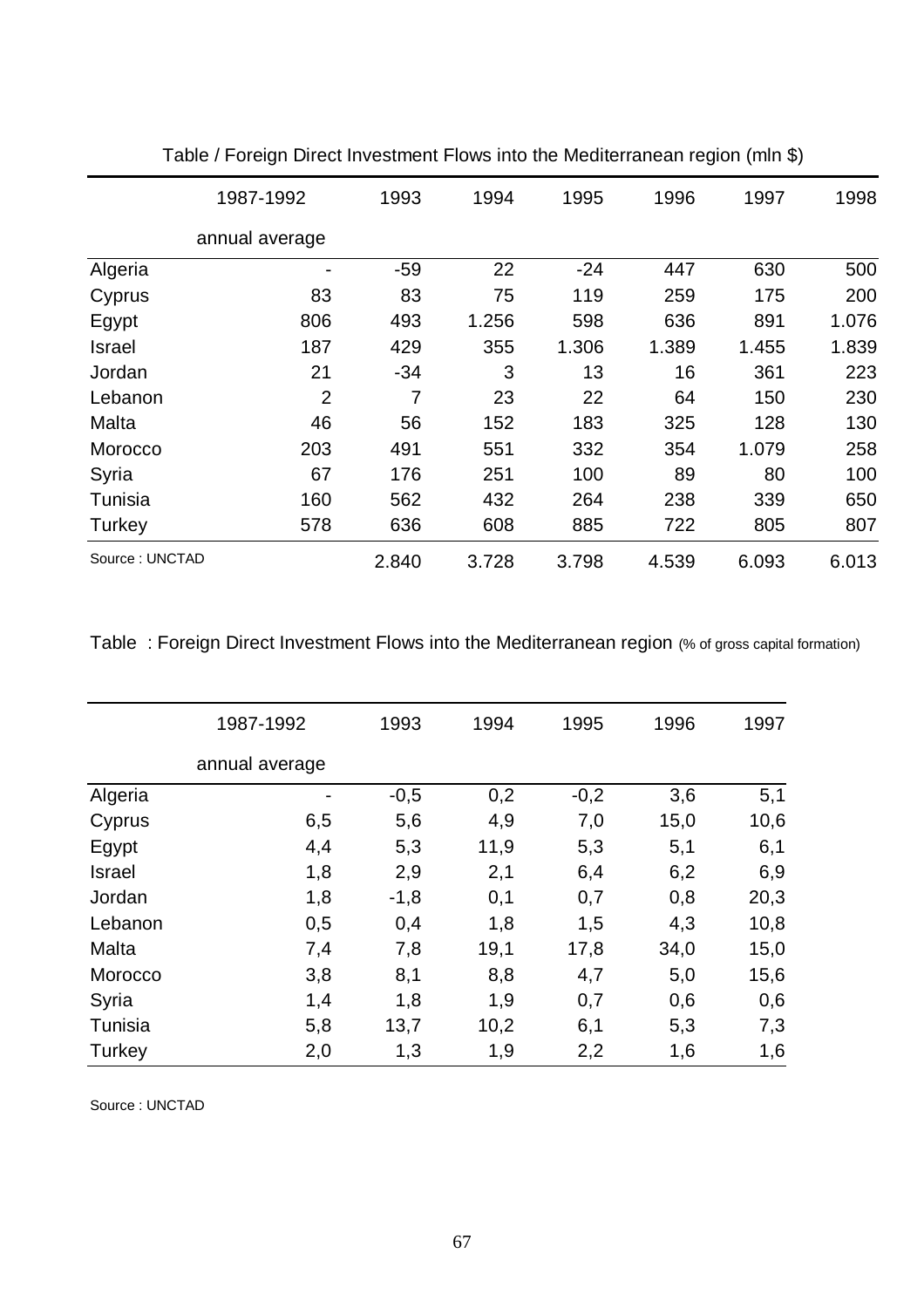| Trade flows of Mediterranean Partner Countries (MPC)<br>(millions current dollars) |              |                |        |        |                |        |         |              |                |                 |        |                |                 |                 |
|------------------------------------------------------------------------------------|--------------|----------------|--------|--------|----------------|--------|---------|--------------|----------------|-----------------|--------|----------------|-----------------|-----------------|
|                                                                                    |              |                |        |        |                |        |         |              |                |                 |        |                |                 |                 |
|                                                                                    | Partners     | <b>EXPORTS</b> |        |        | <b>IMPORTS</b> |        |         | Partners     | <b>EXPORTS</b> |                 |        | <b>IMPORTS</b> |                 |                 |
|                                                                                    |              | 1981           | 1992   | 1998   | 1981           | 1992   | 1998    |              | 1981           | 1992            | 1998   | 1981           | 1992            | 1998            |
| Algeria                                                                            |              | 13.296         | 11.830 | 11.646 | 11.301         | 7.017  | 8.380   |              | 67             | 187             | 704    | 173            | 208             | 570             |
| Cyprus                                                                             |              | 557            | 501    | 426    | 1.101          | 3.142  | 3.686   |              | 92             | $\overline{67}$ | 69     | 100            | $\overline{77}$ | 209             |
| Egypt                                                                              |              | 3.034          | 4.970  | 3.195  | 8.244          | 7.948  | 16.479  |              | 594            | 211             | 360    | 259            | 277             | 633             |
| Israel                                                                             |              | 5.662          | 13.082 | 23.304 | 7.860          | 18.814 | 27.469  |              | 160            | 150             | 471    | 67             | 159             | 578             |
| Jordan                                                                             |              | 510            | 697    | 452    | 3.140          | 2.514  | 2.852   |              | 59             | $\overline{32}$ | 51     | 232            | 179             | 206             |
| Lebanon                                                                            |              | 741            | 495    | 452    | 3.548          | 2.914  | 4.904   |              | 208            | 79              | 62     | 154            | 180             | 224             |
| Malta                                                                              | <b>WORLD</b> | 386            | 1.361  | 1.711  | 958            | 2.459  | 2.667   | <b>MPC</b>   | $\overline{c}$ | 5               | 45     | 53             | 87              | $\overline{41}$ |
| Morocco                                                                            |              | 2.320          | 5.668  | 6.919  | 4.351          | 6.686  | 8.433   | (intra-      | 73             | 205             | 112    | 71             | 295             | 166             |
| Syria                                                                              |              | 2.102          | 2.502  | 2.238  | 5.039          | 2.830  | 3.658   | regional     | 101            | 136             | 366    | 286            | 306             | 365             |
| Tunisia                                                                            |              | 2.502          | 4.040  | 5.738  | 3.765          | 6.432  | 8.347   | trade)       | 95             | 225             | 159    | 105            | 344             | 388             |
| Turkey                                                                             |              | 3.385          | 14.715 | 26.881 | 5.785          | 22.871 | 45.908  |              | 249            | 1.136           | 2.465  | 202            | 322             | 1.485           |
| <b>MPC</b>                                                                         |              | 34.495         | 59.861 | 82.962 | 55.092         | 83.627 | 132.783 |              | 1.700          | 2.433           | 4.864  | 1.702          | 2.434           | 4.865           |
|                                                                                    |              |                |        |        |                |        |         |              |                |                 |        |                |                 |                 |
| Algeria                                                                            |              | 6.989          | 9.112  | 7.523  | 7.567          | 5.253  | 5.811   |              | 6.240          | 2.532           | 3.041  | 3.611          | 1.556           | 2.048           |
| Cyprus                                                                             |              | 169            | 309    | 215    | 605            | 1.773  | 2.018   |              | 296            | 126             | 143    | 446            | 1.291           | 1.509           |
| Egypt                                                                              |              | 1.451          | 3.224  | 1.197  | 4.075          | 4.707  | 5.978   |              | 988            | 1.568           | 1.638  | 4.051          | 5.743           | 9.917           |
| Israel                                                                             |              | 2.167          | 4.658  | 7.181  | 2.960          | 9.831  | 13.335  |              | 3.336          | 8.274           | 15.652 | 4.884          | 8.874           | 13.607          |
| Jordan                                                                             |              | 8              | 78     | 175    | 1.167          | 1.015  | 1.222   |              | 442            | 587             | 227    | 1.791          | 1.320           | 1.425           |
| Lebanon                                                                            |              | 60             | 111    | 177    | 1.975          | 1.715  | 3.104   | <b>REST</b>  | 473            | 305             | 214    | 1.469          | 1.069           | 1.578           |
| Malta                                                                              | E.U.         | 350            | 1.150  | 925    | 804            | 2.000  | 1.847   | of the       | 34             | 205             | 741    | 151            | 422             | 778             |
| Morocco                                                                            |              | 1.363          | 4.160  | 5.649  | 2.180          | 4.919  | 6.489   | <b>WORLD</b> | 883            | 1.232           | 1.158  | 2.150          | 1.523           | 1.778           |
| Syria                                                                              |              | 1.370          | 1.985  | 1.658  | 1.835          | 1.409  | 1.681   |              | 631            | 381             | 215    | 2.928          | 1.163           | 1.611           |
| Tunisia                                                                            |              | 1.517          | 3.164  | 4.601  | 2.460          | 4.709  | 6.265   |              | 890            | 650             | 978    | 1.250          | 1.378           | 1.778           |
| Turkey                                                                             |              | 2.122          | 7.933  | 13.446 | 3.121          | 10.655 | 24.077  |              | 1.013          | 5.646           | 10.969 | 2.512          | 11.894          | 20.347          |
| <b>MPC</b>                                                                         |              | 17.566         | 35.884 | 42.747 | 28.749         | 47.986 | 71.827  |              | 15.226         | 21.506          | 34.976 | 25.243         | 36.233          | 56.376          |
|                                                                                    |              |                |        |        |                |        |         |              |                |                 |        |                |                 |                 |

*MPC: Mediterranean Partner Countries*

Source: FEMISE Network, The Euro-Mediterranean Partnership in the Year 2000, July 2000, p. 18. Some of the Mediterranean Partner Countries are not "reporter" in the WTO COMTRADE database. For Syria, Jordan and Lebanon trade data have been reconstructed using declarations of the trading partners. It is also the case for Algeria and Malta before 1994, Morocco in 1992 and Egypt in 1992 and 1993.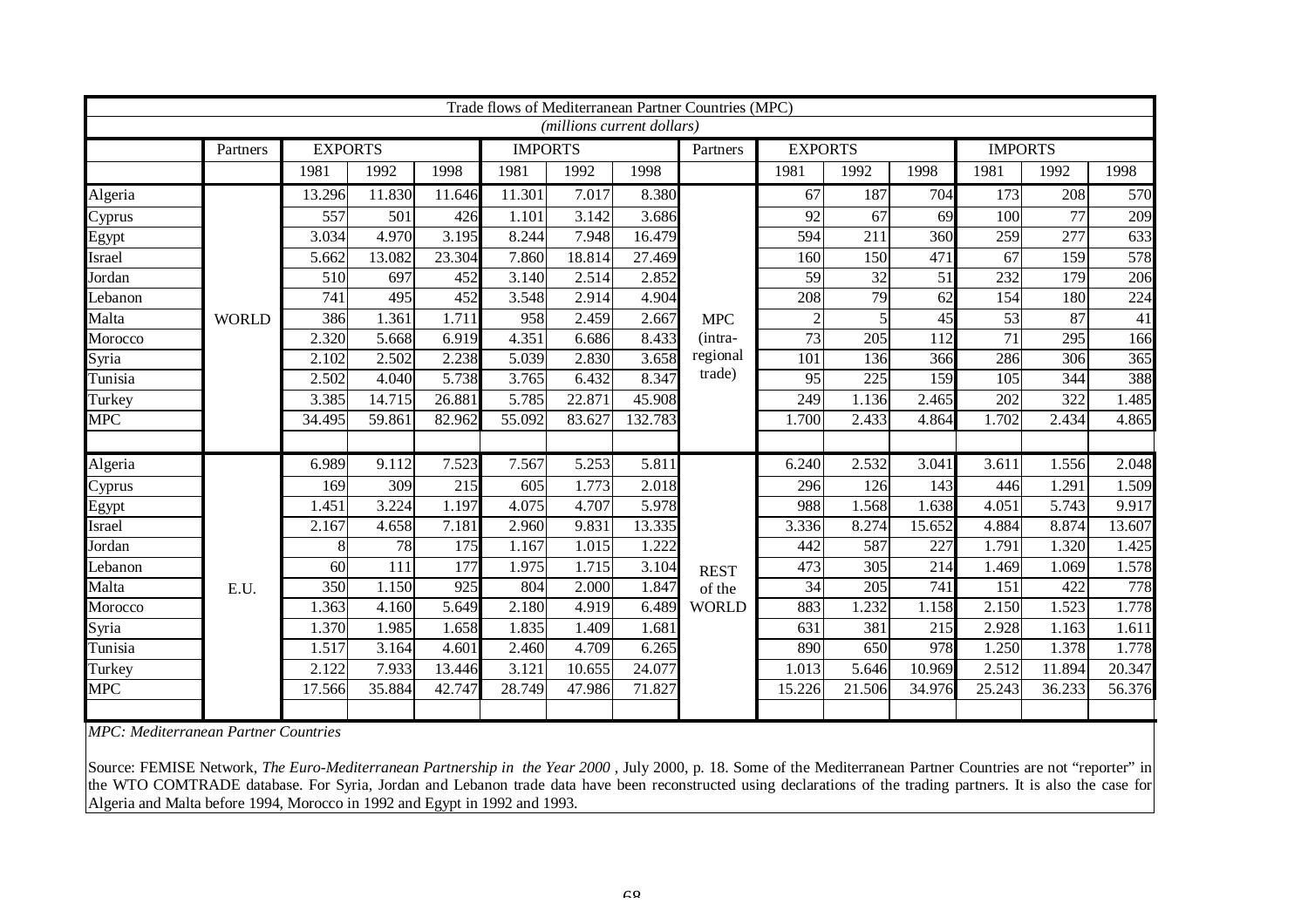### **FOURTH MEETING OF EXPERTS ON ECONOMIC TRANSITION IN THE EURO-MEDITERRANEAN AREA**

### **1.1. Brussels, 2 and 3 October 2000**

### **1.2. Chairman's conclusions**

- 1. During a meeting held in Brussels on 2 and 3 October 2000, government experts of the 27 members of the Euro-Mediterranean partnership discussed under the chairmanship of the European Commission the progress in economic transition in the Mediterranean region. The discussions were held at the time the Commission had just been making proposals with a view to reinvigorating the Barcelona Process. In this context there was general agreement that the financial and economic partnership should be further strengthened in particular through introducing a greater focus on key issues.
- 2. It was highlighted that most partners have achieved considerable progress in macro-economic stabilisation. Yet, this achievement must be characterised as fragile for a number of partners. Moreover, despite a more favourable international environment in recent years and good prospects for the European economy almost all countries are confronted with a growth deficit. This has prevented a deepening of the macro economic stabilisation effort.
- 3. Participants agreed on the pivotal role of sound public finances as a key conditioning factor of the transition process. While progress has been made, it was also highlighted that countries face often 'contingent liabilities' that are related to the public enterprise sector and social security systems. In that light, participants agreed that deepening the public finance aspect of the partnership should be pursued vigorously.
- 4. Reaching a higher steady level of economic growth is also essential in the context of the employment challenge. The level of unemployment is too high today in most countries. Moreover, the changing demographic profile of the countries in the region, together with a higher participation rate of women, will accentuate labour market pressures in the future. A higher level of growth is therefore needed.
- 5. The meeting discussed possible explanations of the growth deficit. One factor is without doubt the low level of investment in relation to GDP. Regarding foreign direct investment it is true that most countries have developed a more welcoming attitude towards it, yet certain sectors remain the exclusive domain of domestic investors. This concerns in particular the services sector.
- 6. The meeting also identified a number of governance issues. In this connection, it was stressed that weak institutions impede policy and institutional reforms. An important feature of modern market economies and democratic societies is an elaborate system of institutions that exercise key supervisory functions on the basis of a legal mandate and independent from the Government. These institutions, such as Central Banks, competition agencies, supervisors of the capital market and the insurance sector, are essential for a good functioning market economy. However, in many Mediterranean countries these functions are still under-developed and/or predominantly exercised by the central Government.
- 7. The room for further trade liberalisation remains considerable. Apart from a reduction of tariff and non-tariff barriers, there is a need to harmonise rules and practices in areas relevant to the establishment of a single market among the Mediterranean partners. This will act as a catalyst for South-South integration, attracting foreign investment and fuelling economic growth.